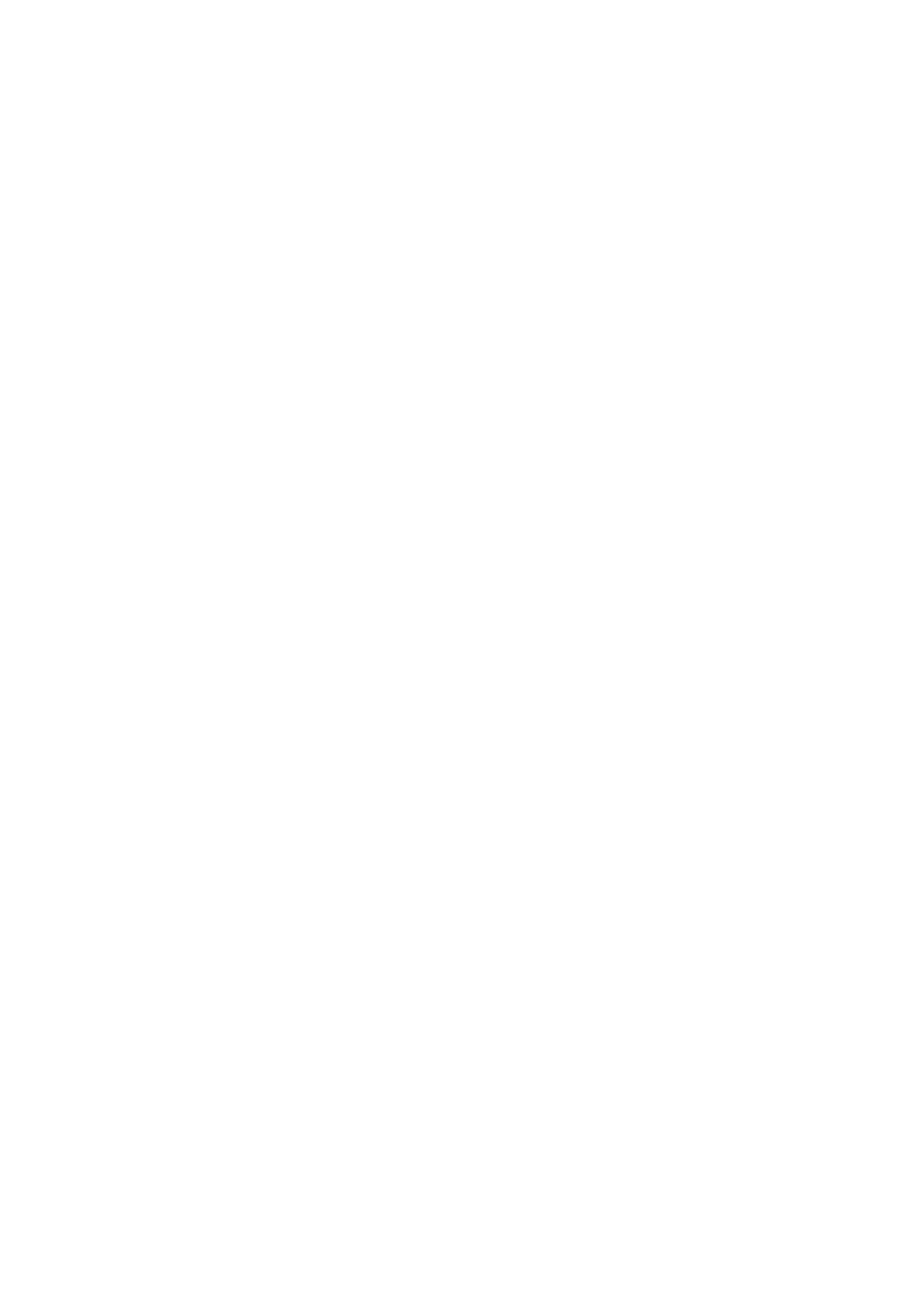Western Australia

### **Fair Trading (Retirement Villages Interim Code) Regulations 2014**

#### **Contents**

| Citation |
|----------|
|          |

- 2. Commencement
- 3. Code of practice prescribed
- 4. Terms used in the code of practice
- 5. *Fair Trading (Retirement Villages Interim Code) Regulations (No. 2) 2013* repealed

#### **Schedule 1 —** *Interim Code of Fair Practice for Retirement Villages 2014*

#### **Division 1 — Preliminary**

- 1.1 Citation
- 1.2 Application
- 1.3 General principles
- 1.4 Objectives of the Code
- 1.5 Resident's basic rights

#### **Division 2 — Advertising and promotion of retirement villages**

- 2.1 General
- 2.2 Retirement village developments
- 2.3 Proposed amenities and services
- 2.4 Approvals for facilities that provide residential aged care services
- 2.5 Access to residential aged care services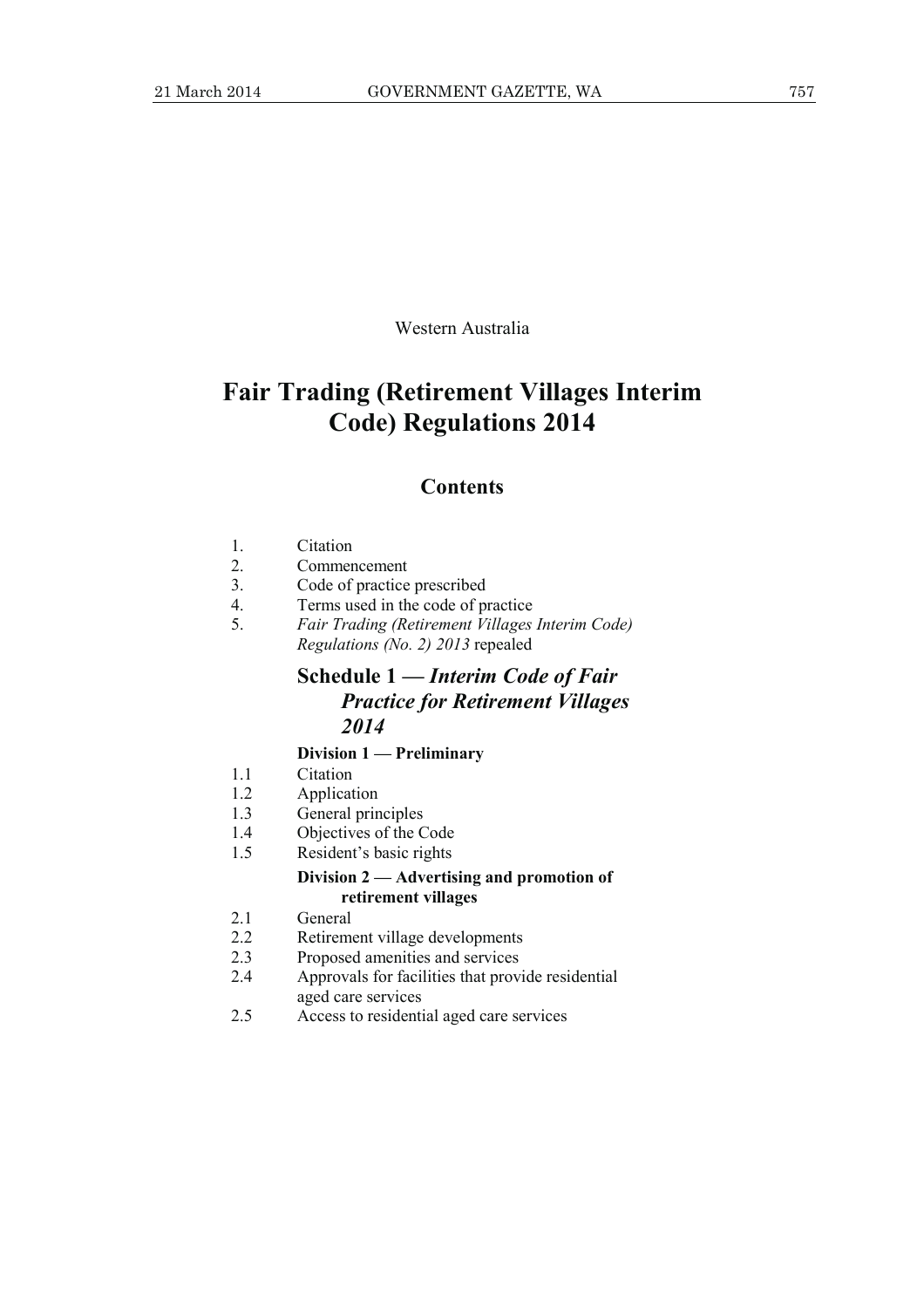#### *Fair Trading (Retirement Villages Interim Code) Regulations 2014*

| Contents |
|----------|
|----------|

|      | Division 3 - Prospective resident's right to                                     |
|------|----------------------------------------------------------------------------------|
|      | information before entering into a                                               |
|      | residence contract or service contract                                           |
| 3.1  | Before entering into a residence contract                                        |
| 3.2  | Before entering into a service contract                                          |
|      | Division 4 – Residence contract and service                                      |
|      | contract                                                                         |
| 4.1  | Legibility and presentation requirements                                         |
| 4.2  | Title and tenure                                                                 |
| 4.3  | Residential premises                                                             |
| 4.4  | Amenities                                                                        |
| 4.5  | Services                                                                         |
| 4.6  | Payment of premium and refund entitlement                                        |
| 4.7  | Charges for village operating costs                                              |
| 4.8  | Reserve funds                                                                    |
| 4.9  | Relocation                                                                       |
| 4.10 | Termination of residence contract and fees payable<br>on termination             |
| 4.11 | Residence contract to refer to this Code and the<br>Retirement Villages Act 1992 |
|      | Division 5 — Village management                                                  |
| 5.1  | Interpretation                                                                   |
| 5.2  | Management procedures and resident consultation                                  |
| 5.3  | Village operating budget                                                         |
| 5.4  | Quarterly operating income and expenditure                                       |
|      | statements                                                                       |
| 5.5  | Annual accounts                                                                  |
| 5.6  | <b>Budget surplus</b>                                                            |
| 5.7  | Marketing of residential premises                                                |
| 5.8  | Repair and refurbishment of residential premises                                 |
| 5.9  | Residence rules                                                                  |
| 5.10 | Residents' committee                                                             |
| 5.11 | Residents' meetings                                                              |
| 5.12 | Proxy voting                                                                     |
|      | Division 6 - Dispute resolution                                                  |
| 6.1  | Interpretation                                                                   |
| 6.2  | Village dispute process                                                          |
| 6.3  | Mediation of dispute                                                             |
|      |                                                                                  |
|      |                                                                                  |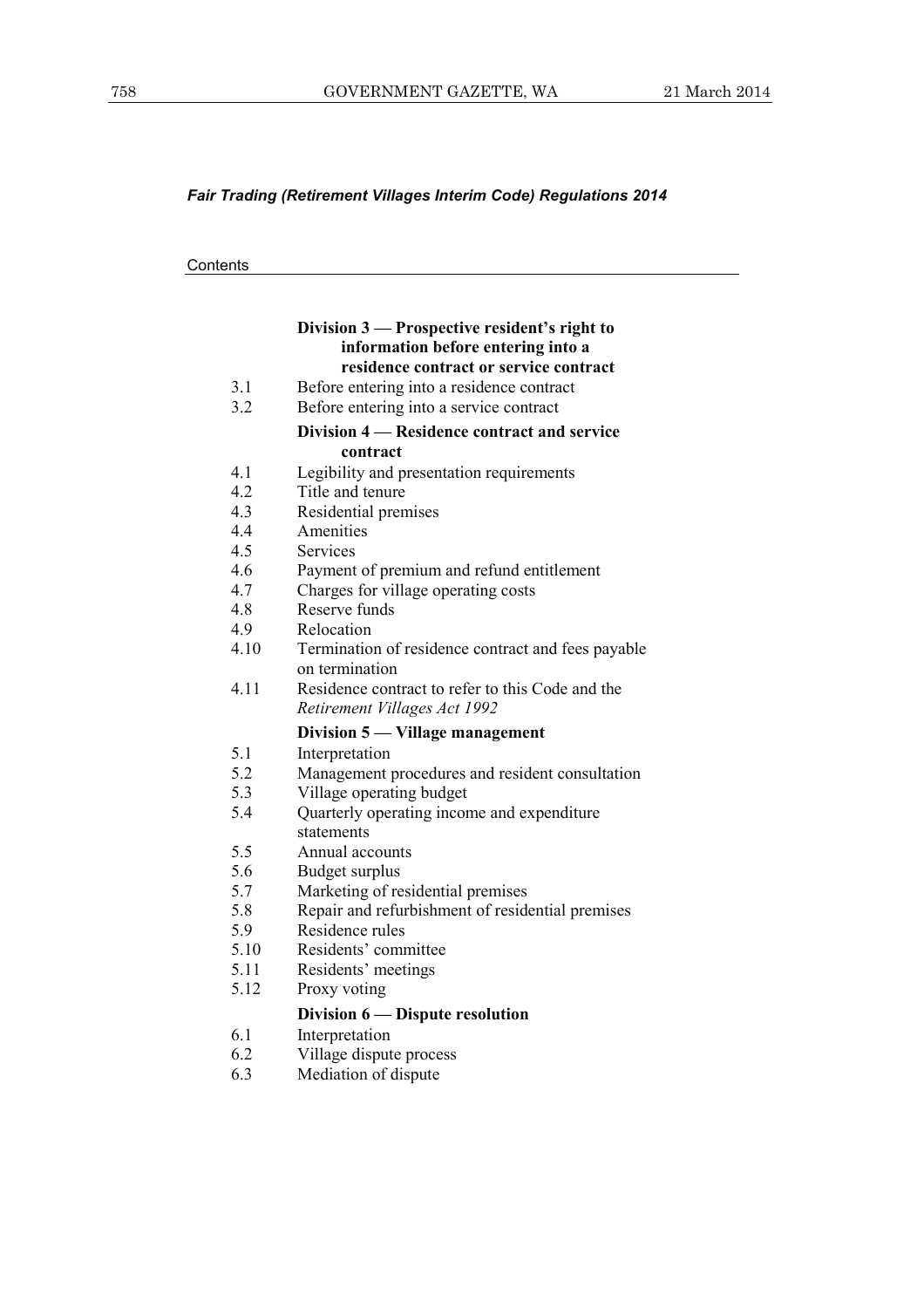### *Fair Trading (Retirement Villages Interim Code) Regulations 2014*

**Contents** 

|     | Division 7 — Termination of residence<br>contracts                               |
|-----|----------------------------------------------------------------------------------|
| 7.1 | Notice of intention to terminate                                                 |
| 8.1 | Division 8 — Miscellaneous<br>Service of documents                               |
|     | Appendix 1 — Checklist for<br>prospective resident                               |
|     | Appendix 2 — Model proposed<br>operating budget form                             |
|     | Appendix $3$ — Model quarterly<br>income and<br>expenditure statement            |
|     | Appendix 4 — Model reserve fund<br>quarterly income and<br>expenditure statement |
|     | Appendix $5$ — Form of appointment<br>of proxy                                   |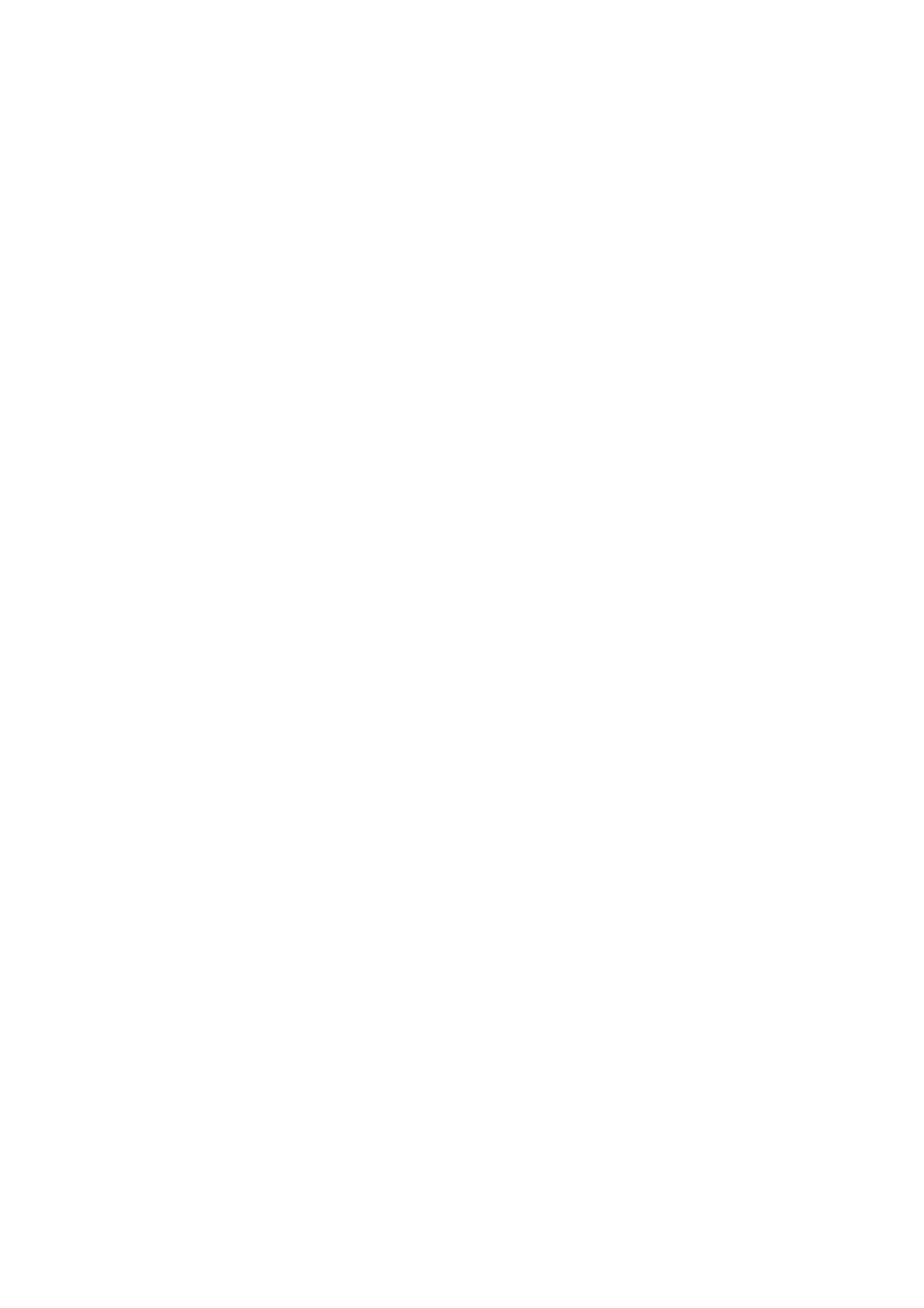Fair Trading Act 2010

### **Fair Trading (Retirement Villages Interim Code) Regulations 2014**

Made by the Governor in Executive Council.

#### **1. Citation**

 These regulations are the *Fair Trading (Retirement Villages Interim Code) Regulations 2014*.

#### **2. Commencement**

These regulations come into operation as follows —

- (a) regulations 1 and  $2$  on the day on which these regulations are published in the *Gazette*;
- (b) the rest of the regulations on 1 April 2014.

#### **3. Code of practice prescribed**

- (1) The code of practice set out in Schedule 1 and cited as the *Interim Code of Fair Practice for Retirement Villages 2014* is prescribed under the *Fair Trading Act 2010* section 46 as a code of practice that applies in relation to retirement villages as defined in the *Retirement Villages Act 1992*.
- (2) The *Interim Code of Fair Practice for Retirement Villages 2014* is to remain in force for the period of 6 months beginning on 1 April 2014.

#### **4. Terms used in the code of practice**

 (1) Except where the contrary intention appears, words and expressions used in the *Interim Code of Fair Practice for*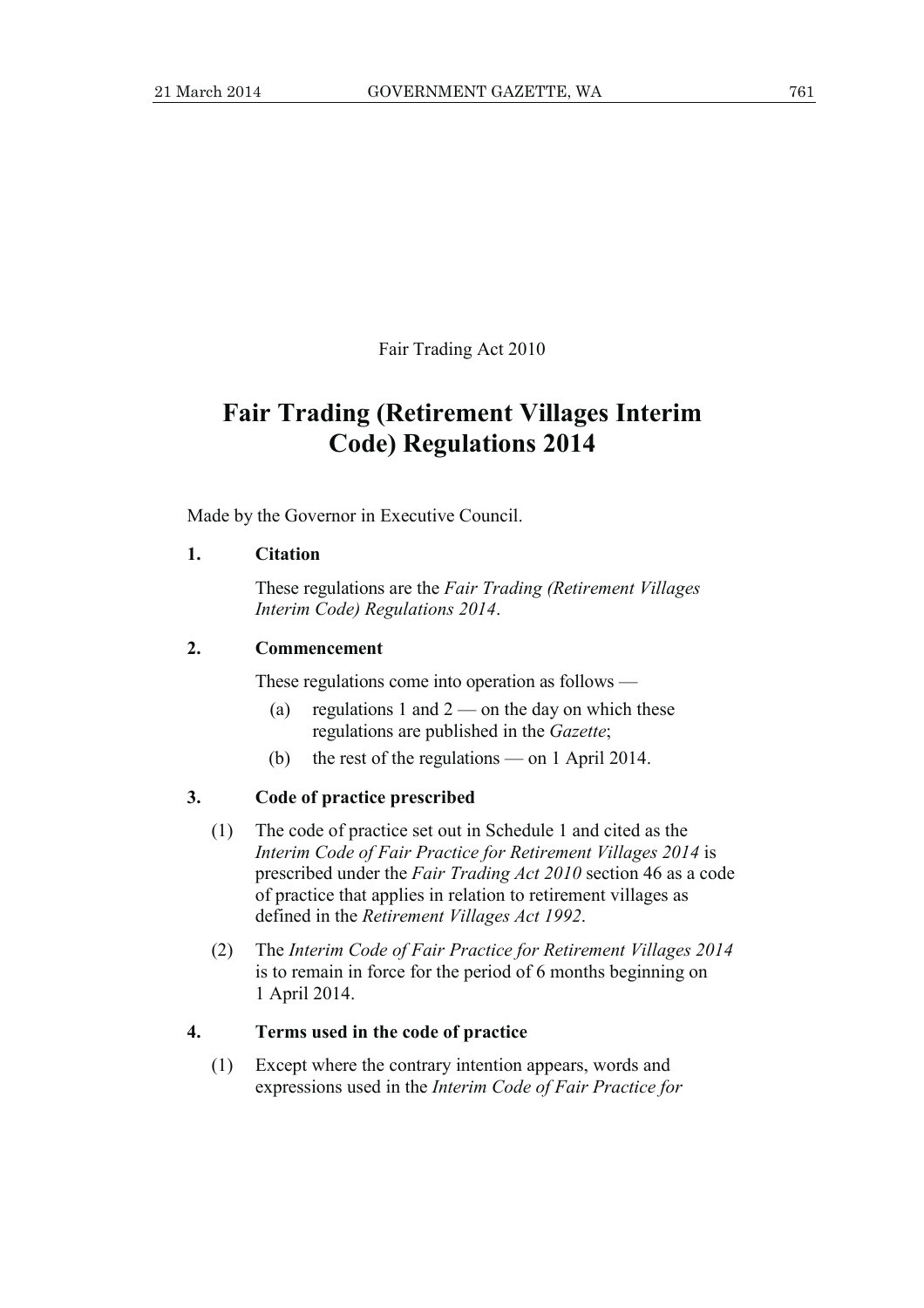*Fair Trading (Retirement Villages Interim Code) Regulations 2014* 

| r. 5 |  |  |  |
|------|--|--|--|
|      |  |  |  |

*Retirement Villages 2014* have the same meaning as in the *Retirement Villages Act 1992*.

- (2) Boxed and shaded paragraphs in the *Interim Code of Fair Practice for Retirement Villages 2014* are not part of the Code and are included only to assist readers of the Code.
- **5.** *Fair Trading (Retirement Villages Interim Code) Regulations (No. 2) 2013* **repealed**

 The *Fair Trading (Retirement Villages Interim Code) Regulations (No. 2) 2013* are repealed.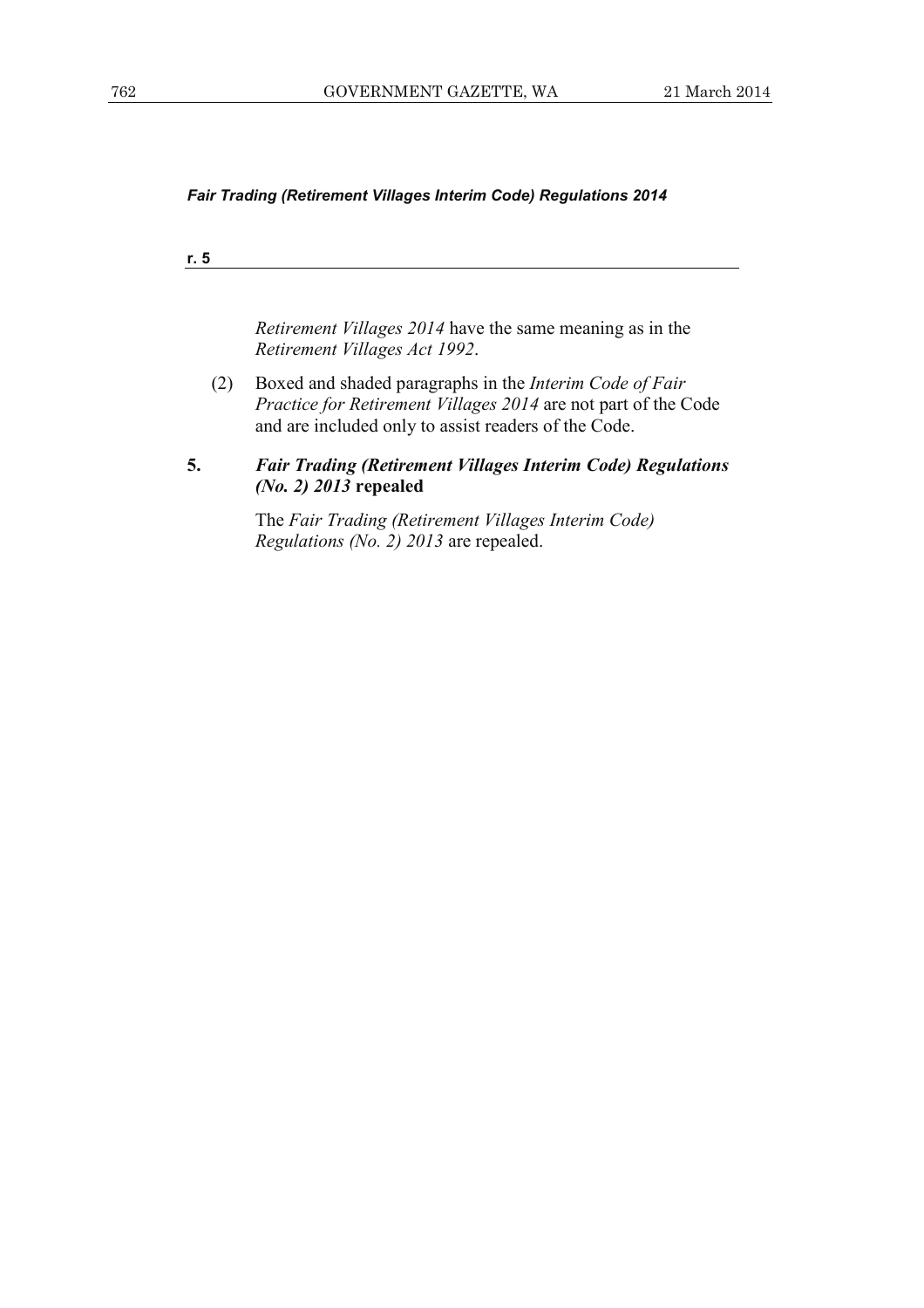*Fair Trading (Retirement Villages Interim Code) Regulations 2014*  Interim Code of Fair Practice for Retirement Villages 2014 **Schedule 1**

#### **Schedule 1 —** *Interim Code of Fair Practice for Retirement Villages 2014*

 $[r. 3(1)]$ 

#### **Foreword**

An increasing number of retired people are finding the concept of retirement villages attractive. These villages exist in a number of forms with a range of tenures and accommodation types. Different financial arrangements and forms of contract include lease, licence, a right conferred by shares, strata title, or freehold title. Retirement villages also differ widely with regard to the nature of care and other amenities and services that may be available.

The Code, the *Retirement Villages Act 1992* and *Retirement Villages Regulations 1992* provide a package for the regulation of the retirement village industry that safeguards the rights of both the residents and the owners of retirement villages, and provides clear guidelines for the industry. The Code sets out the practices that apply to the promotion, sale and operation of retirement villages.

This Code has been prescribed as an interim code under the *Fair Trading Act 2010* section 46. It is, in substance, the same as the *Interim Code of Fair Practice for Retirement Villages (No. 2) 2013*, which lapsed on 31 March 2014. This Code will remain in force for 6 months from 1 April 2014, to allow time for consultation and development of a new revised Code, in accordance with section 44.

**Division 1** of the Code deals with, and provides information on, general matters such as the meaning of terms used in the Code; the application, general principles and objectives of the Code; the basic rights of residents of a retirement village and the Code's relationship to other relevant legislation.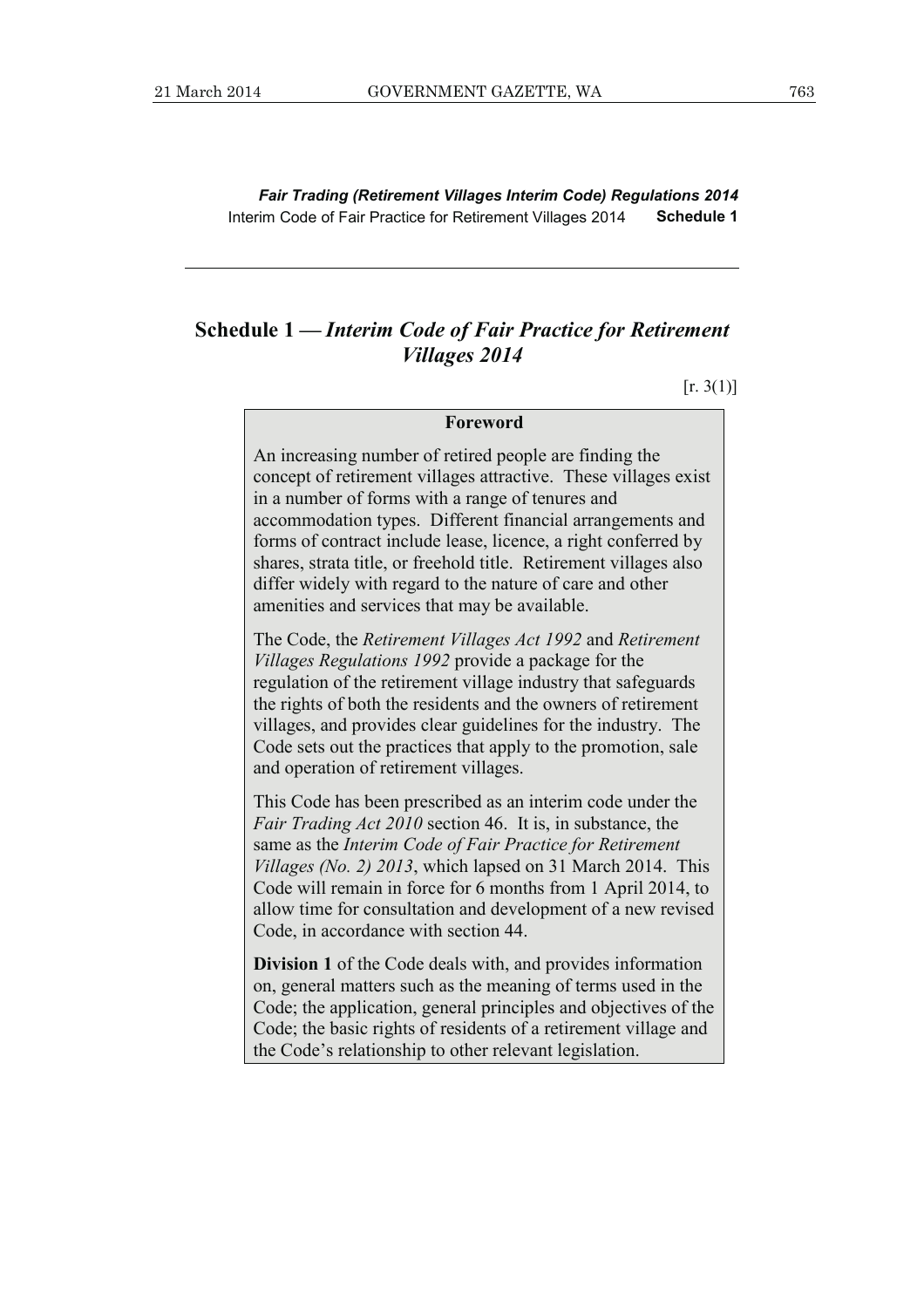*Fair Trading (Retirement Villages Interim Code) Regulations 2014*  **Schedule 1** Interim Code of Fair Practice for Retirement Villages 2014

> **Division 2** sets out the approvals that must be obtained before any sales promotion of a retirement village is undertaken, and specifies the information that must be disclosed in any advertising or promotional material.

> **Division 3** sets out the information that must be provided to a prospective resident of a retirement village before the person enters into a residence contract or any service contract with the administering body of the village.

**Division 4** specifies the information that must be included in the residence contract and any service contract.

**Division 5** sets out the rights and obligations of the administering body and residents in relation to the management and operation of a retirement village, including consultation on the village operating budget, the provision of quarterly operating income and expenditure statements, the establishment of a residents' committee and the holding of residents' meetings.

**Division 6** recognises that disputes may occur in a retirement village and outlines the processes that may be utilised to resolve them, including mediation.

**Division 7** explains the rights and the obligations of the administering body and a resident of a retirement village, in relation to the termination of a residence contract.

**Division 8** specifies the method of delivery of any written notice, correspondence or other document that must be given under this Code to a resident or the administering body of a retirement village.

**Appendix 1** provides a list of questions that a prospective resident should carefully read and consider before deciding to enter any retirement village.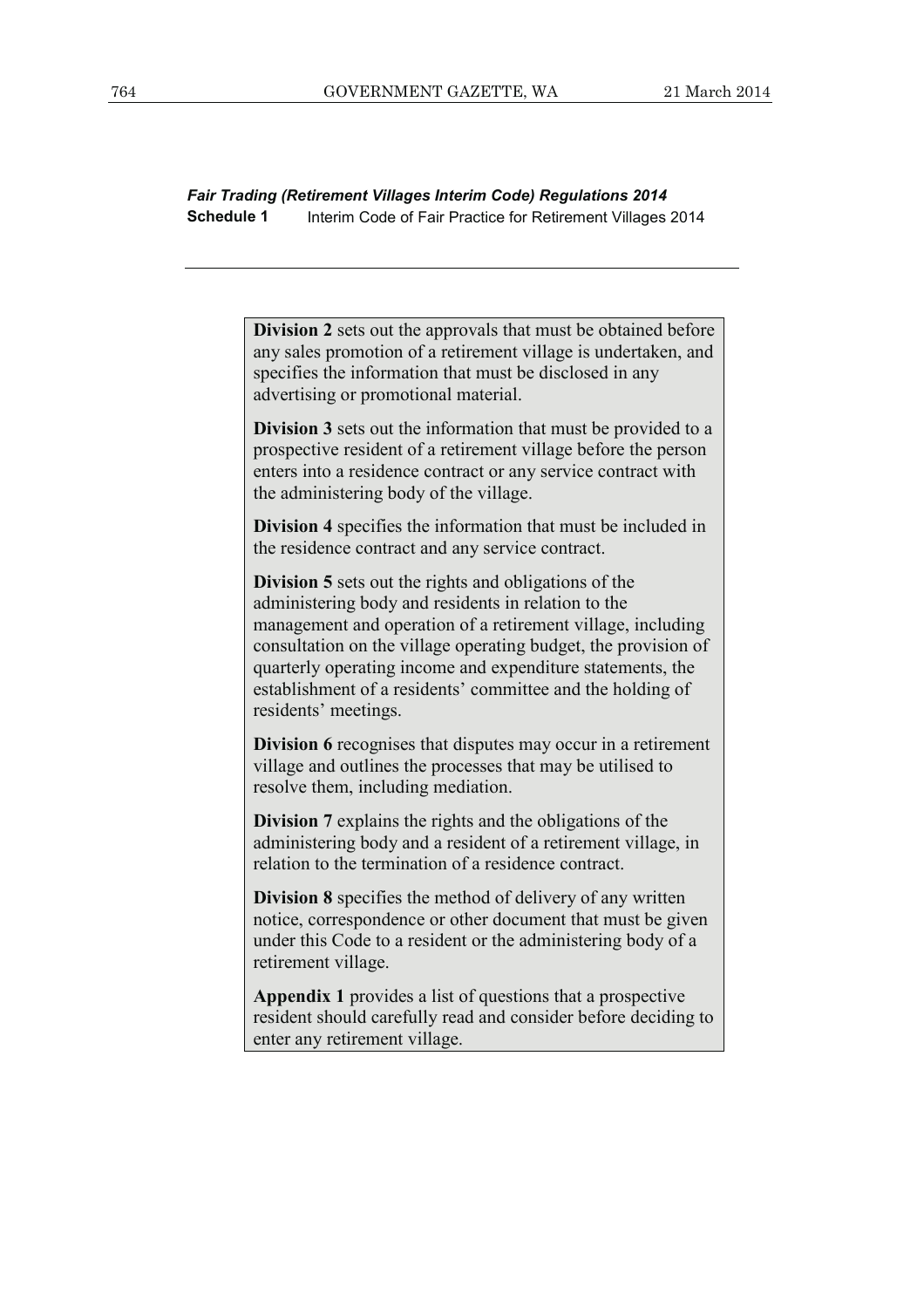*Fair Trading (Retirement Villages Interim Code) Regulations 2014*  Interim Code of Fair Practice for Retirement Villages 2014 **Schedule 1** Preliminary **Division 1 1.1** 

#### **Compliance with this Code**

The Code must be complied with and is enforceable by the Commissioner in the State Administrative Tribunal under the *Fair Trading Act 2010*.

Where it appears to the Commissioner that an administering body has not complied with the Code, the Commissioner may apply to the State Administrative Tribunal for an order, and the State Administrative Tribunal may make orders including  $that -$ 

- the administering body cease contravening the Code; and/or
- the administering body rectify any consequence of that contravention.

An administering body that fails to comply with an order made by the State Administrative Tribunal commits an offence that is punishable by a fine of up to \$50,000.

#### **Division 1 — Preliminary**

#### **1.1 Citation**

 This Code is the *Interim Code of Fair Practice for Retirement Villages 2014*.

#### **Definitions in the** *Retirement Villages Act 1992*

The following definitions from the *Retirement Villages Act 1992* have application to this Code —

*administering body*, in relation to a retirement village, means the person by whom, or on whose behalf, the retirement village is administered and includes a person (other than a resident) who is the owner of land within the retirement village;

*Commissioner* means the person for the time being designated as the Commissioner under section 7A;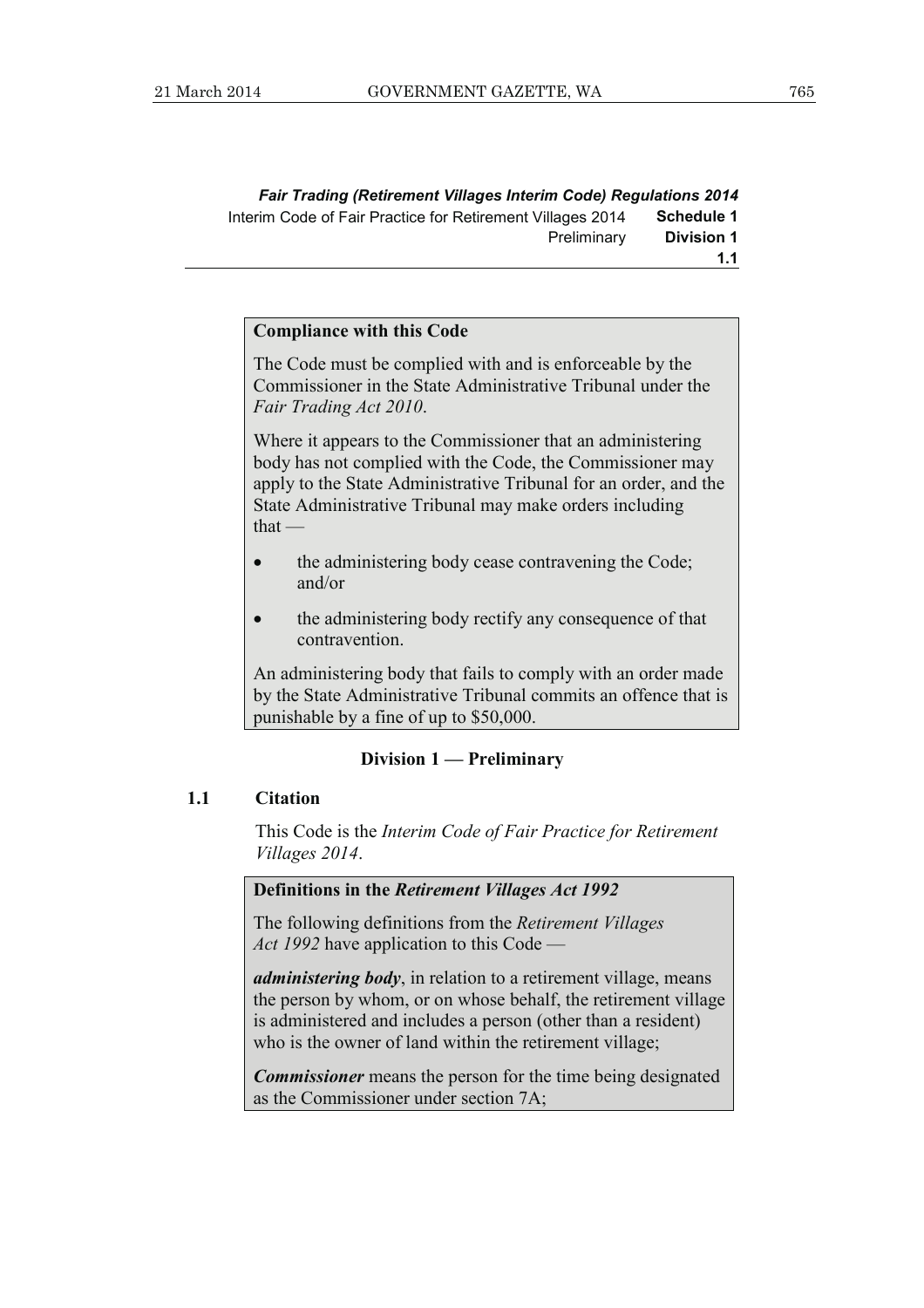*Fair Trading (Retirement Villages Interim Code) Regulations 2014*  **Schedule 1** Interim Code of Fair Practice for Retirement Villages 2014 **Division 1** Preliminary **1.1** 

> *owner*, in relation to land under the operation of the *Transfer of Land Act 1893*, means a person who alone or with others is registered as the proprietor of an estate in fee simple;

> *premium* means a payment (including a gift) made to the administering body of a retirement village in consideration for, or in contemplation of, admission of the person by or on whose behalf the payment was made as a resident in a retirement village (including any such payment made for the purchase of residential premises in a retirement village or for the purchase, issue or assignment of shares conferring a right to occupy any such residential premises) but does not include —

- (a) any such payment excluded by regulation from the ambit of this definition; or
- (b) recurrent charges;

*recurrent charge* means any amount (including rent) payable by a resident to the administering body of a retirement village on a recurrent basis;

*residence contract* means a contract, agreement, scheme or arrangement which creates or gives rise to a right to occupy residential premises in a retirement village, and may take the form of a lease or licence;

*residence rules* means the rules with which residents of a retirement village are expected by the administering body to comply, but does not include any prescribed subsidiary legislation (to which residents are subject) in force under any prescribed Act;

*resident*, in relation to a retirement village, means a person who has been admitted to occupation of residential premises in accordance with a retirement village scheme and includes a spouse or de facto partner of such a person who —

(a) is residing with that person; or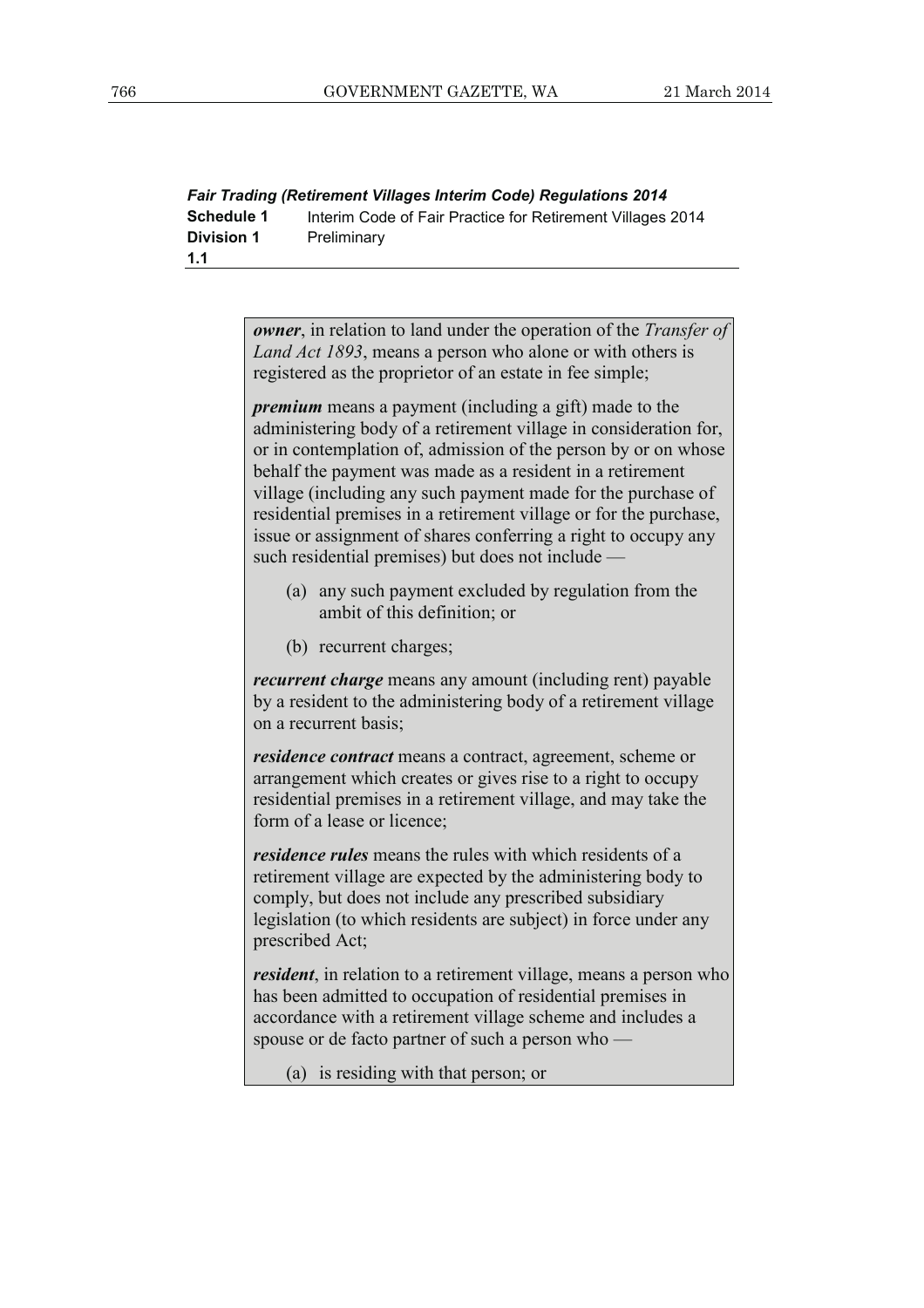*Fair Trading (Retirement Villages Interim Code) Regulations 2014*  Interim Code of Fair Practice for Retirement Villages 2014 **Schedule 1** Preliminary **Division 1 1.1** 

> (b) was residing with that person at the time of his or her death;

*residential premises* means any premises or part of premises (including any land occupied with the premises) used or intended to be used as a place of residence and includes a hostel unit;

*residential tenancy agreement* has the same meaning as in the *Residential Tenancies Act 1987*;

*retired person* means a person who has attained the age of 55 years or retired from full-time employment or a person who is or was the spouse or de facto partner of such a person;

*retirement village* means a complex of residential premises, whether or not including hostel units, and appurtenant land, occupied or intended for occupation under a retirement village scheme or used or intended to be used for or in connection with a retirement village scheme;

*retirement village scheme* or *scheme* means a scheme established for retired persons or predominantly for retired persons, under which —

- (a) residential premises are occupied in pursuance of a residential tenancy agreement or any other lease or licence;
- (b) a right to occupation of residential premises is conferred by ownership of shares;
- (c) residential premises are purchased from the administering body subject to a right or option of repurchase;
- (d) residential premises are purchased subject to conditions restricting the subsequent disposal of the premises; or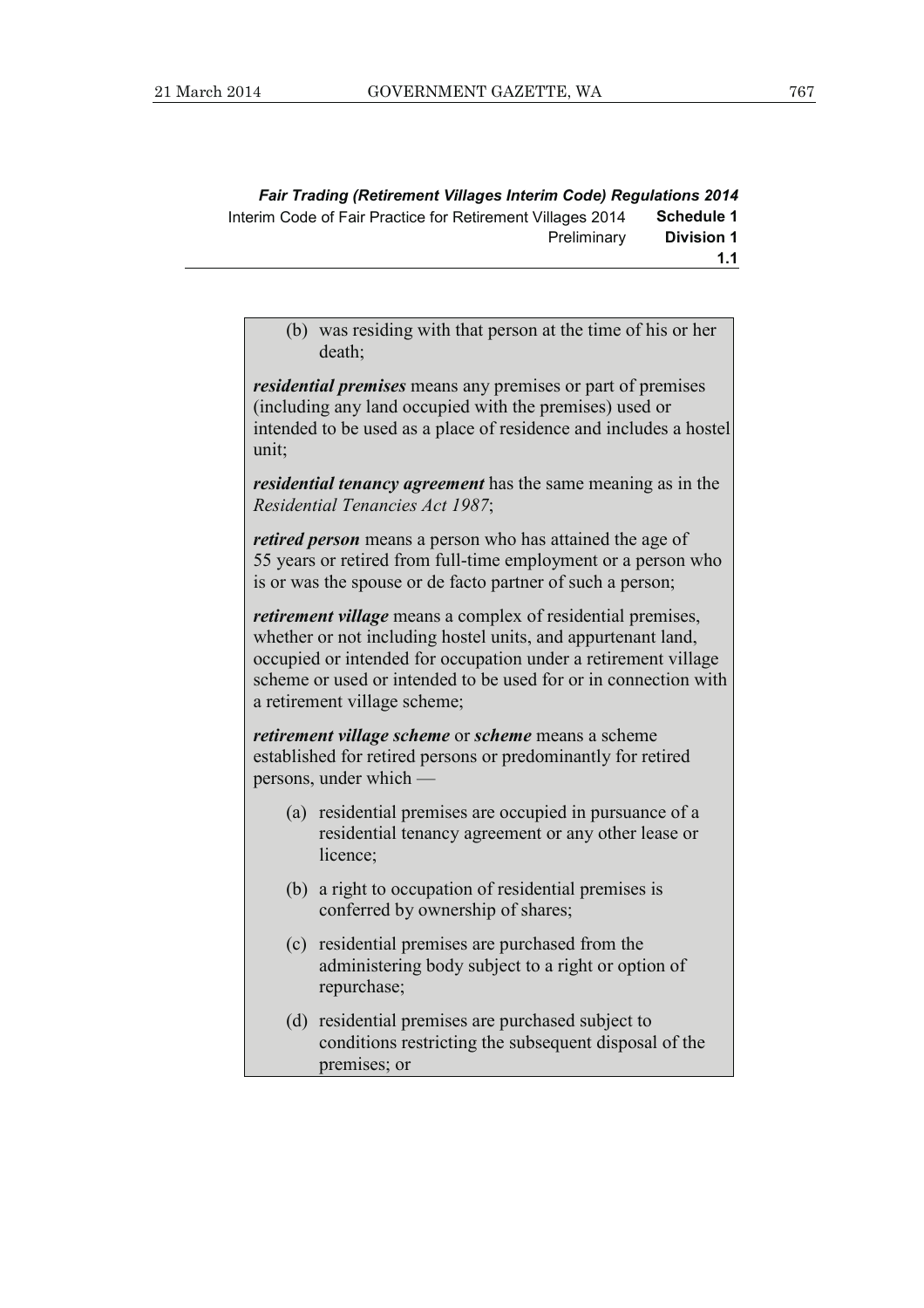| Fair Trading (Retirement Villages Interim Code) Regulations 2014 |                                                            |  |
|------------------------------------------------------------------|------------------------------------------------------------|--|
| <b>Schedule 1</b>                                                | Interim Code of Fair Practice for Retirement Villages 2014 |  |
| <b>Division 1</b>                                                | Preliminary                                                |  |
| 1.2                                                              |                                                            |  |

 (e) residential premises are occupied under any other scheme or arrangement prescribed for the purposes of this definition,

but does not include any such scheme under which no resident or prospective resident of residential premises pays a premium in consideration for, or in contemplation of, admission as a resident under the scheme;

*service contract* means a contract between an administering body or former administering body of a retirement village and a resident for the provision to the resident of —

- (a) hostel care;
- (b) infirmary care;
- (c) medical or nursing services;
- (d) meals;
- (e) administrative and management services;
- (f) maintenance and repair services;
- (g) recreation services; or
- (h) any other services,

and any collateral agreement or document relating to the provision of any such service;

*working day* means a day other than a Saturday, a Sunday or a public holiday.

#### **1.2 Application**

 (1) Subject to subclause (2), this Code applies to the administering body and a resident or prospective resident of a retirement village, whether or not the village was established before or after the commencement of the Code.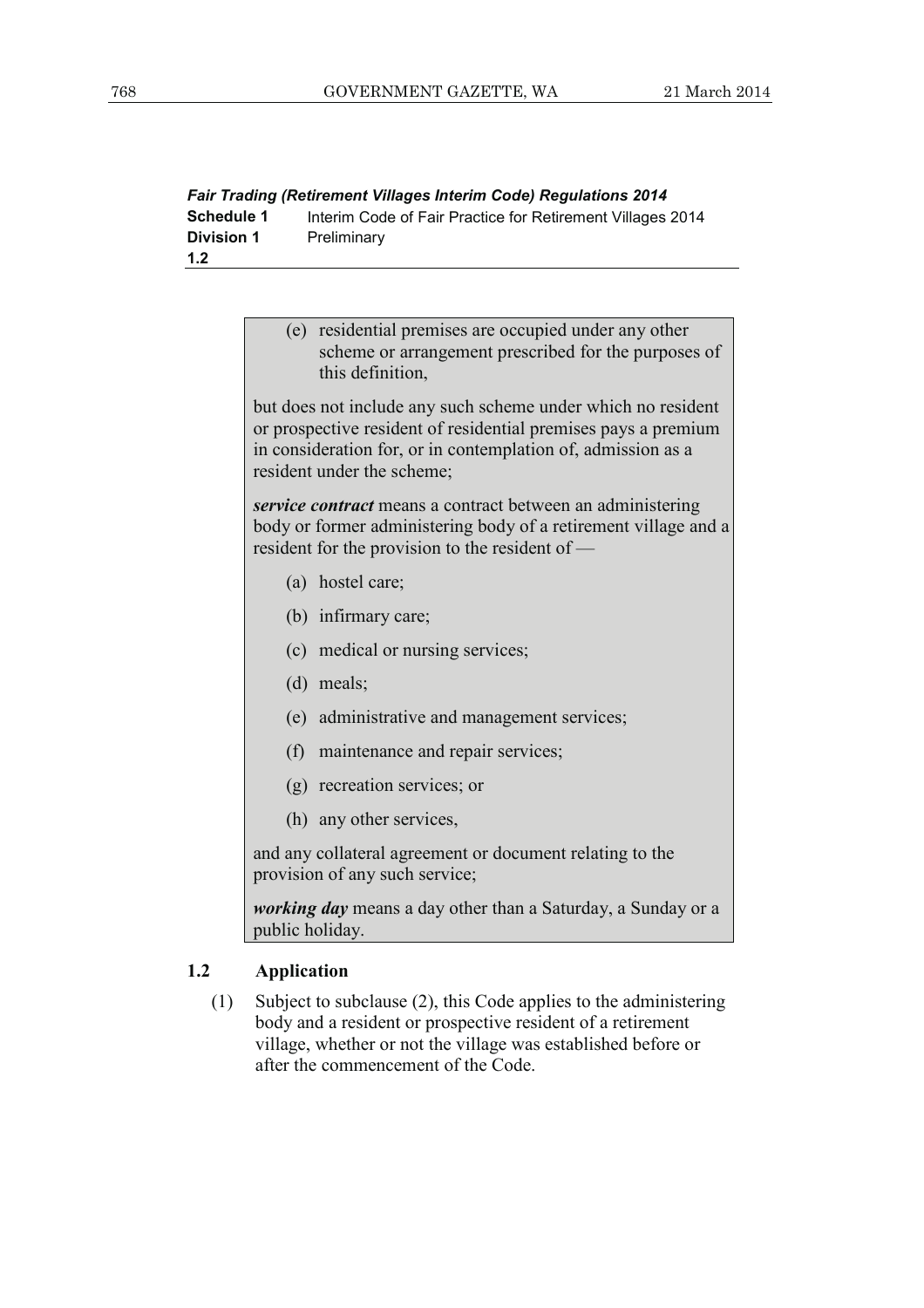|                   | <b>Fair Trading (Retirement Villages Interim Code) Regulations 2014</b> |
|-------------------|-------------------------------------------------------------------------|
| Schedule 1        | Interim Code of Fair Practice for Retirement Villages 2014              |
| <b>Division 1</b> | Preliminary                                                             |
| 1.2 <sub>1</sub>  |                                                                         |

- (2) This Code does not apply to the administering body or a resident or prospective resident of a retirement village if —
	- (a) the administering body is an *approved provider* within the meaning of the *Aged Care Act 1997* of the Commonwealth (*Cwlth*) in relation to the residential premises used or intended to be used as a place of residence by the resident or prospective resident; and
	- (b) the administering body provides, or is to provide, the resident or prospective resident with *residential care* within the meaning of the *Aged Care Act 1997* (Cwlth); and
	- (c) the resident or prospective resident is receiving, or is entitled to receive, residential care in respect of which the administering body is eligible for *residential care subsidy* within the meaning of the *Aged Care Act 1997* (Cwlth).
- (3) Except as provided in subclause (4), Division 2 of this Code does not apply to any contract, agreement or arrangement made or entered into prior to the commencement of the Code.
- (4) If a contract, agreement or arrangement made or entered into prior to the commencement of this Code is silent on a matter with which Division 2 of the Code deals, the provisions of Division 2 will apply to such matter.

This Code and the *Retirement Villages Act 1992* do not apply to residential care services provided by an administering body under the *Aged Care Act 1997* (Cwlth).

Note that under the *Fair Trading Act 2010* section 10 this Code binds the Crown.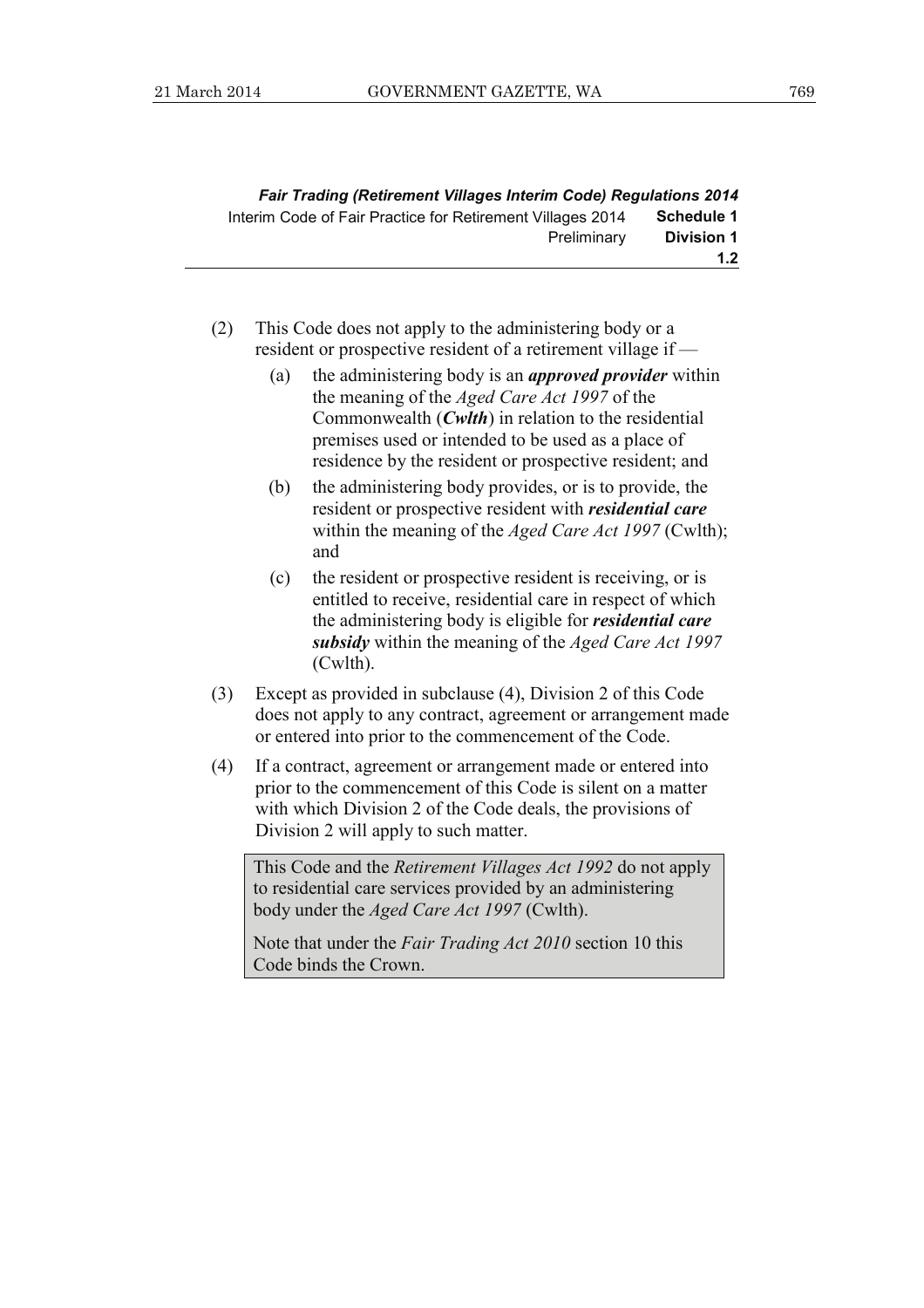*Fair Trading (Retirement Villages Interim Code) Regulations 2014*  **Schedule 1** Interim Code of Fair Practice for Retirement Villages 2014 **Division 1** Preliminary **1.3** 

#### **1.3 General principles**

 The general principles guiding all those involved in the provision of retirement villages and related services are that —

- (a) the well-being and interests of residents, together with the rights of administering bodies, must be given due consideration; and
- (b) the freedom of decision and action of each resident must be restricted as little as possible and must be recognised in the relationship between a resident and the administering body of a retirement village; and
- (c) the relationship of residents with their family and past and present communities is important and must be recognised, taking into account the cultural, religious and linguistic background of each resident; and
- (d) residents must be treated fairly and not subject to abuse or exploitation.

#### **1.4 Objectives of the Code**

The objectives of the Code are to —

- (a) promote fair trading practices in the provision of retirement villages and related services by setting out the rights and obligations of residents and administering bodies in retirement villages; and
- (b) encourage fairness in the promotion, sale or grant of rights in, and operation of, retirement villages; and
- (c) require the disclosure of all relevant information to a person who is considering entering a particular retirement village; and
- (d) require contracts for the occupation of residential premises and for the provision of amenities and services in a retirement village to contain full details of the obligations and entitlements of the resident and the administering body; and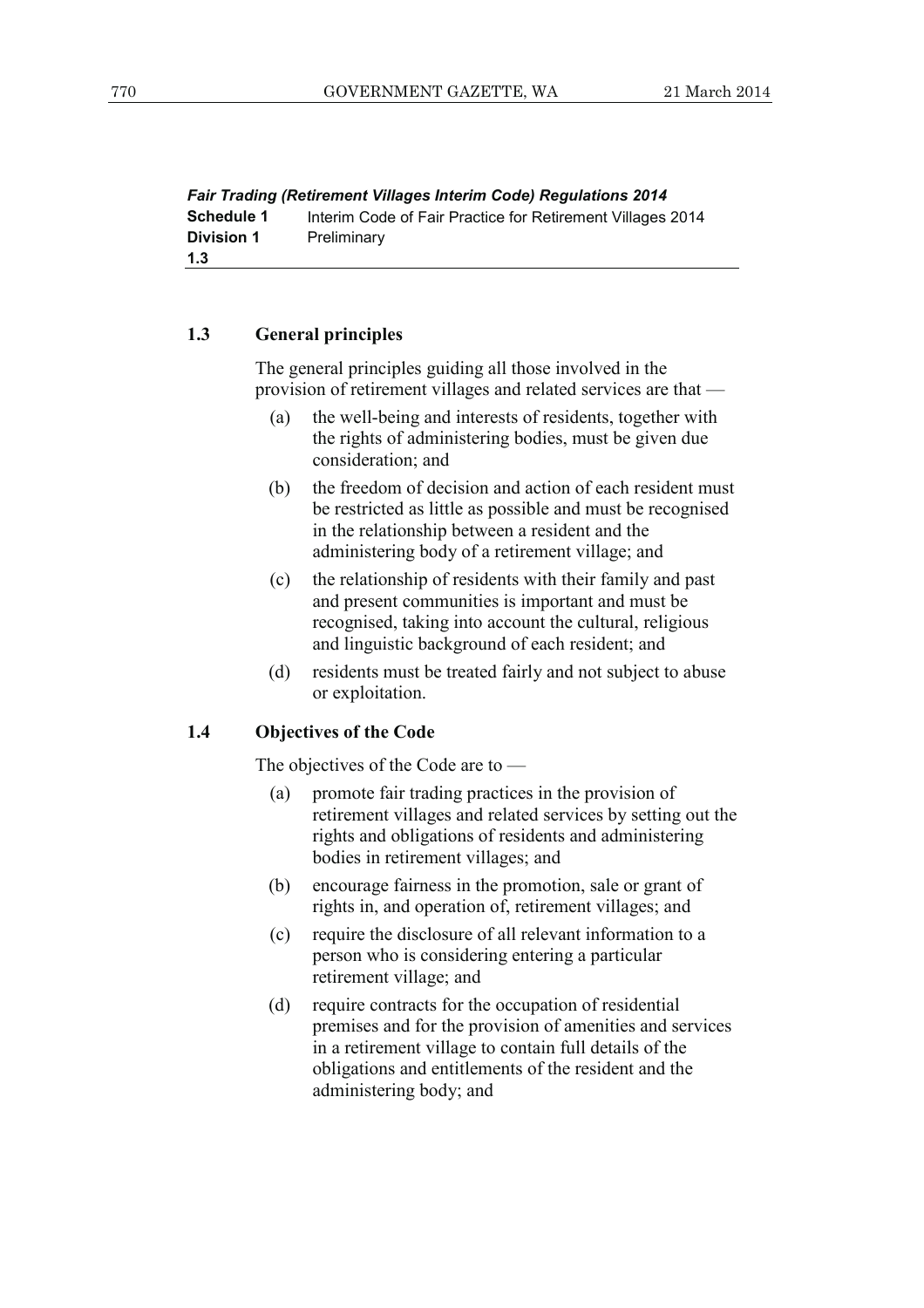|            | <b>Fair Trading (Retirement Villages Interim Code) Regulations 2014</b> |
|------------|-------------------------------------------------------------------------|
| Schedule 1 | Interim Code of Fair Practice for Retirement Villages 2014              |
| Division 1 | Preliminary                                                             |
| 1.5        |                                                                         |

- (e) facilitate consultation between the administering body and the residents on the management of a retirement village; and
- (f) establish appropriate mechanisms for the resolution of any dispute in a retirement village between the residents and the administering body or between residents.

#### **1.5 Resident's basic rights**

- (1) The administering body of a retirement village must respect a resident's basic right to privacy in his or her residential premises, subject to the right of the administering body to inspect the premises as set out in the residence rules and the residence contract.
- (2) The administering body must respect a resident's basic right to quiet enjoyment of his or her residential premises and any communal amenities.
- (3) The administering body must respect a resident's basic right to complete autonomy over his or her property and personal and financial affairs, subject to any statutory restriction or any other restriction provided for in the residence contract.

#### **Other relevant legislation**

The provisions of this Code should be read in conjunction with other relevant legislation. The *Retirement Villages Act 1992* and the *Retirement Villages Regulations 1992* set out rights and obligations relating to retirement villages. The *Fair Trading Act 2010* is applicable to residence contracts and other contracts concerning retirement villages. Where residential premises in a retirement village are strata titled, the provisions of the *Strata Titles Act 1985* and any applicable by-laws also apply.

The *Aged Care Act 1997* (Cwlth) has application to residential care services provided under that Act by the administering body of a retirement village.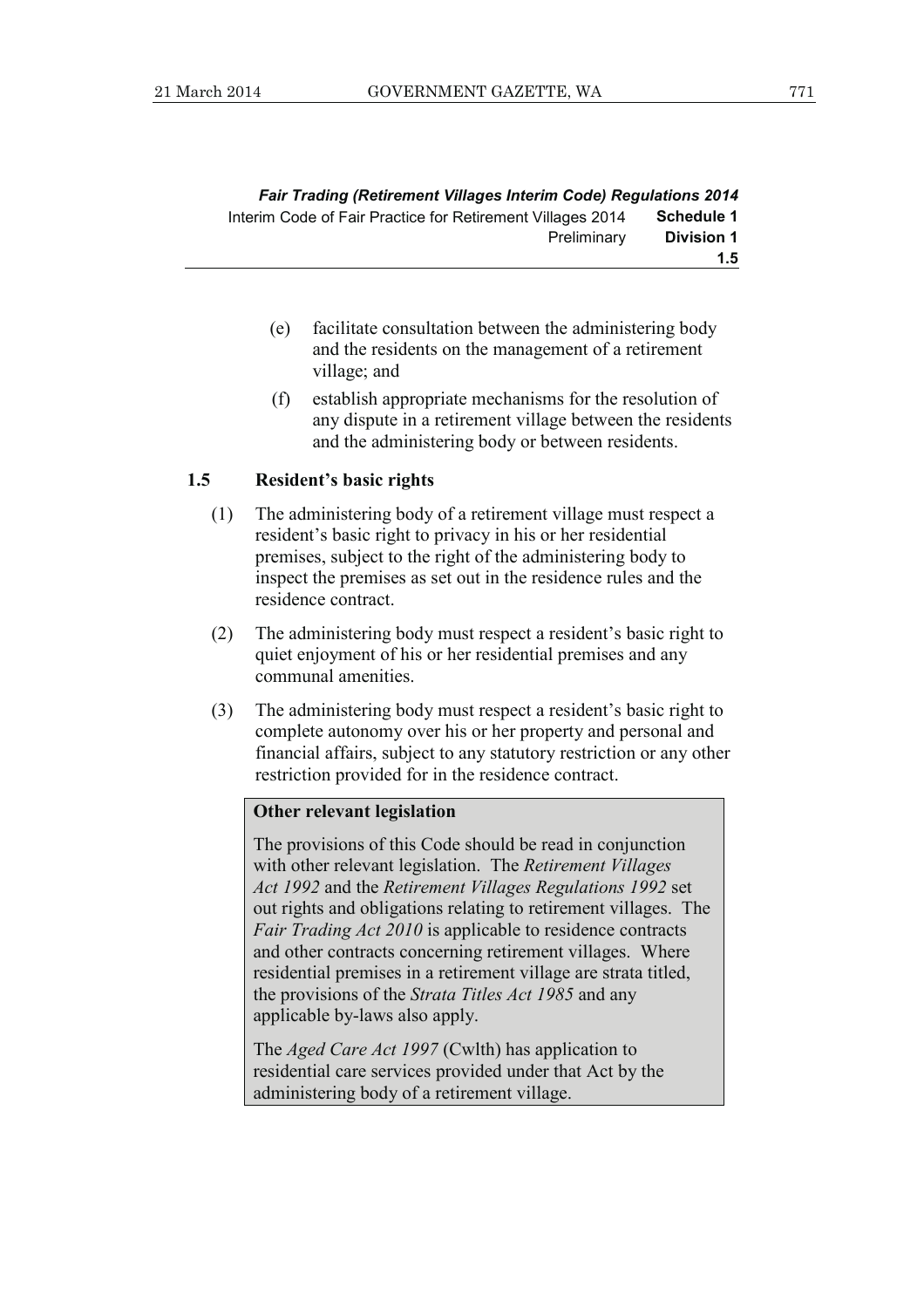*Fair Trading (Retirement Villages Interim Code) Regulations 2014*  **Schedule 1** Interim Code of Fair Practice for Retirement Villages 2014 **Division 2** Advertising and promotion of retirement villages **2.1** 

#### **Division 2 — Advertising and promotion of retirement villages**

#### **2.1 General**

 All promotional or sales material provided by, or on behalf of, the administering body of a retirement village about that village, whether in written or oral form, must be —

- (a) truthful, accurate and unambiguous; and
- (b) entirely consistent with the provisions of this Code, the *Retirement Villages Act 1992* and the *Fair Trading Act 2010*.

#### **2.2 Retirement village developments**

- (1) The owner of land upon which a retirement village is to be developed, must obtain all necessary consents to develop the retirement village from the relevant authorities before any sales promotion of the village is undertaken.
- (2) Subclause (1) does not preclude the owner from carrying out a market survey or inviting expressions of interest in the proposed retirement village prior to any sales promotion.
- (3) Where the consent to develop a retirement village includes a requirement for certain amenities or services to be provided for the life of the village, that requirement must be included in any promotional or sales material provided to a prospective resident.

#### **2.3 Proposed amenities and services**

 Where the promotional or sales material provided by, or on behalf of, the administering body of a retirement village makes reference to proposed amenities and services in the village, the promotional or sales material must —

- $(a)$  state
	- (i) the latest date by which those amenities and services will be provided or made available to the residents of the village; or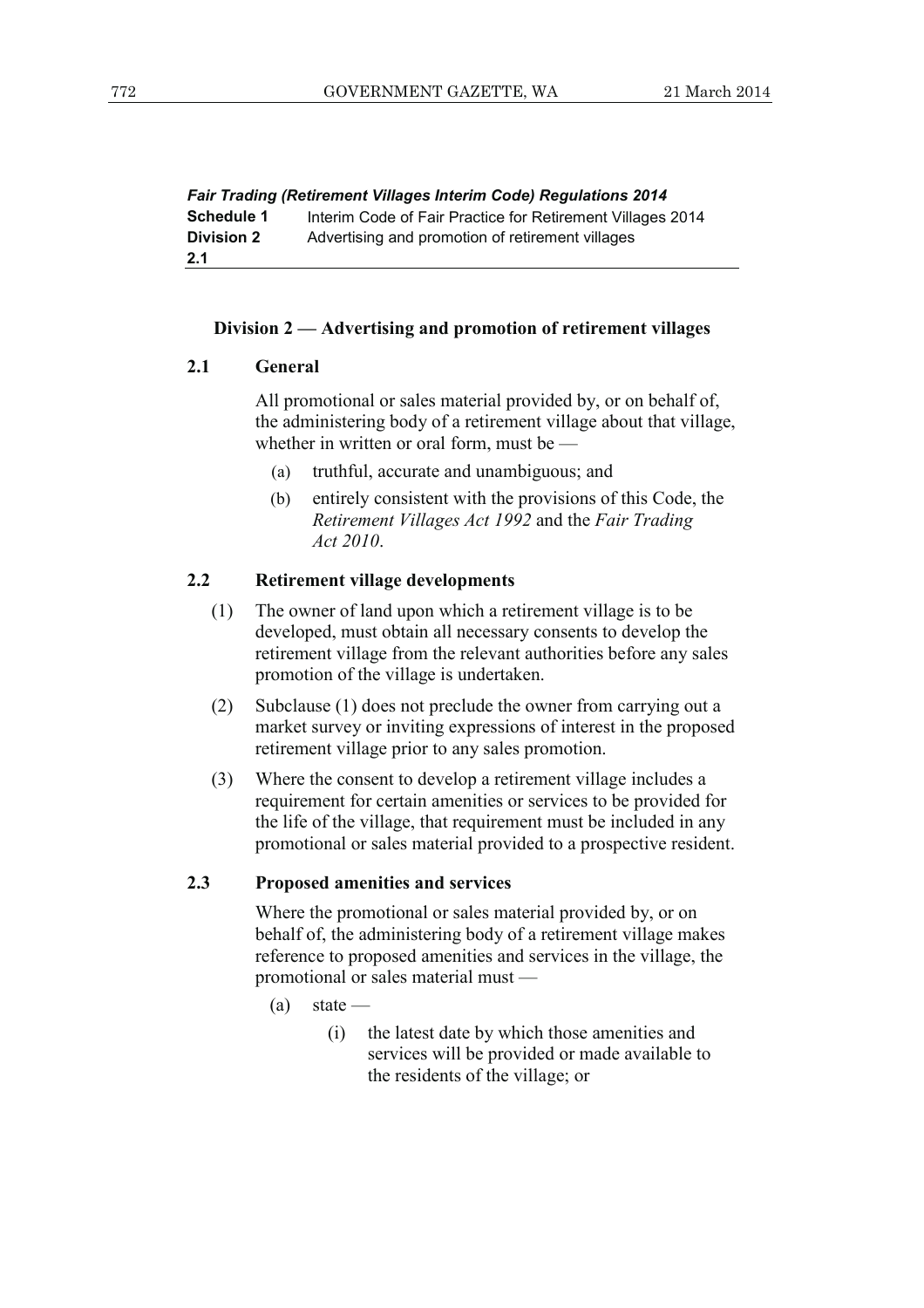*Fair Trading (Retirement Villages Interim Code) Regulations 2014*  Interim Code of Fair Practice for Retirement Villages 2014 **Schedule 1** Advertising and promotion of retirement villages **Division 2 2.4** 

> (ii) the happening of an event upon which the provision or availability of those amenities and services depends;

and

 (b) state any conditions upon which the provision or availability of those amenities and services to the residents depend.

#### **2.4 Approvals for facilities that provide residential aged care services**

 The administering body must obtain all necessary consents from the relevant authorities to operate facilities that provide residential care services under the *Aged Care Act 1997* (Cwlth), before such facilities are promoted as being available to, or associated with, a retirement village.

#### **2.5 Access to residential aged care services**

 Where the promotional or sales material provided by, or on behalf of, the administering body of a retirement village makes reference to the availability of residential care services under the *Aged Care Act 1997* (Cwlth), the following statement on the terms of access to such services printed in 16 point type and boxed must be included in the promotional or sales material —

You should be aware that current Commonwealth policy guidelines on admission to Commonwealth funded residential aged care facilities require places to be allocated on a "needs" basis. It is not possible for an organisation providing services for older people to guarantee admission to Commonwealth funded residential aged care facilities.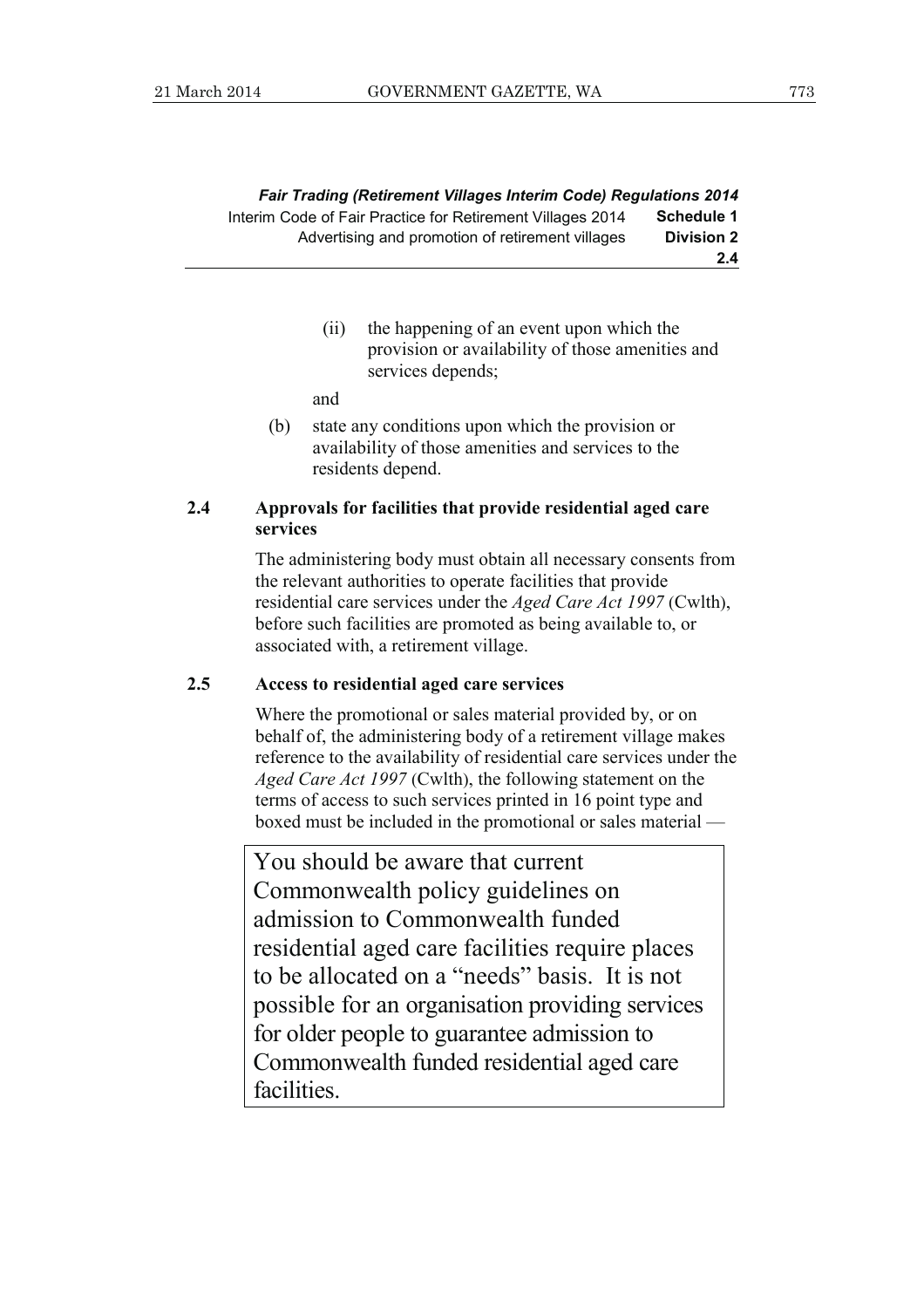| <b>Fair Trading (Retirement Villages Interim Code) Regulations 2014</b> |                                                                                                              |  |
|-------------------------------------------------------------------------|--------------------------------------------------------------------------------------------------------------|--|
| Schedule 1                                                              | Interim Code of Fair Practice for Retirement Villages 2014                                                   |  |
| <b>Division 3</b>                                                       | Prospective resident's right to information before entering into<br>a residence contract or service contract |  |
| 3.1                                                                     |                                                                                                              |  |

#### **Division 3 — Prospective resident's right to information before entering into a residence contract or service contract**

#### **3.1 Before entering into a residence contract**

 The owner of a retirement village must make the following information available, in writing, to a prospective resident of the retirement village at least 5 working days before the prospective resident enters into a residence contract for occupation of residential premises in the village —

- (a) a copy of  $-$ 
	- (i) if the retirement village is already operating, the audited or actual accounts of income and expenditure for the previous financial year of the village and the operating budget for the current financial year; or
	- (ii) in any other case, the proposed operating budget for the first year of operation;
- (b) a copy of every contract required to be entered into in order to reside in the retirement village and details of any costs associated with entering into every such contract;
- (c) if the residential premises are comprised in a strata plan or a survey-strata plan registered under the *Strata Titles Act 1985* —
	- (i) a copy of the by-laws of the relevant strata company; and
	- (ii) an authority to obtain information pursuant to the *Strata Titles Act 1985* section 43.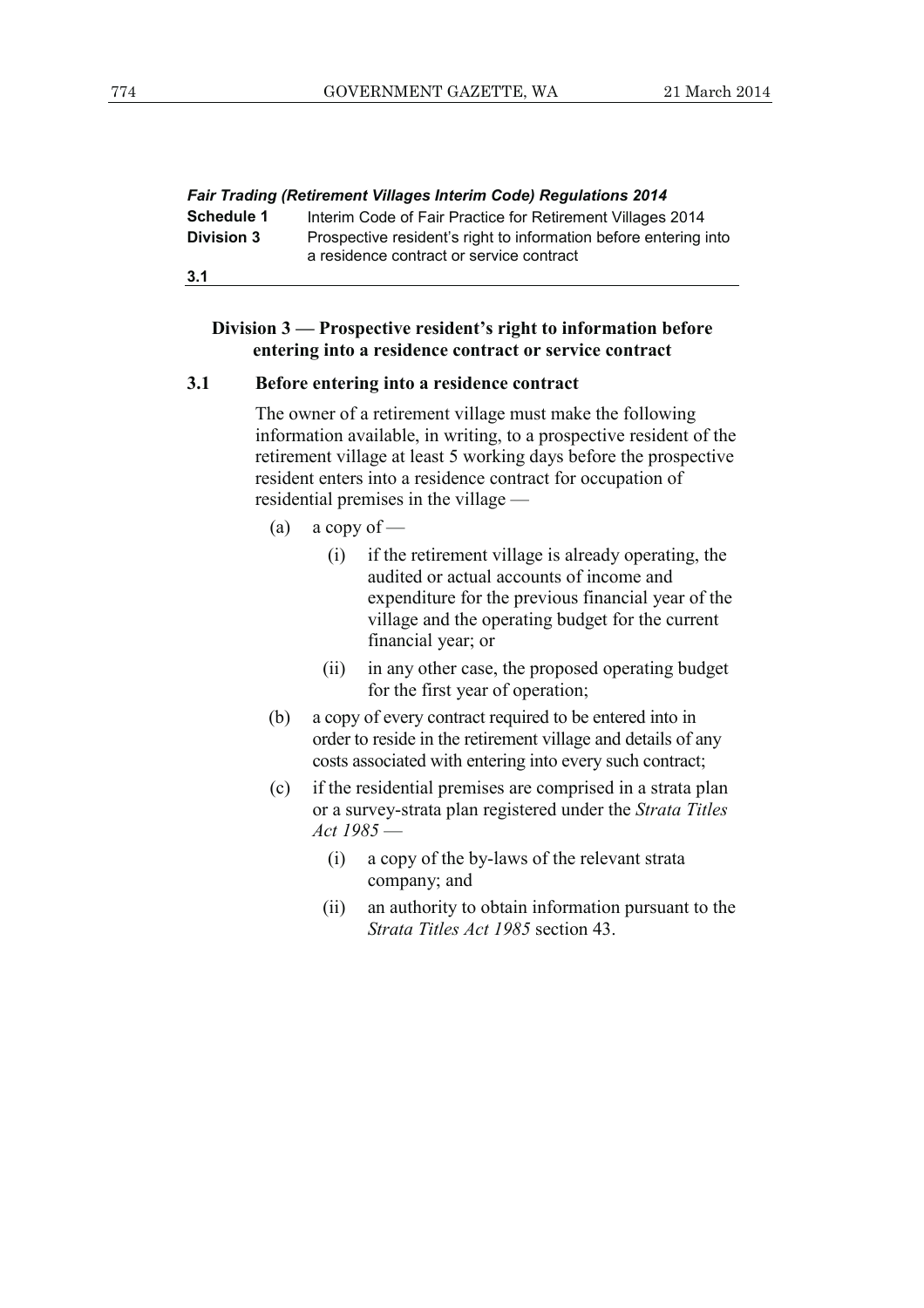*Fair Trading (Retirement Villages Interim Code) Regulations 2014*  Interim Code of Fair Practice for Retirement Villages 2014 **Schedule 1** Prospective resident's right to information before entering into a residence contract or service contract **Division 3** 

**3.1** 

Note that under the *Retirement Villages Act 1992* section 13(2)(c) the owner of a retirement village is obliged to provide a prospective resident with a copy of the residence rules of that village. A full statement of the rights conferred under sections 13 and 14 of that Act is set out in the *Retirement Villages Regulations 1992* Schedule 1 Form 2.

#### **Information statement by owner**

Note that under the *Retirement Villages Act 1992* section 13(2)(a), an owner is required to provide a prospective resident with written answers to the questions set out in the *Retirement Villages Regulations 1992*  Schedule 1 Form 1. The questions require the owner to disclose such things as —

- the premium (i.e. the ingoing contribution) and other costs payable by the resident to enter the retirement village;
- the village operating costs payable by the resident and the method or calculation used to determine and vary those costs:
- the amenities and services that are provided or made available to the resident and the charges or fees payable by the resident to access or use those amenities and services;
- details of costs associated with moving to and living in alternative accommodation within the retirement village; and
- a clear explanation of the right of the resident to a refund of the whole or a part of the premium on the termination of the residence contract.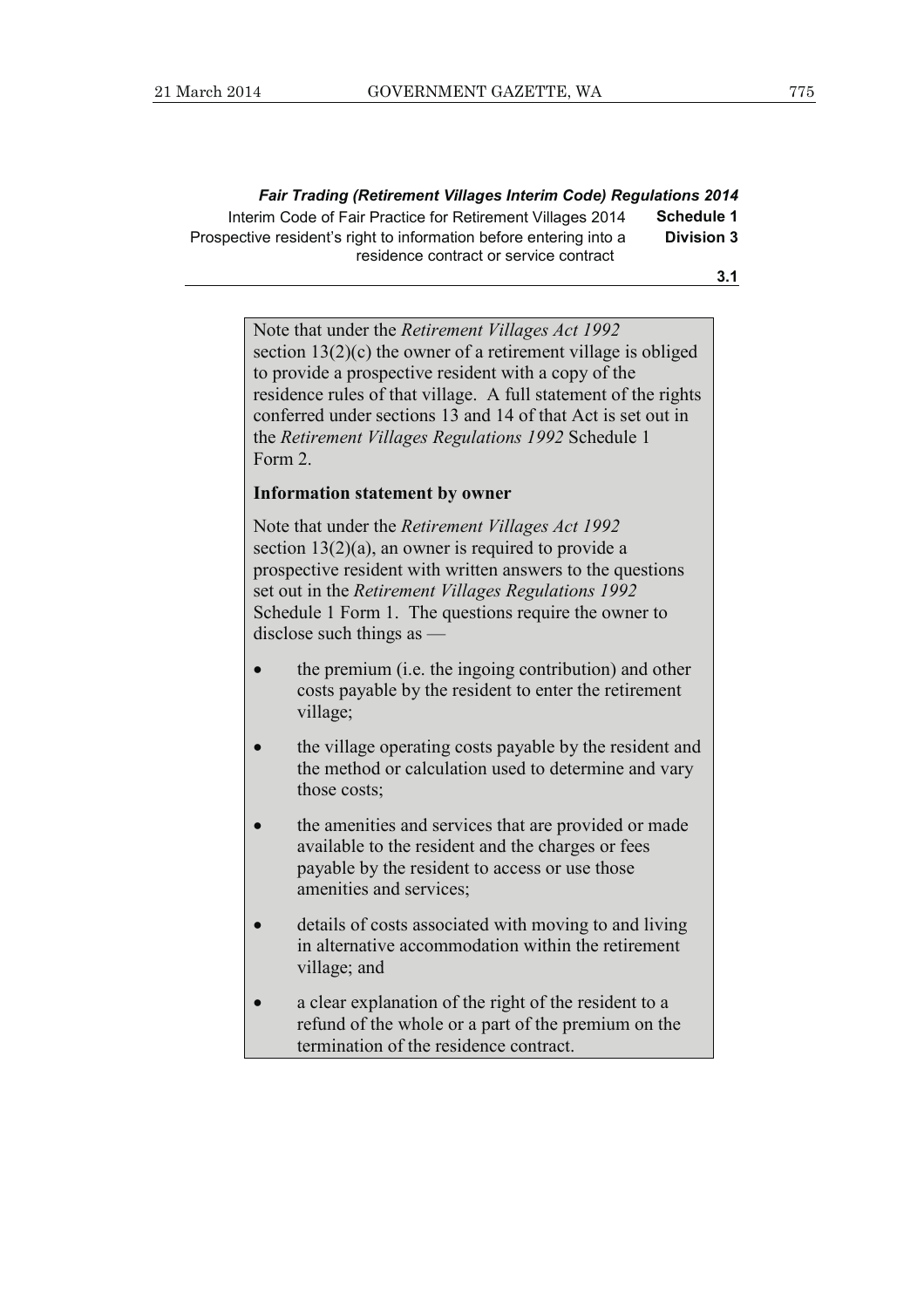*Fair Trading (Retirement Villages Interim Code) Regulations 2014*  **Schedule 1** Interim Code of Fair Practice for Retirement Villages 2014 **Division 4** Residence contract and service contract **3.2** 

#### **Appendix 1 — Checklist for residents**

A prospective resident should carefully read and consider the list of questions provided in Appendix 1 to this Code before deciding to enter any retirement village.

#### **3.2 Before entering into a service contract**

 The administering body of a retirement village must give the following information in writing to a prospective resident, or a resident, at least 5 working days before that person enters into a service contract with the administering body —

- (a) the costs payable under the contract, including all ongoing village operating costs or charges; and
- (b) details of the services to be provided under the contract; and
- (c) details of the notice to be given to, and the costs payable by, the resident to terminate the provision of the services.

#### **Division 4 — Residence contract and service contract**

#### **4.1 Legibility and presentation requirements**

- (1) The residence contract and any service contract between the administering body and a prospective resident, or a resident, of a retirement village must —
	- (a) be written in clear, concise and plain language; and
	- (b) be printed in a size not less than 12 point type.
- (2) The following statement must appear in 16 point type and be included in the residence contract and any service contract —

I acknowledge that I have been given a copy of, and have had the opportunity to take independent advice on, this contract.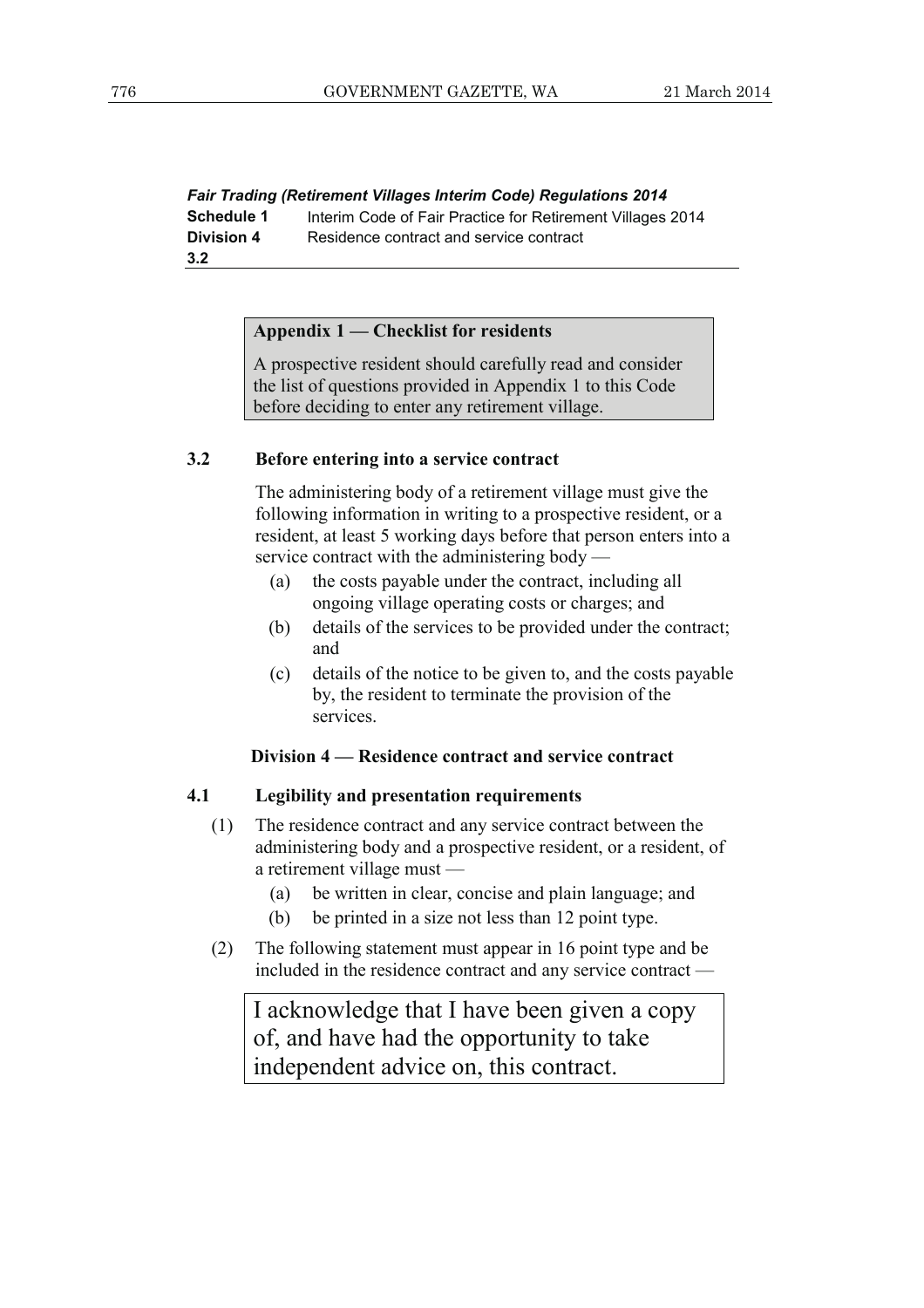*Fair Trading (Retirement Villages Interim Code) Regulations 2014*  Interim Code of Fair Practice for Retirement Villages 2014 **Schedule 1** Residence contract and service contract **Division 4 4.2** 

#### **Residence contract cooling off period**

Under the *Retirement Villages Act 1992* section 14, a residence contract entered into after the commencement of the Act must provide for a cooling-off period of not less than 5 working days after the date of the contract (i.e. the day on which the contract was signed by the last party to sign it).

If the information referred to in section 13(2) of that Act is not provided at least 5 days before a residence contract is entered into, the cooling-off period for that contract is 10 days after the day on which the information is provided.

During the cooling-off period, a person may withdraw from a residence contract by giving notice in writing to all other parties to the contract (unless the person has entered into residence in the retirement village during the cooling-off period).

On withdrawing from a residence contract a person is entitled, subject to the provisions of the *Retirement Villages Act 1992* sections 14(2) and 75, to the full repayment of all moneys paid.

Where a facility provides a residential care service to a person under the *Aged Care Act 1997* (Cwlth), Subdivision 57-G of that Act will apply to the refund of any entry payment made by the person for the provision of the service.

#### **4.2 Title and tenure**

The residence contract must fully disclose —

- (a) the legal basis of occupancy (e.g. whether the resident is purchasing or leasing the property or occupying the property under licence); and
- (b) the type of occupancy (e.g. self-care or serviced unit); and
- (c) the length of time the resident is entitled to reside in the retirement village in return for payment under the residence contract.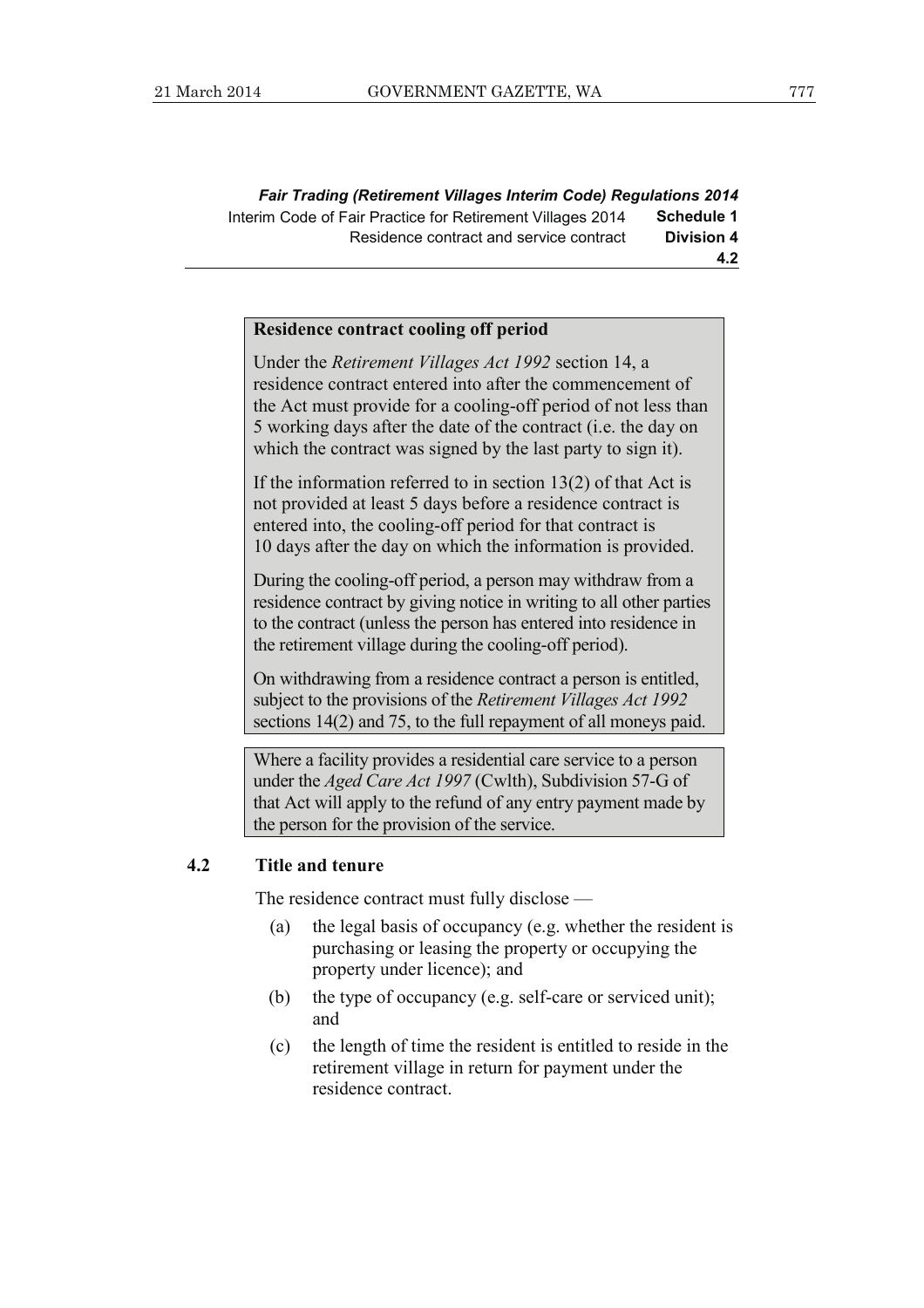*Fair Trading (Retirement Villages Interim Code) Regulations 2014*  **Schedule 1** Interim Code of Fair Practice for Retirement Villages 2014 **Division 4** Residence contract and service contract **4.3** 

#### **4.3 Residential premises**

- (1) The residence contract for residential premises in a retirement village that is proposed or under construction must include —
	- (a) a description of the fixtures, fittings and furnishings that are to be provided in the residential premises; and
	- (b) plans that show the location, floor plan and significant dimensions of the residential premises; and
	- (c) plans that show the location, size and other features of any separate carport, garage, storage or other area to be allocated to the resident; and
	- (d) a map that shows all buildings and grounds that will form the communal property of the retirement village.
- (2) The residence contract for residential premises in an existing retirement village must —
	- (a) identify the specific address of the residential premises; and
	- (b) include a description of the fixtures, fittings and furnishings that are, or are to be, provided in the residential premises; and
	- (c) identify facilities such as a carport, garage, storage or other area allocated to the resident; and
	- (d) include a map that shows all buildings and grounds that form the communal property of the retirement village.

#### **4.4 Amenities**

The residence contract must state —

- (a) all amenities that are, or are to be, provided or made available to the resident by the administering body; and
- (b) any charges or conditions that apply to the resident's access to, or use of, those amenities; and
- (c) the basis for the future determination of the costs of providing or making those amenities available.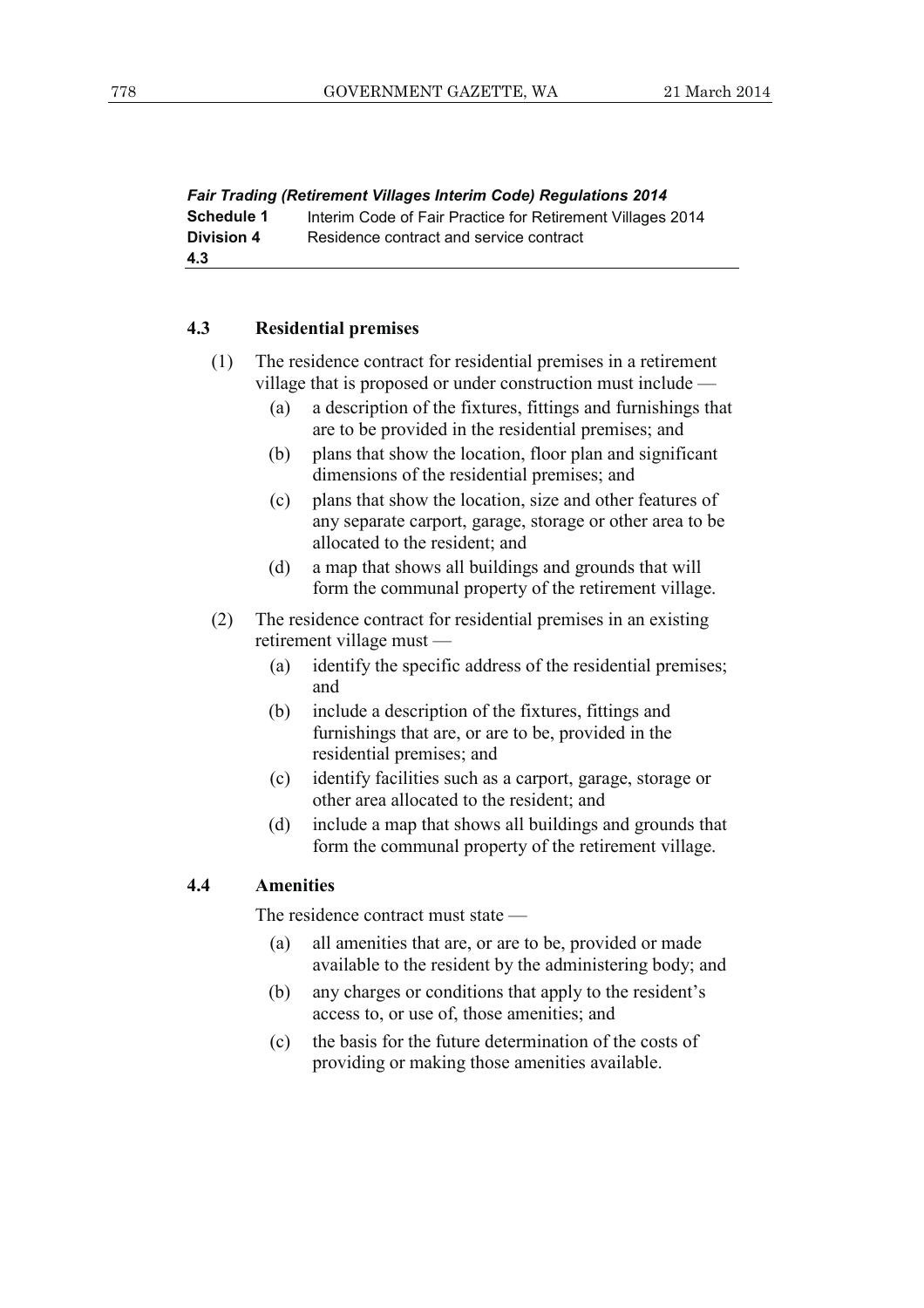*Fair Trading (Retirement Villages Interim Code) Regulations 2014*  Interim Code of Fair Practice for Retirement Villages 2014 **Schedule 1** Residence contract and service contract **Division 4 4.5** 

#### **4.5 Services**

- (1) A service contract must state
	- (a) the nature of the services that are, or are to be, provided or made available to the resident by the administering body; and
	- (b) any charges or conditions that apply to the resident's access to, or use of, those services; and
	- (c) the basis for the future determination of the costs of providing or making those services available.
- (2) A resident shall not be liable to pay for personal services that the resident does not receive, other than the reasonable costs incurred in making any service available, where —
	- (a) the residence contract has been terminated; or
	- (b) the resident has permanently vacated the residential premises; or
	- (c) the resident has temporarily ceased to reside in the residential premises.
- (3) For the purposes of subclause (2), *personal services* means any amenity or service provided to a resident by the administering body, other than the provision of —
	- (a) residential accommodation; and
	- (b) communal amenities in the retirement village; and
	- (c) village management services.

Examples of personal services are the provision of meals, laundry services and the cleaning of the resident's residential premises.

#### **4.6 Payment of premium and refund entitlement**

The residence contract must state —

 (a) any premium or rent payable by the resident to secure residential premises in the retirement village; and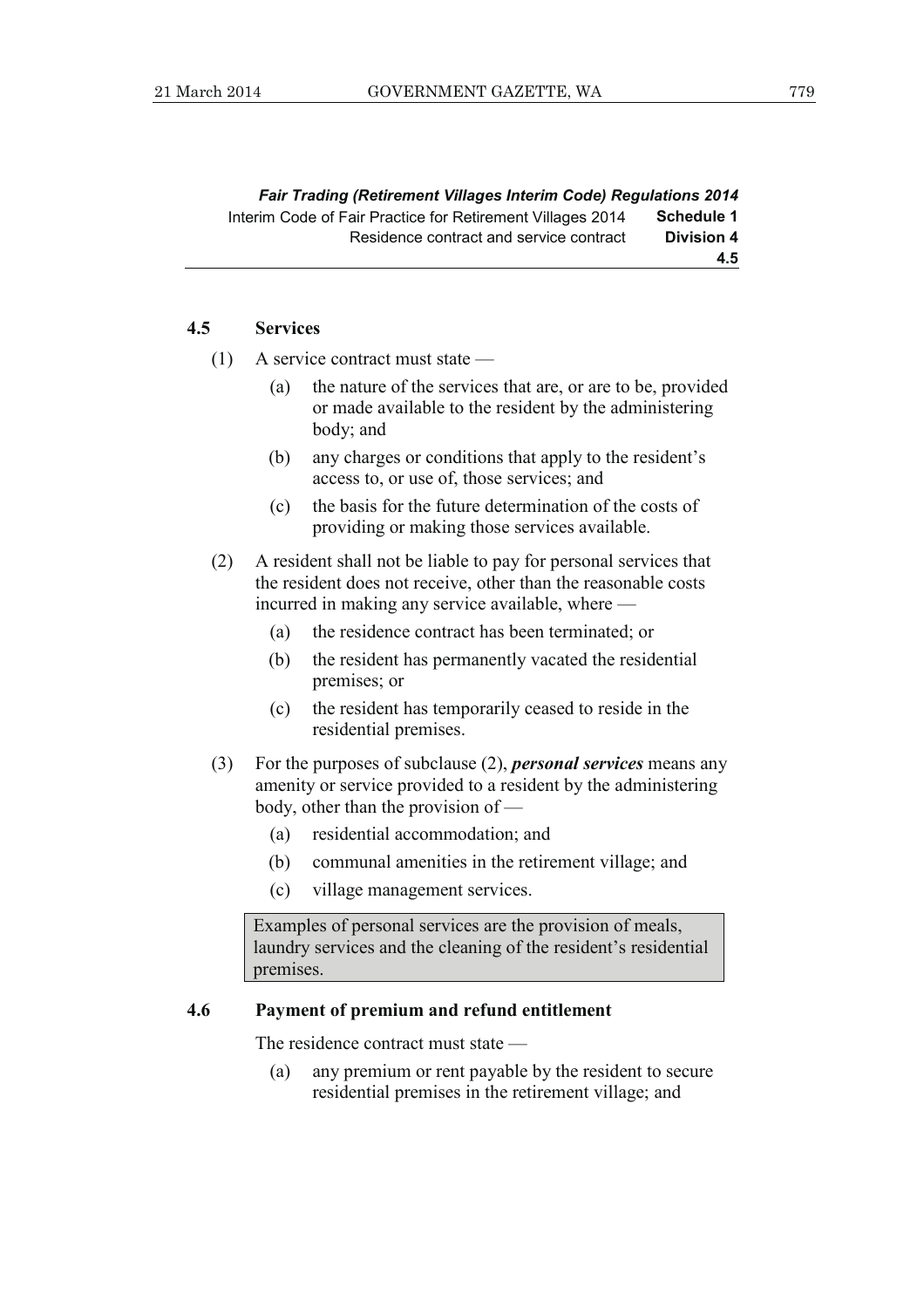| <b>Fair Trading (Retirement Villages Interim Code) Regulations 2014</b> |                                                            |  |
|-------------------------------------------------------------------------|------------------------------------------------------------|--|
| Schedule 1                                                              | Interim Code of Fair Practice for Retirement Villages 2014 |  |
| Division 4                                                              | Residence contract and service contract                    |  |
| 4.7                                                                     |                                                            |  |

- (b) the right of the resident to a refund of the whole or a part of the premium on the termination of the residence contract, including —
	- (i) the method or calculation used to determine the refund and when it is to be paid; and
	- (ii) any fees or commissions charged by the administering body and the method or calculation used to determine those fees or commissions; and
	- (iii) any other costs or charges that may be deducted from the refund entitlement of the resident.

An example of a cost referred to in paragraph  $(b)(iii)$  above is the cost of any repair or refurbishment of the residential premises.

#### **4.7 Charges for village operating costs**

The residence contract must state —

- (a) the items of the village operating costs to which the resident must contribute; and
- (b) the actual or estimated operating costs for the current financial year of the retirement village and the basis for the future determination of those costs; and
- (c) any ongoing village operating costs or charges that the resident will be liable for if —
	- (i) the resident permanently vacates the residential premises; and
	- (ii) another person has not been admitted to occupation of the premises under the retirement village scheme;

and

 (d) who is responsible for the costs of maintaining the residential premises in a reasonable state of repair,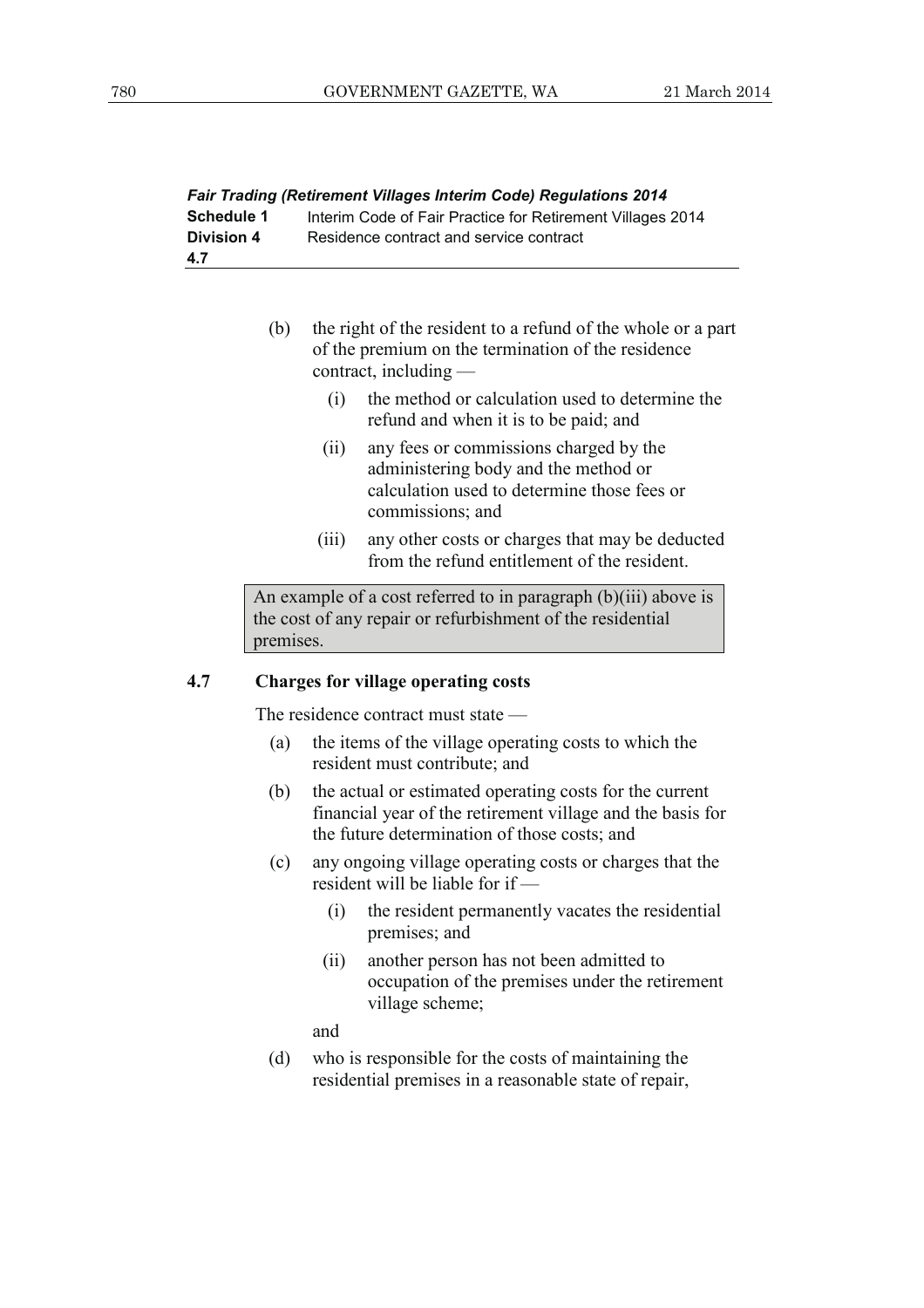*Fair Trading (Retirement Villages Interim Code) Regulations 2014*  Interim Code of Fair Practice for Retirement Villages 2014 **Schedule 1** Residence contract and service contract **Division 4 4.8** 

> including the replacement and maintenance of fixtures and fittings.

#### **4.8 Reserve funds**

- (1) The residence contract must include details of
	- (a) any reserve fund that is, or is proposed to be, established in the retirement village for the purpose of accumulating funds to meet the costs of repairs, replacements, maintenance and renovations within the village; and
	- (b) any contribution that a resident is required to make to the reserve fund, including the method or calculation used to determine the resident's contribution.
- (2) If the retirement village is comprised in a strata plan or a survey-strata plan registered under the *Strata Titles Act 1985*, this clause applies to any reserve fund established by the relevant strata company under that Act.

#### **4.9 Relocation**

 The residence contract must include the following information regarding the transfer or relocation of the resident to other residential premises within the retirement village —

- (a) the circumstances under which the resident can transfer or be relocated;
- (b) the financial arrangements which would apply on such a transfer or relocation;
- (c) who is responsible for any ongoing village operating costs or charges levied against the residential premises from which the resident will have moved;
- (d) the period for which the responsibility under paragraph (c) will continue.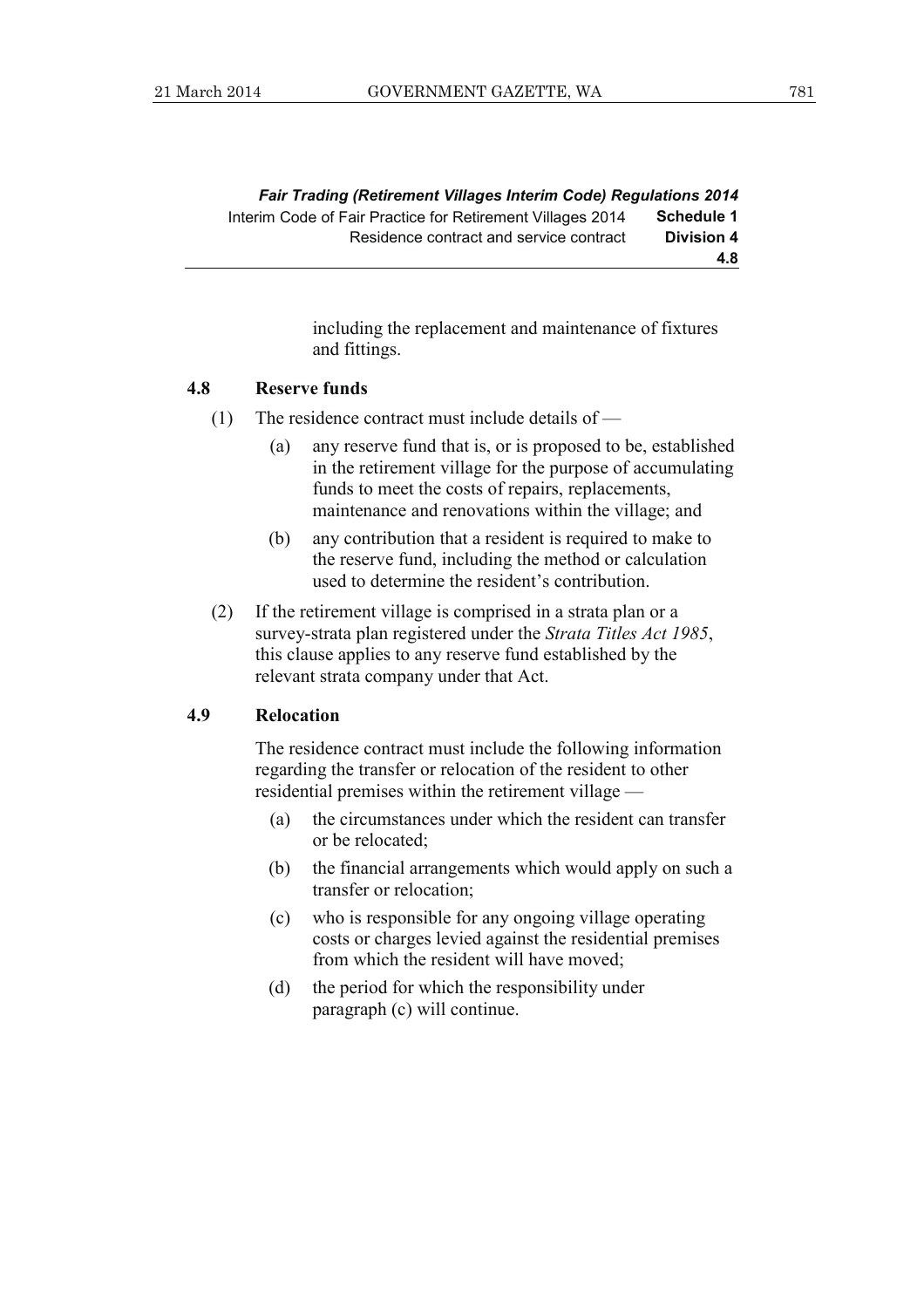*Fair Trading (Retirement Villages Interim Code) Regulations 2014*  **Schedule 1** Interim Code of Fair Practice for Retirement Villages 2014 **Division 4** Residence contract and service contract **4.10** 

#### **4.10 Termination of residence contract and fees payable on termination**

- (1) The residence contract must set out
	- (a) the manner in which a resident may terminate a residence contract after the expiration of the cooling-off period, including who is to be responsible for ongoing village operating costs or charges during a period of vacancy of the residential premises; and
	- (b) all fees that are payable by a resident on the termination of the residence contract.

The conditions under which a residence contract can be terminated, and the cost of the termination, must also be specified in the answers to the questions set out in the *Retirement Villages Regulations 1992* Schedule 1 Form 1 that must be given to a prospective resident.

- (2) The residence contract must include
	- (a) a statement that the administering body cannot terminate the contract without the agreement of the resident or an order of the State Administrative Tribunal; and
	- (b) a summary of the powers of the State Administrative Tribunal to terminate a residence contract.

The legal rights and responsibilities of the administering body and the resident in relation to the termination of a residence contract are set out in the *Retirement Villages Act 1992* Part 4 Division 5 and clause 7.1 of this Code.

A summary of these rights and responsibilities and the powers of the State Administrative Tribunal to terminate a residence contract, is set out in the boxed and shaded information in Division 7 of this Code.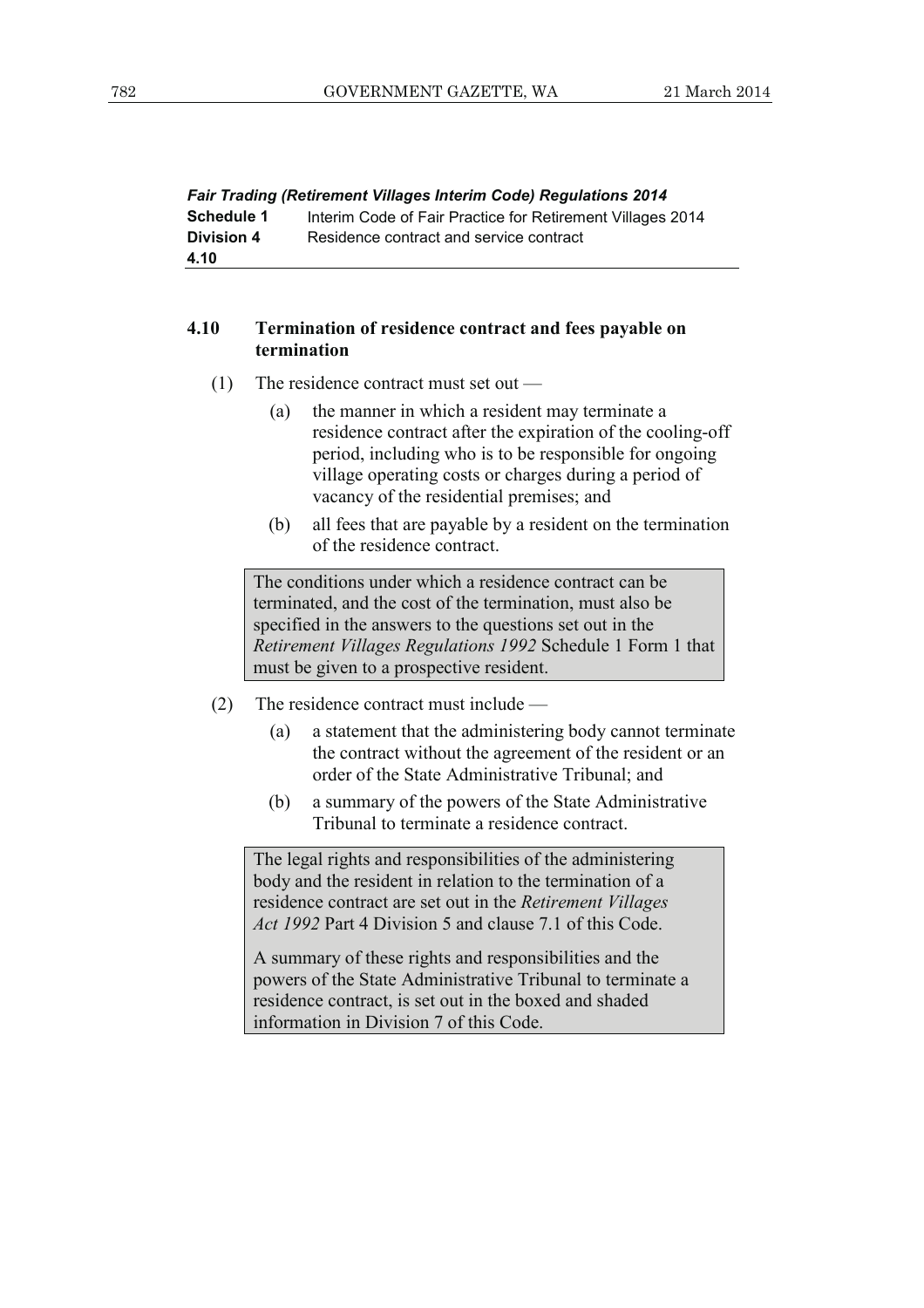*Fair Trading (Retirement Villages Interim Code) Regulations 2014*  Interim Code of Fair Practice for Retirement Villages 2014 **Schedule 1** Village management **Division 5 4.11** 

#### **4.11 Residence contract to refer to this Code and the** *Retirement Villages Act 1992*

- (1) The residence contract must draw the resident's attention to the existence of this Code and the *Retirement Villages Act 1992*.
- (2) The residence contract must clearly disclose the right of the resident to —
	- (a) be consulted on, and have access to information about, administrative and operating financial arrangements of the retirement village, as provided for under clause 5.2 of this Code; and
	- (b) have a dispute dealt with
		- (i) within the retirement village, as provided for under clause 6.2 of this Code; and
		- (ii) by referring any matter in dispute to the Commissioner for investigation and attempted resolution; and
		- (iii) by requesting the Commissioner to refer any matter that remains unresolved to mediation, as provided for under clause 6.3 of this Code; and
		- (iv) in some cases, by making an application to the State Administrative Tribunal for a legally binding determination of any matter that remains unresolved.

#### **Division 5 — Village management**

#### **5.1 Interpretation**

 $(1)$  In this Division —

*personal representative* includes a resident's attorney, guardian, executor, administrator or trustee in bankruptcy;

*registered company auditor* means a person registered as an auditor, or taken to be registered as an auditor, under the *Corporations Act 2001* of the Commonwealth;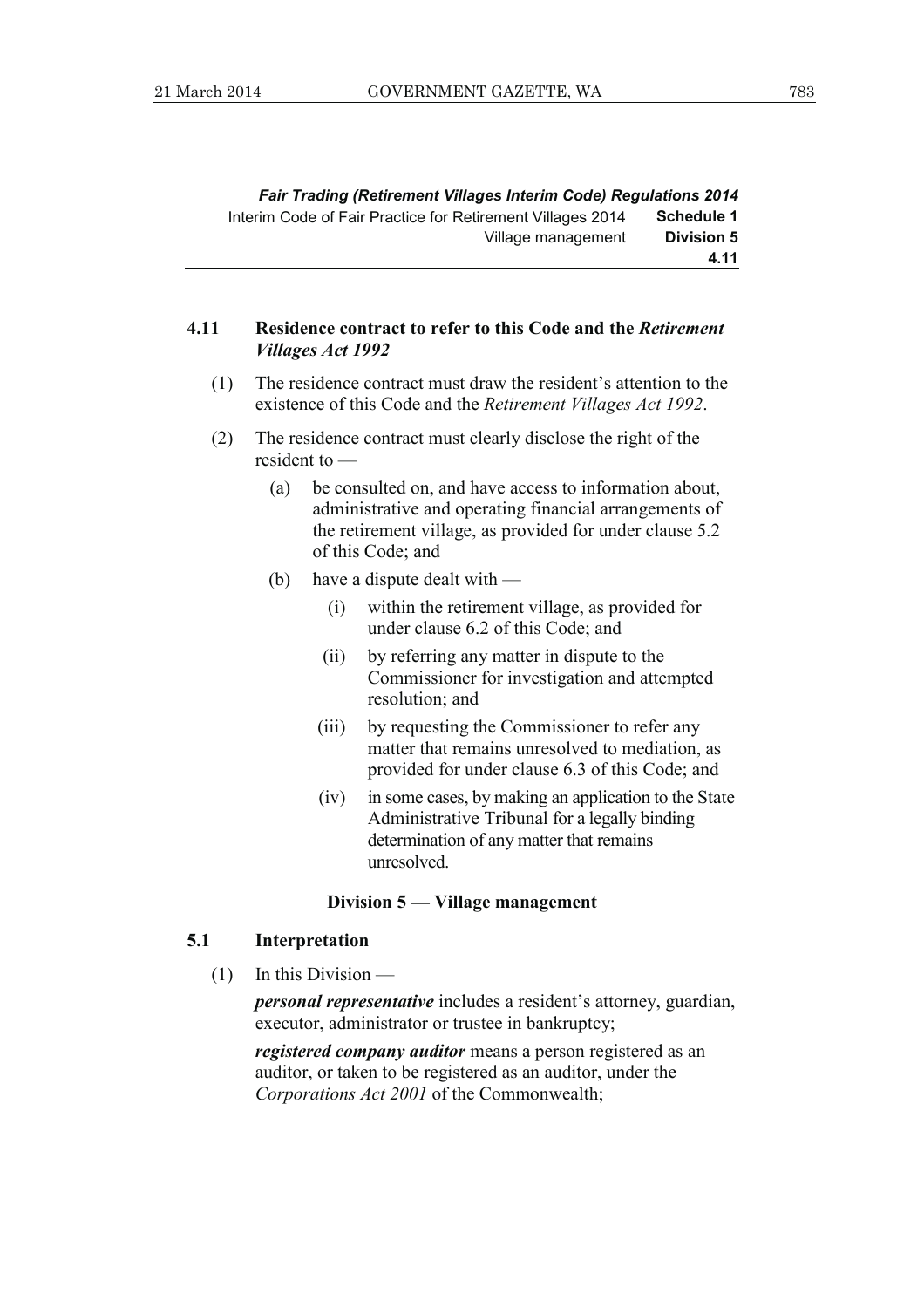| Fair Trading (Retirement Villages Interim Code) Regulations 2014 |                                                            |  |
|------------------------------------------------------------------|------------------------------------------------------------|--|
| <b>Schedule 1</b>                                                | Interim Code of Fair Practice for Retirement Villages 2014 |  |
| <b>Division 5</b>                                                | Village management                                         |  |
| 5.2                                                              |                                                            |  |

*special resolution* means a resolution passed at a meeting of residents called by the administering body in accordance with subclause (2).

- (2) To pass a special resolution
	- (a) the residents must have been given written notice of the meeting under clause 5.11; and
	- (b) there must be a quorum present (whether in person or by proxy) of  $-$ 
		- (i) a minimum of 5 residents entitled to vote on the resolution or 30% of the number of residents entitled to vote on the resolution (whichever is the greater); or
		- (ii) if the retirement village has fewer than 10 occupied residential premises, a majority of residents entitled to vote;

and

 (c) the resolution must be carried by at least 75% of the number of residents who are present (whether in person or by proxy) and entitled to vote and vote.

The voting entitlement of the residents is specified at clause 5.11(9) of this Code.

#### **5.2 Management procedures and resident consultation**

- (1) The administering body of a retirement village must
	- (a) provide prudential, efficient and economical management of the retirement village, having regard to the terms and conditions of the residence contract and any related contracts; and
	- (b) establish appropriate procedures for consulting with residents on the future planning and budgeting of the retirement village and any other proposed change to the administrative or operating financial arrangements of the village; and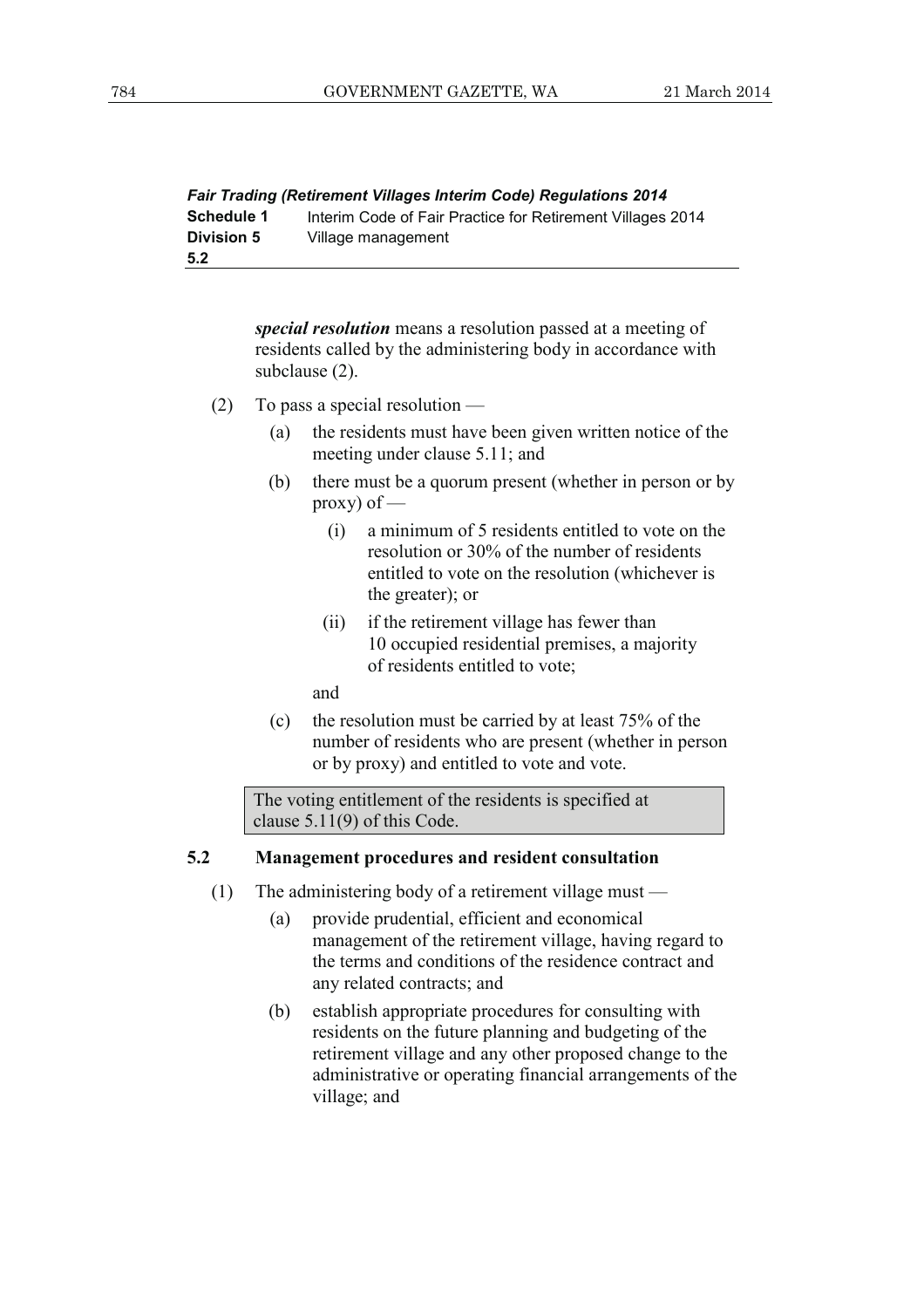*Fair Trading (Retirement Villages Interim Code) Regulations 2014*  Interim Code of Fair Practice for Retirement Villages 2014 **Schedule 1** Village management **Division 5 5.3** 

- (c) establish appropriate procedures to provide the residents with access to management information relating to the administrative or operating financial arrangements of the retirement village.
- (2) The administrative or operating financial arrangements of a retirement village to which subclause (1)(b) and (c) apply, include but are not limited to —
	- (a) amenities or services provided or made available to the residents where any change may involve either increased costs to residents or the reduction or loss of an amenity or service; and
	- (b) the operating budget for each financial year of the retirement village (see clause 5.3); and
	- (c) any plans for the expansion of, or for substantial alterations to, the retirement village; and
	- (d) proposals for the upgrading of buildings, fixtures or fittings where the residents are financing either the whole or a part of the capital or ongoing costs of the work; and
	- (e) the establishment of, or changes to, the residence rules (see clause 5.9).
- (3) The administering body must comply with any reasonable request made by a resident for information on a specific administrative or operating budget matter, and make available for inspection any documents that might reasonably be expected to be material to that request.
- (4) The administering body must respond to a request made under subclause (3) within 10 working days, and in the case of any refusal or inability to comply with that request, give reasons in writing.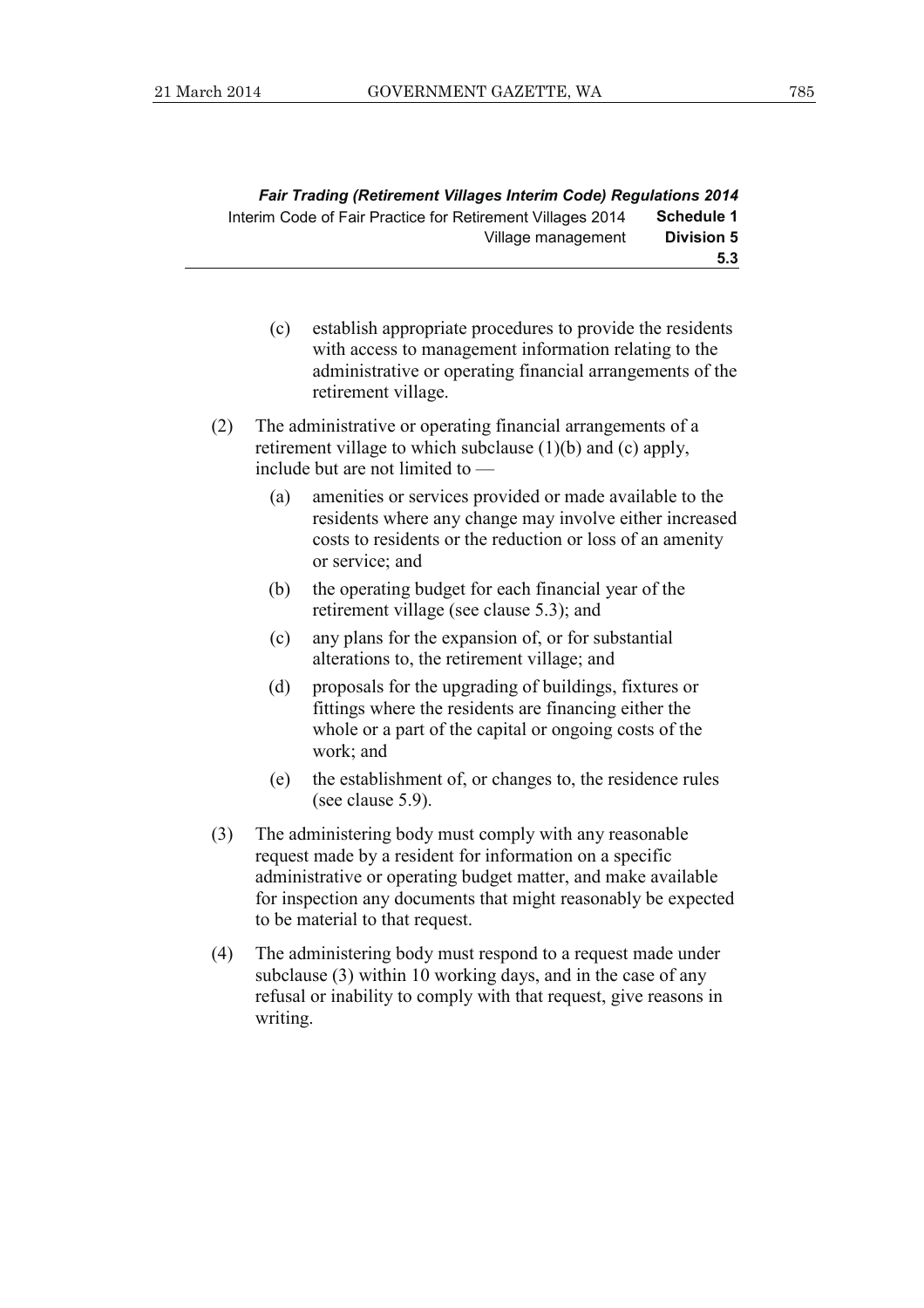*Fair Trading (Retirement Villages Interim Code) Regulations 2014*  **Schedule 1** Interim Code of Fair Practice for Retirement Villages 2014 **Division 5** Village management **5.3** 

#### **5.3 Village operating budget**

- (1) No later than one month before the end of each financial year of a retirement village, the administering body must display the following documentation (*budget documents*) in a central location in the retirement village and make the documentation available to each resident on request —
	- (a) a proposed operating budget for the next financial year of the retirement village;
	- (b) the operating budget information used in the preparation of the proposed budget that might reasonably be expected to be made available to a resident, including but not limited to —
		- (i) relevant accounts of actual expenditure; and
		- (ii) information explaining proposed fee changes or changes to the provision or availability of amenities or services.
- (2) The administering body must give each resident written notice when the budget documents are available.
- (3) The proposed operating budget must be presented in a consistent format from one financial year to the next and include —
	- (a) the amount of village operating costs or charges payable by residents during the year; and
	- (b) any other forms of income which are used to meet village operating costs; and
	- (c) all proposed categories of expenditure (without grouping together unlike categories); and
	- (d) the net of GST amount for any budget item that is a GST-taxable supply for which the administering body is entitled to an input tax credit; and
	- (e) the method or calculation used to apportion any expenditure item that is an apportionment of a total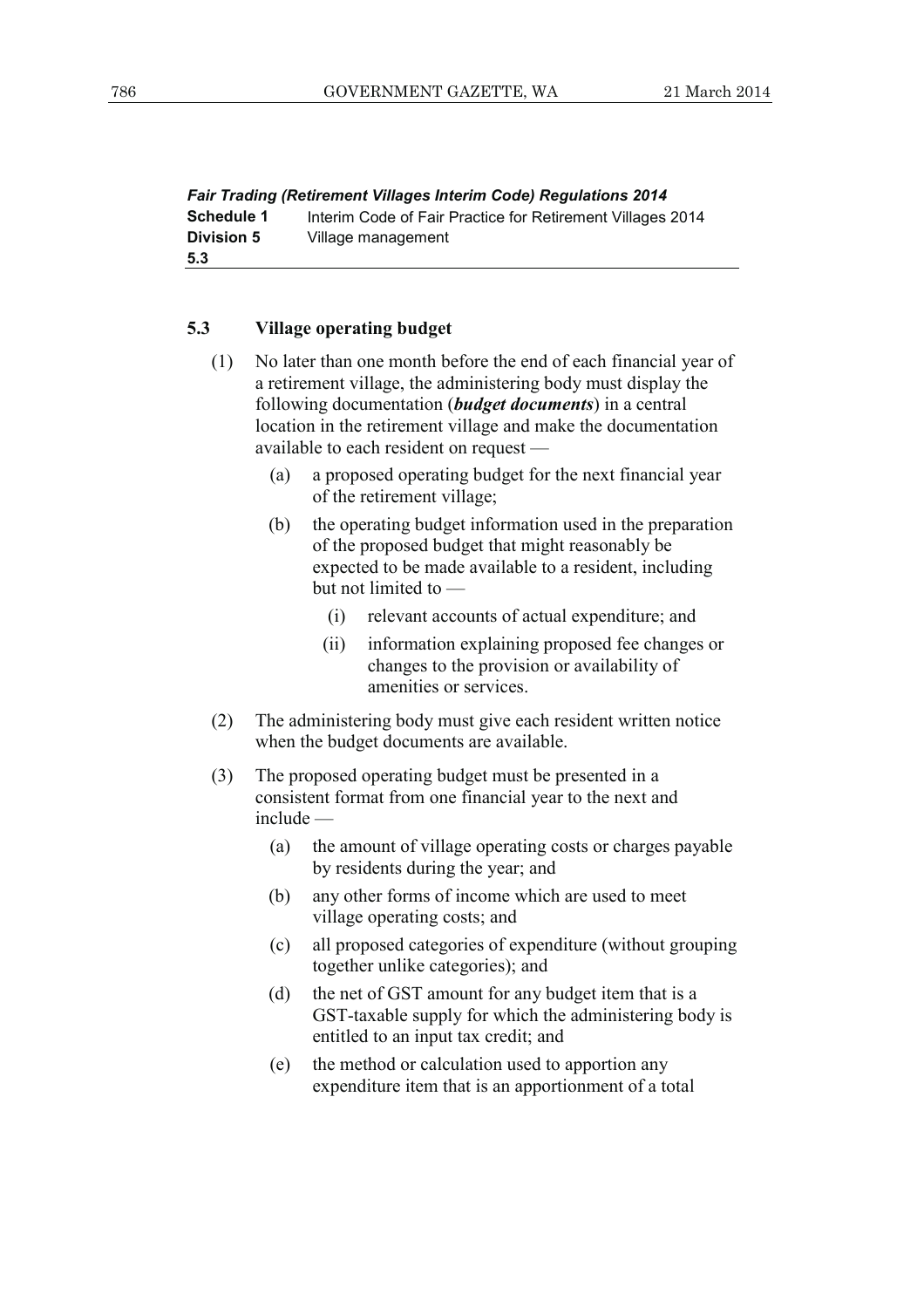*Fair Trading (Retirement Villages Interim Code) Regulations 2014*  Interim Code of Fair Practice for Retirement Villages 2014 **Schedule 1** Village management **Division 5 5.4** 

> expenditure of more than one retirement village administered by the same administering body; and

- (f) the total proposed expenditure for the year; and
- (g) the expected surplus or deficit for the year.
- (4) The administering body may, but is not required to, use the proposed operating budget form set out in Appendix 2.
- (5) Where the administering body administers more than one retirement village, the administering body must provide separate budget documents for each village.
- (6) The operating budget for the next financial year must not be finalised until —
	- (a) each resident has been given a minimum of 10 working days after service of the notice under subclause (2) to consider the proposed budget; and
	- (b) the administering body has held a meeting of the residents as required under clause 5.11(1)(b).

#### **5.4 Quarterly operating income and expenditure statements**

- (1) For each quarter of a financial year of a retirement village and no later than one month after the end of each such quarter, the administering body must provide operating income and expenditure statements (*operating statements*) to the residents that show details of —
	- (a) the retirement village's actual operating costs, income and expenditure against projections of the same; and
	- (b) payments made to and from, and the amounts standing to the credit of, any reserve funds for the retirement village.
- (2) The administering body may, but is not required to, use the form of operating statements set out in Appendix 3 and 4.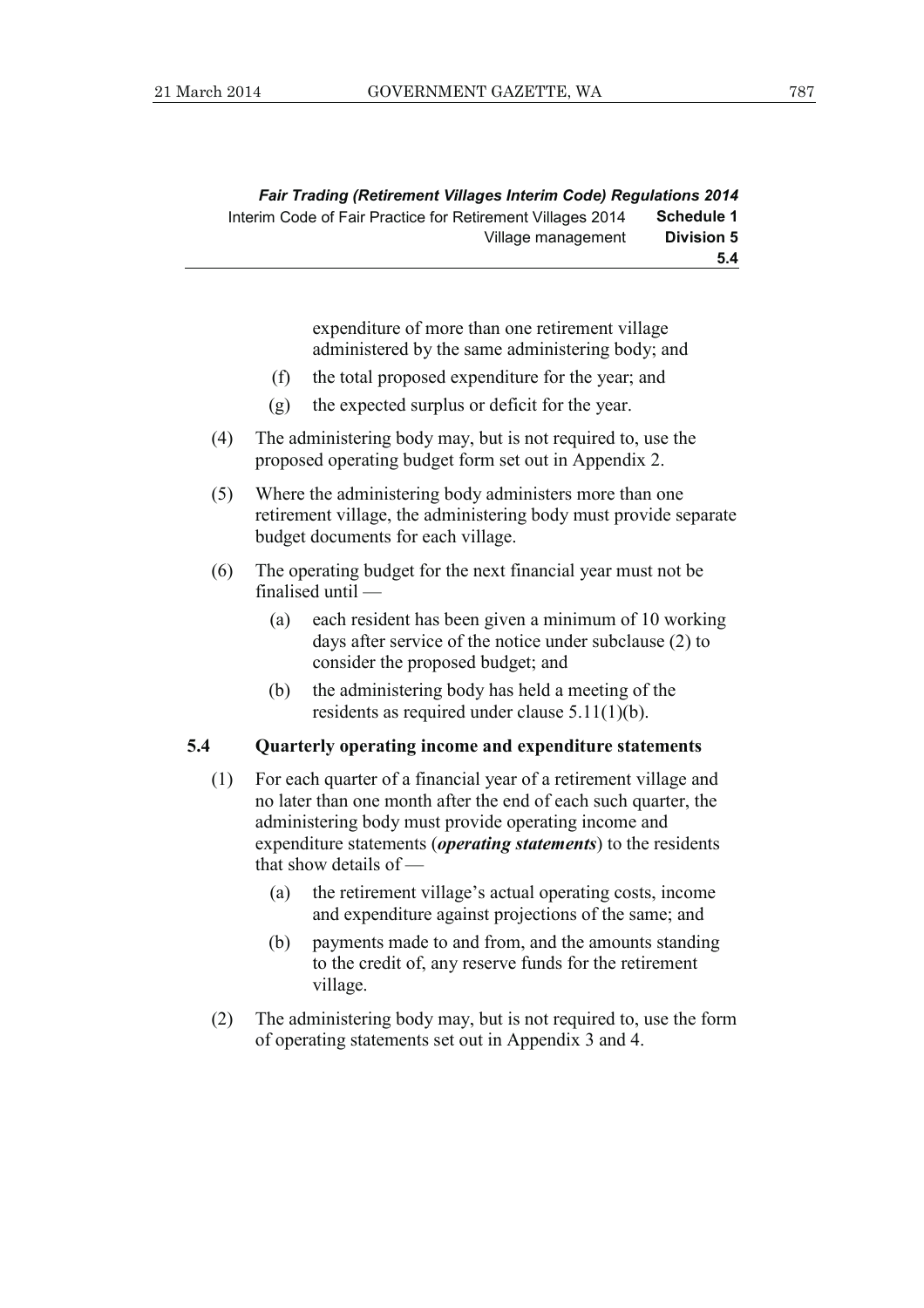| <b>Fair Trading (Retirement Villages Interim Code) Regulations 2014</b> |                                                            |  |
|-------------------------------------------------------------------------|------------------------------------------------------------|--|
| Schedule 1                                                              | Interim Code of Fair Practice for Retirement Villages 2014 |  |
| <b>Division 5</b>                                                       | Village management                                         |  |
| 5.5                                                                     |                                                            |  |

- (3) Where the administering body administers more than one retirement village, the administering body must provide separate operating statements for each village.
- (4) The administering body must
	- (a) display the operating statements in a central location in the retirement village; and
	- (b) make the operating statements available to each resident on request.

#### **5.5 Annual accounts**

- (1) At the annual general meeting called under clause  $5.11(1)(a)$ , the administering body must provide the residents with a clear written presentation of the operating financial position of the retirement village as at the end of the previous financial year, including —
	- (a) if the accounts of income and expenditure for that year have been independently audited by a registered company auditor, copies of the audited accounts; or
	- (b) if the accounts have not been so audited, copies of the actual accounts of income and expenditure for that year.
- (2) If the accounts provided to the residents under subclause (1) have not been independently audited by a registered company auditor, the residents may request that the accounts be so audited, if agreed by a special resolution.
- (3) Where a request for an independent audit of the accounts has been made under subclause (2), the administering body must —
	- (a) arrange for the accounts to be so audited as soon as practicable; and
	- (b) provide a copy of the audited accounts to a resident on request.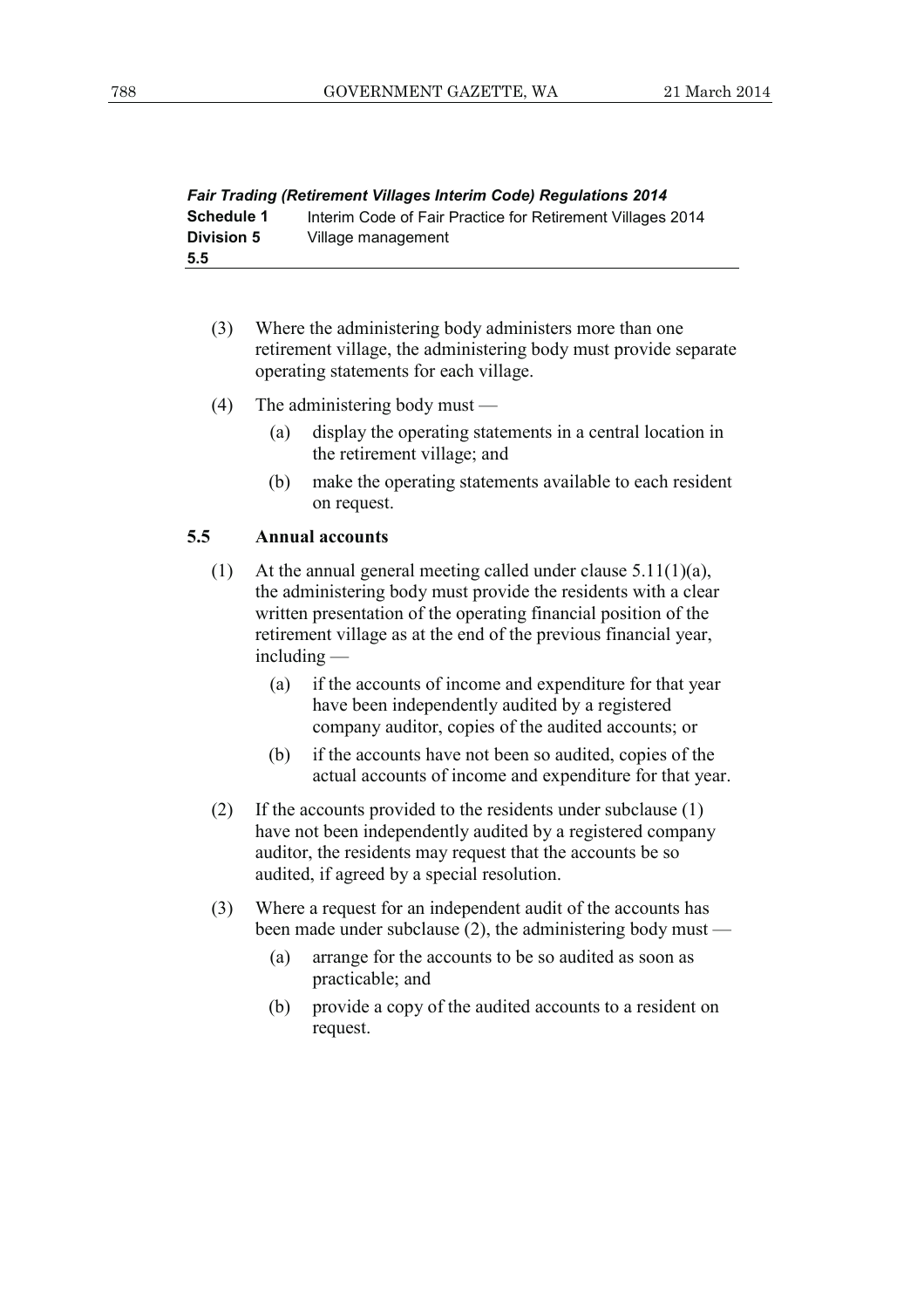*Fair Trading (Retirement Villages Interim Code) Regulations 2014*  Interim Code of Fair Practice for Retirement Villages 2014 **Schedule 1** Village management **Division 5 5.6** 

#### **5.6 Budget surplus**

 The administering body must apply any surplus in the operating budget of a retirement village towards the future operating expenses of that village, except where —

- (a) the residence contract provides otherwise; or
- (b) the residents, by a special resolution, approve the application of the whole or a part of the budget surplus to any other purpose or purposes that is, or are, generally of benefit to the residents of that retirement village.

#### **5.7 Marketing of residential premises**

 Where the administering body is required by a residence contract to market residential premises, it must —

- (a) take all reasonable steps to enable the residential premises to be placed on the market as expeditiously as possible; and
- (b) commencing one month after the residential premises are first placed on the market, provide the resident, or the resident's personal representative, with a monthly written marketing report that details the actions taken to market the premises.

#### **5.8 Repair and refurbishment of residential premises**

- (1) Where a resident permanently vacates the residential premises and is required under the residence contract to pay for the cost of any repair or refurbishment of those premises, the administering body must —
	- (a) before the commencement of any repair or refurbishment work (the *work*), give the resident or the resident's personal representative —
		- (i) written notice of the claim against the resident for the work; and
		- (ii) an estimated cost of the work;

and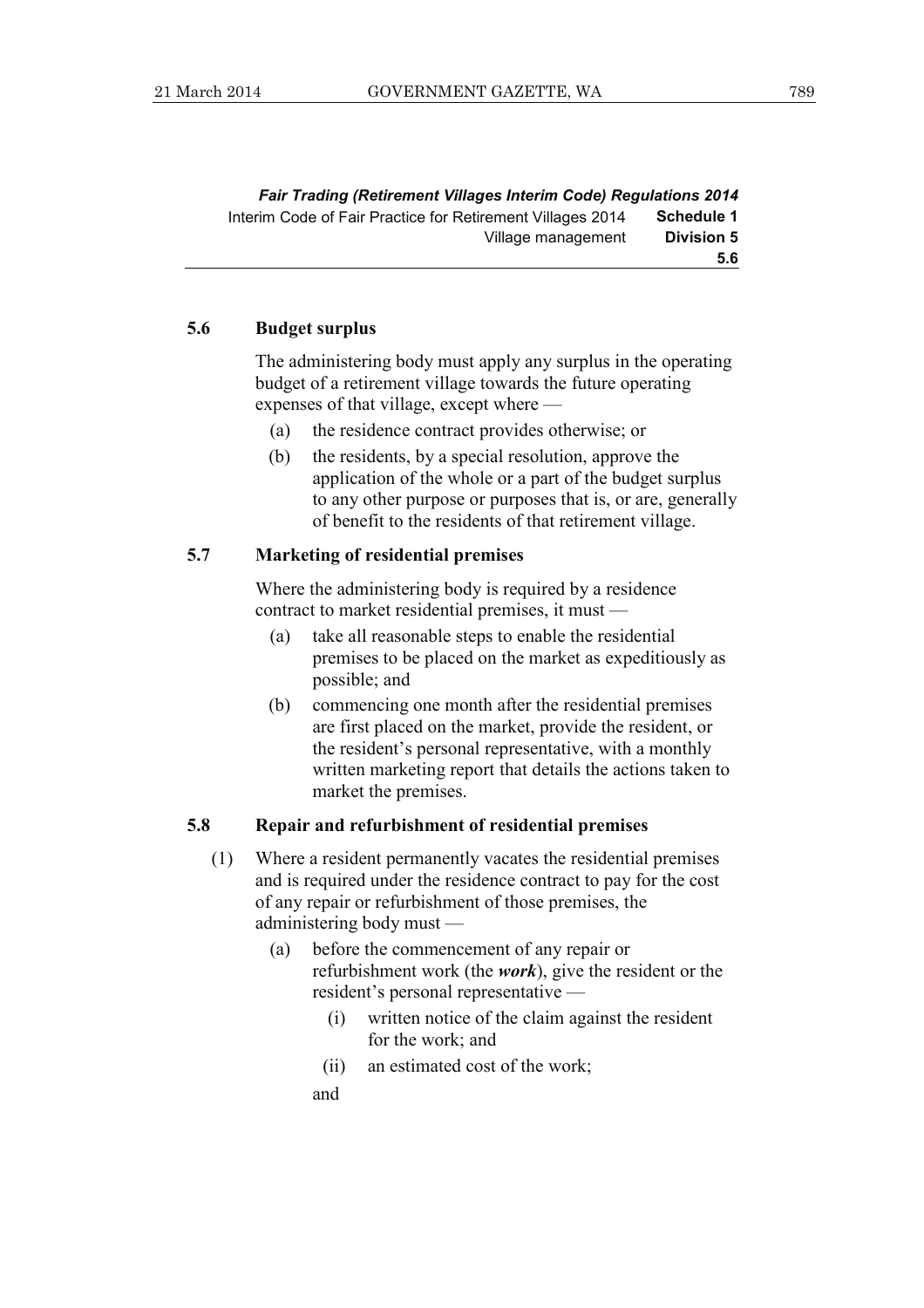| <b>Fair Trading (Retirement Villages Interim Code) Regulations 2014</b> |                                                            |  |  |  |
|-------------------------------------------------------------------------|------------------------------------------------------------|--|--|--|
| Schedule 1                                                              | Interim Code of Fair Practice for Retirement Villages 2014 |  |  |  |
| <b>Division 5</b>                                                       | Village management                                         |  |  |  |
| 5.9                                                                     |                                                            |  |  |  |

- (b) before accepting or making any demand for payment for the work —
	- (i) complete the work; and
	- (ii) give the resident, or the resident's personal representative, a fully itemised account for the final cost of the work.
- (2) The resident, or the resident's personal representative, may apply to the State Administrative Tribunal for an order in relation to a claim made by the administering body under subclause  $(1)$ , if the person is of the opinion that —
	- (a) before the work was carried out, the residential premises were in a condition required by the residence contract; or
	- (b) the cost of the work is excessive.

#### **5.9 Residence rules**

- (1) The administering body must establish a set of residence rules covering the rights and obligations of the residents of the retirement village.
- (2) The residence rules must be clear and consistent with this Code and the *Retirement Villages Act 1992*.
- (3) The administering body must consult with the residents of all occupied residential premises, if any, prior to making, changing or revoking the residence rules.
- (4) The residents may, by special resolution and with the agreement of the administering body, change or revoke the residence rules.
- (5) The administering body must not unreasonably withhold agreement to a special resolution passed by the residents under subclause (4).
- (6) Each resident of a retirement village must comply with the residence rules.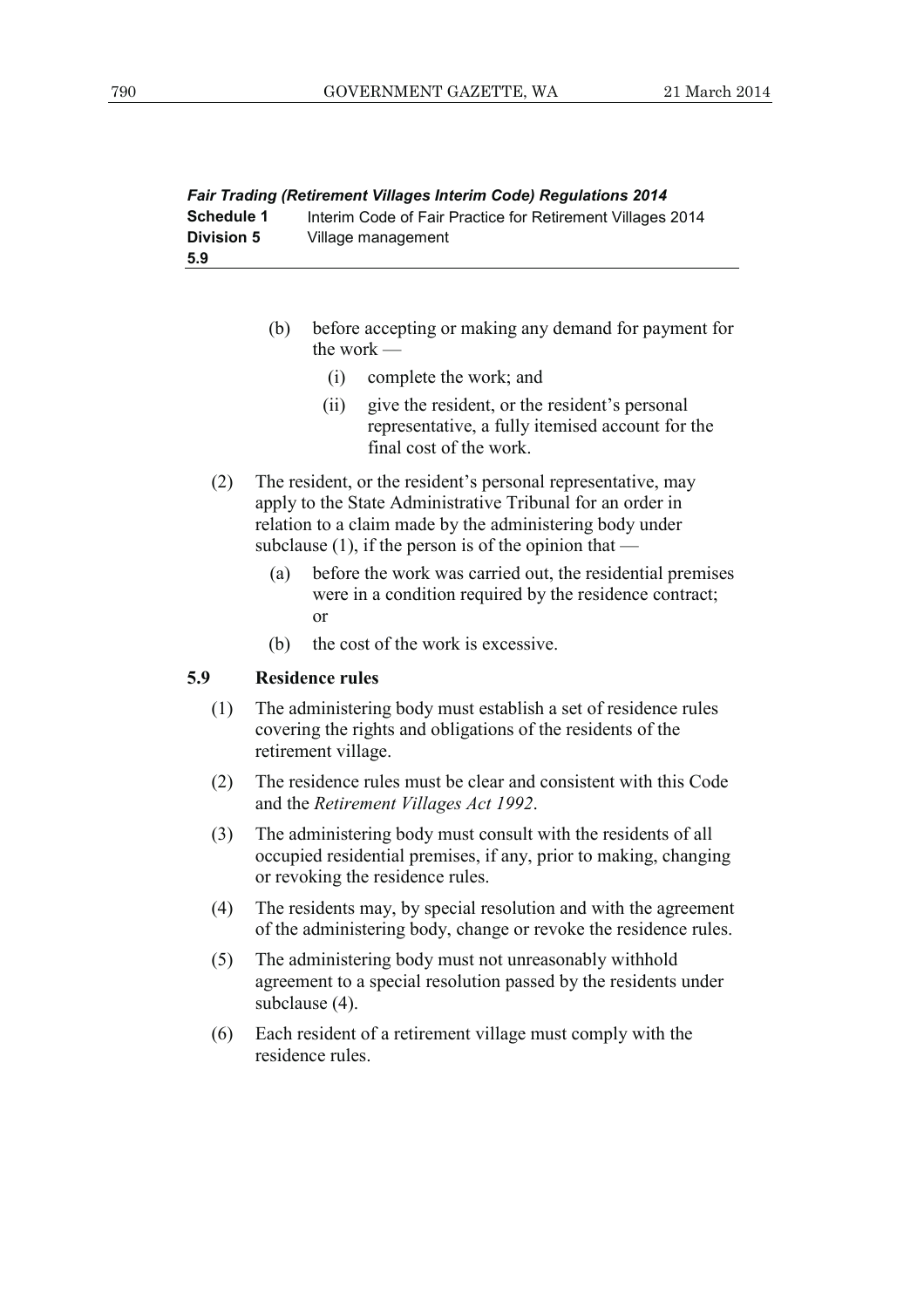*Fair Trading (Retirement Villages Interim Code) Regulations 2014*  Interim Code of Fair Practice for Retirement Villages 2014 **Schedule 1** Village management **Division 5 5.10** 

#### **5.10 Residents' committee**

- (1) The residents of a retirement village may establish a residents' committee by an election conducted —
	- (a) among themselves; or
	- (b) in the absence of an election held under paragraph (a), by the administering body if requested by —
		- (i) a minimum of 5 residents or 10% of the residents, whichever is the greater; or
		- (ii) if the village has fewer than 10 occupied residential premises, residents from a majority of the occupied residential premises.
- (2) Only one residents' committee (regardless of its name) may be established in the retirement village for the purposes of subclause (5), and only a resident of the village may be a member of the committee.
- (3) A member of the residents' committee
	- (a) holds office for not more than one year, but may be re-elected; and
	- (b) may be removed at any time, by a special resolution.
- (4) The residents' committee may
	- (a) decide its own procedures; and
	- (b) form subcommittees and decide a subcommittee's procedures.
- (5) The function of the residents' committee is to consult with the administering body on behalf of the residents about the day-to-day running of the retirement village and any issues or proposals raised by the residents.
- (6) Nothing in this clause prevents the residents of the retirement village from establishing other committees or bodies of residents for other purposes.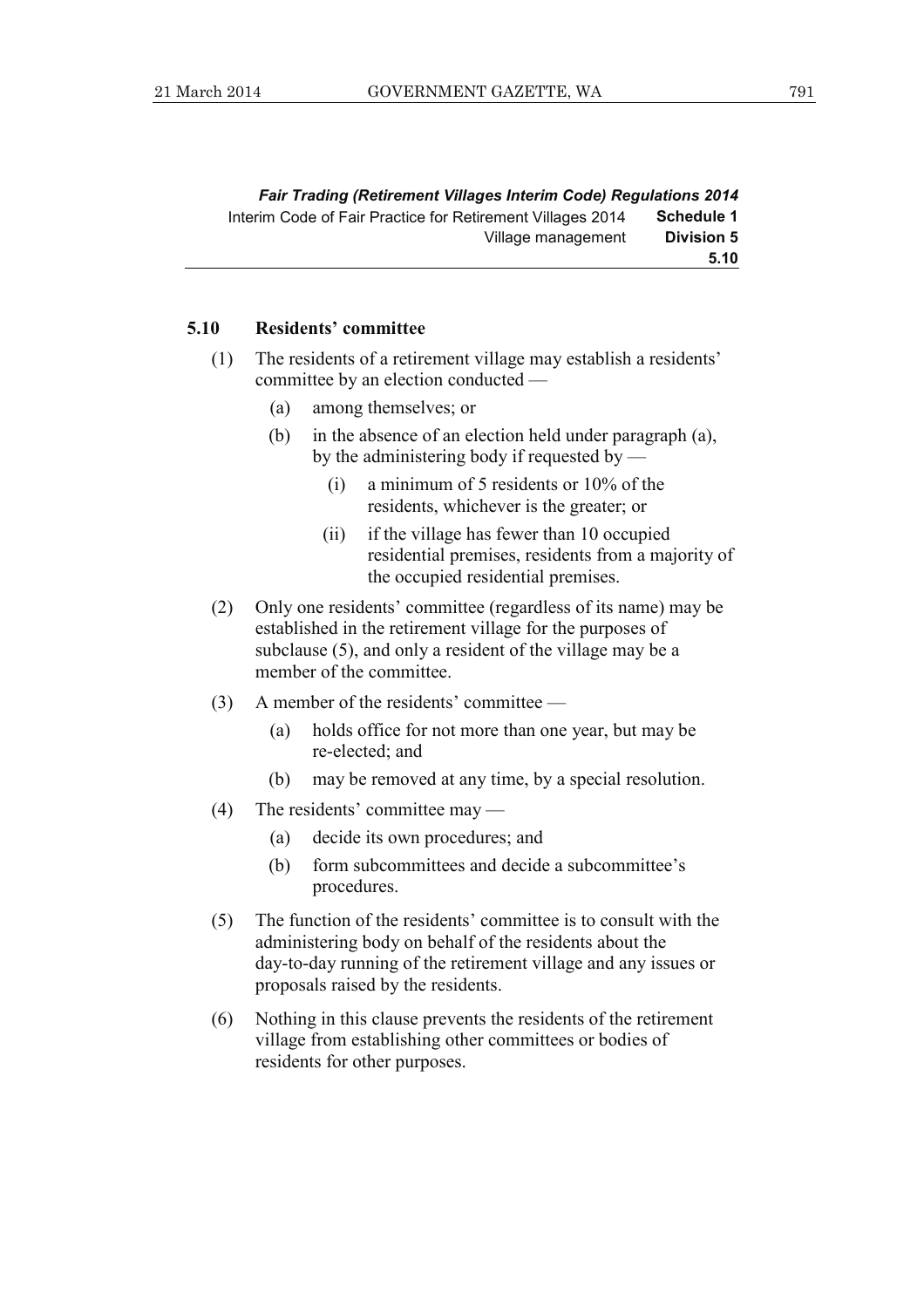*Fair Trading (Retirement Villages Interim Code) Regulations 2014*  **Schedule 1** Interim Code of Fair Practice for Retirement Villages 2014 **Division 5** Village management **5.11** 

#### **5.11 Residents' meetings**

- (1) The administering body of a retirement village
	- (a) must hold an annual general meeting of the residents within 5 months after the end of each financial year of the retirement village; and
	- (b) must hold an annual budget meeting of the residents before the end of each financial year, at which the business to be transacted shall be limited to dealing with matters relating to the final budget proposals for the next financial year of the retirement village; and
	- (c) may call a meeting of the residents at any time if it is reasonable to do so; and
	- (d) must call a meeting of the residents on the reasonable request of a residents' committee established under clause 5.10; and
	- (e) must call a meeting of the residents if requested to do so  $by -$ 
		- (i) a minimum of 5 residents or 10% of the residents, whichever is the greater; or
		- (ii) if the retirement village has fewer than 10 occupied residential premises, residents from a majority of the occupied residential premises.
- (2) Where the administering body administers more than one retirement village, the administering body must hold meetings under subclause  $(1)(a)$  and  $(b)$  for each village.
- (3) Where a residents' committee has been established in the retirement village under clause 5.10, the committee may of its own volition call a meeting of the residents of the village for any purpose, other than a purpose for which this Code or the residence contract requires the administering body to call a meeting.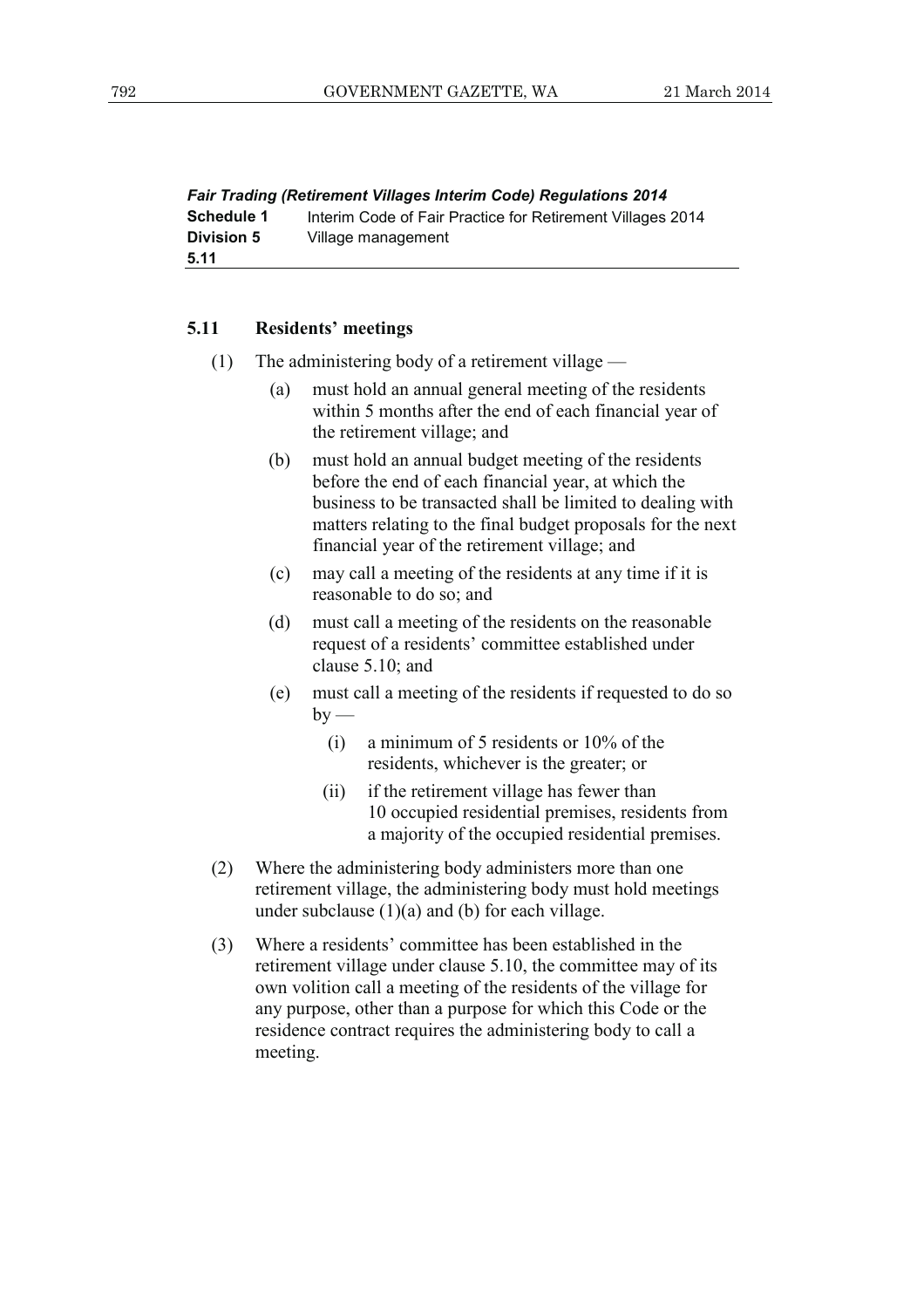|                   | <b>Fair Trading (Retirement Villages Interim Code) Regulations 2014</b> |
|-------------------|-------------------------------------------------------------------------|
| Schedule 1        | Interim Code of Fair Practice for Retirement Villages 2014              |
| <b>Division 5</b> | Village management                                                      |
| 5.12              |                                                                         |

- (4) Where a request for a meeting of the residents is made under subclause  $(1)(d)$  or (e), the administering body must hold the meeting within 20 working days of the request being made, or at a later date if agreed to by the residents' committee referred to in subclause (1)(d) or the majority of the residents referred to in subclause  $(1)(e)$ , as the case may be.
- (5) Subject to subclause (6), the administering body or the residents' committee, as the case may be, must give each resident at least 10 working days written notice of a meeting called under subclause (1) or (3).
- (6) In extraordinary or urgent circumstances, the administering body may call a meeting of the residents by giving each resident written notice of the meeting that is reasonable in the circumstances but not less than 2 working days.
- (7) A notice given under subclause (5) or (6) must set out
	- (a) the time and place of the meeting; and
	- (b) the business to be transacted at the meeting, including any resolution that is to be put as a special resolution.
- (8) The administering body must within 2 working days after a meeting of the residents give written notice to all the residents of any special resolution passed at the meeting.
- (9) Unless otherwise provided in the residence contract, if 2 or more residents occupy the same residential premises in the retirement village, each of them may vote at a meeting of the residents on any matter that requires, or provides for, a vote of the residents.
- (10) A meeting of the residents must not be held simultaneously with a meeting held under another law, such as a meeting held under the *Strata Titles Act 1985* if the retirement village is comprised in a strata plan or survey-strata plan registered under that Act.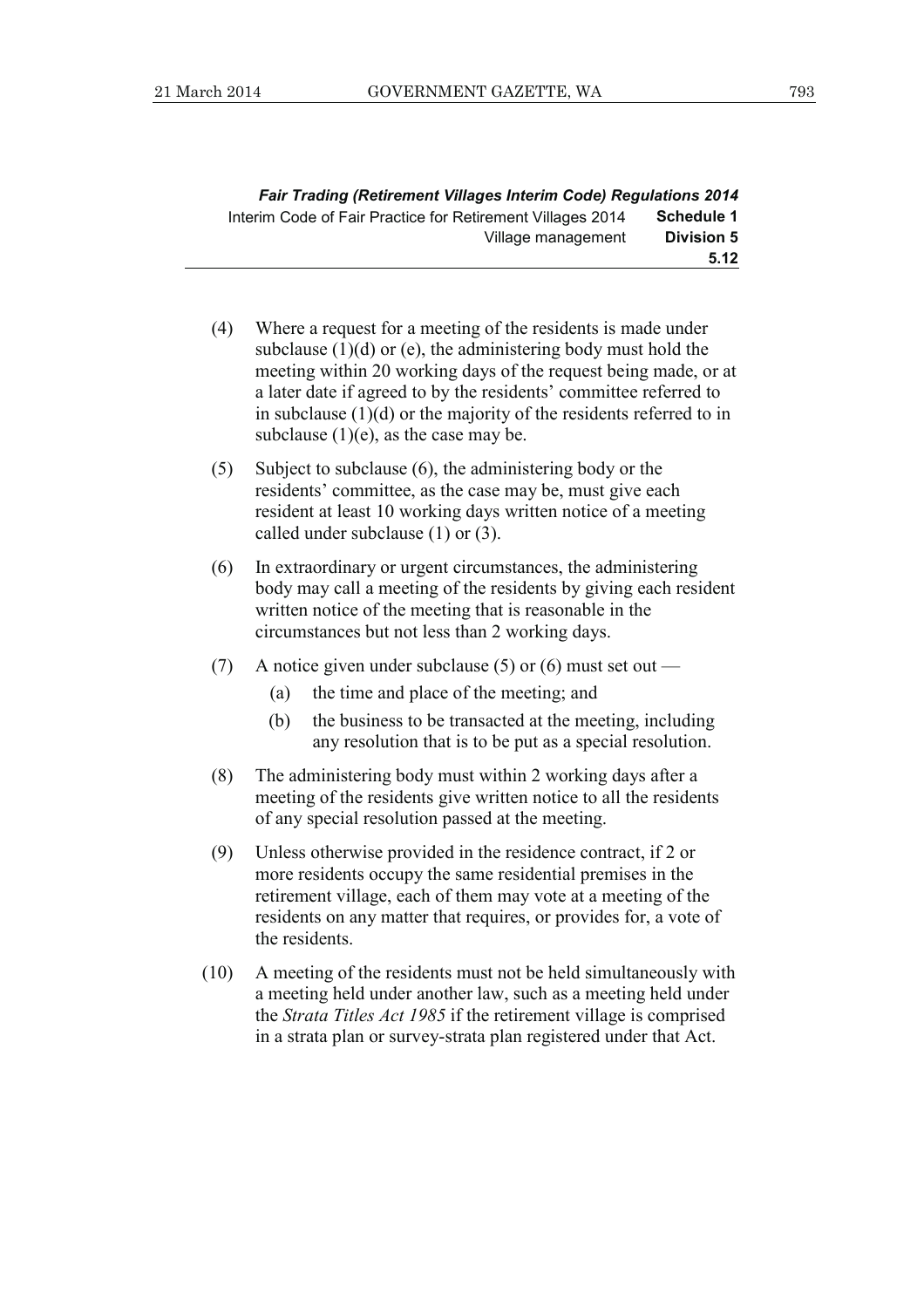*Fair Trading (Retirement Villages Interim Code) Regulations 2014*  **Schedule 1** Interim Code of Fair Practice for Retirement Villages 2014 **Division 5** Village management **5.12** 

#### **5.12 Proxy voting**

- (1) This clause applies to a resident of a retirement village, or the resident's personal representative, subject to any provision in the residence contract.
- (2) A resident who is entitled to vote at a meeting of the residents, or the resident's personal representative, may by signed notice (the *proxy notice*) appoint a person (the *proxy*) to vote for the resident by way of a proxy vote at a specific meeting of the residents stated in the notice.
- (3) The appointment of the proxy is valid only if the proxy notice is given to the chairperson of the meeting at which the proxy is to vote before any vote is taken at that meeting.
- (4) A proxy vote may be given for one meeting only.
- (5) Where a proxy vote is given for more than one meeting, the proxy vote is valid for the first meeting stated in the proxy notice.
- (6) A person who may be appointed as the proxy of a resident does not include a representative or close associate of the administering body or a person nominated by the administering body, other than where the resident is a relative of such a person.
- (7) A resident, or the resident's personal representative, may, but is not required to, use the form for the appointment of a proxy set out in Appendix 5.
- (8) A person appointed as the proxy of a resident cannot vote on behalf of the resident if the resident personally votes on the matter or matters concerned.
- (9) If a person holds appointments as the proxy of 5 residents in any one retirement village at any one time, any appointment of the person as the proxy of another resident of the village, while the person continues to hold the 5 appointments, is void.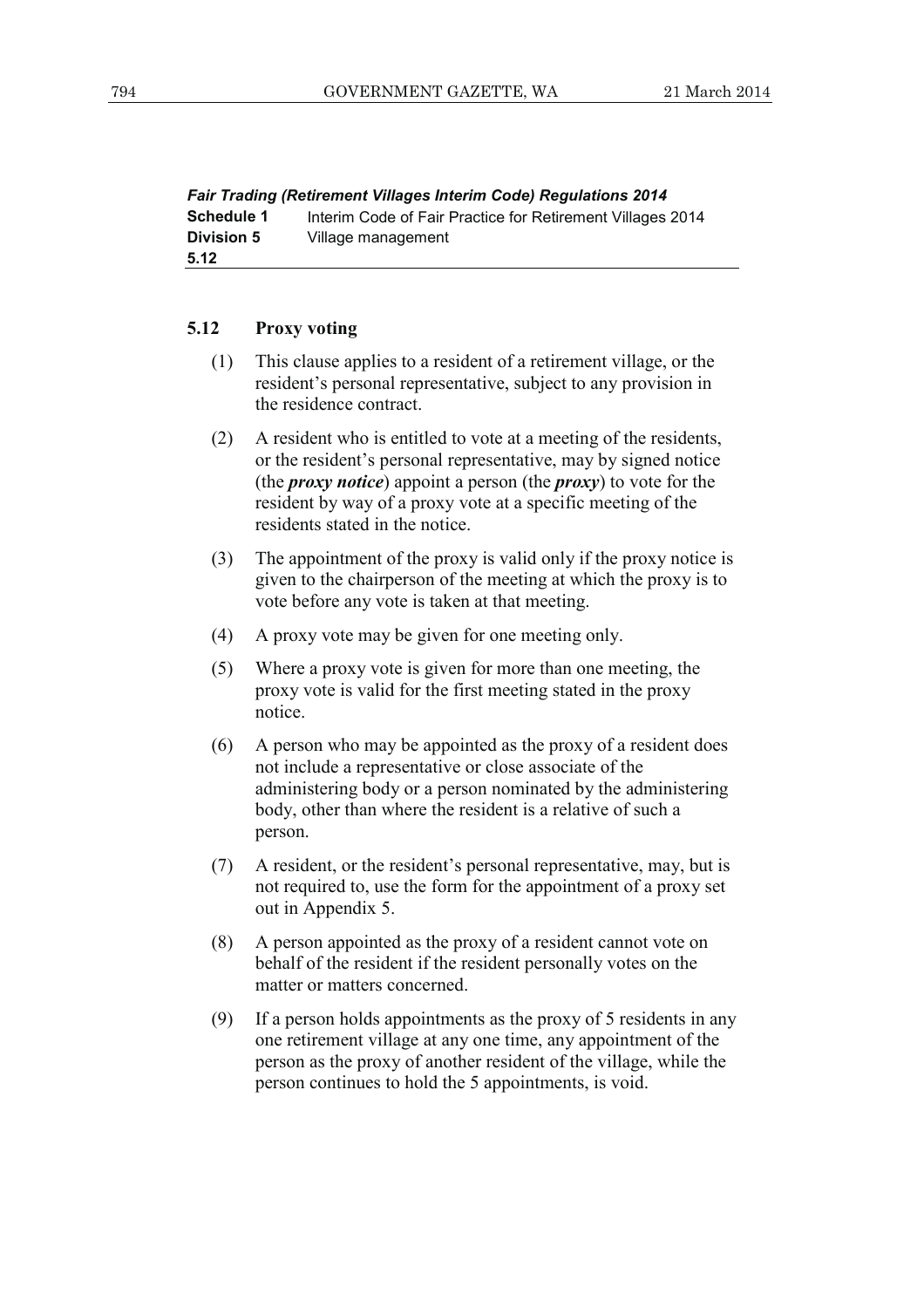|                   | <b>Fair Trading (Retirement Villages Interim Code) Regulations 2014</b> |
|-------------------|-------------------------------------------------------------------------|
| Schedule 1        | Interim Code of Fair Practice for Retirement Villages 2014              |
| <b>Division 6</b> | Dispute resolution                                                      |
| 6.1               |                                                                         |

- (10) At any time prior to the exercise of a proxy vote by a person appointed as the proxy of a resident, the resident may revoke the appointment by giving written notice to —
	- (a) the proxy; and
	- (b) the chairperson of the meeting at which the proxy was to vote.

#### **Division 6 — Dispute resolution**

#### **6.1 Interpretation**

In this Division —

*approved form* means a form approved for that purpose by the Commissioner;

*special resolution* has the same meaning as it has in Division 5 of this Code.

#### **6.2 Village dispute process**

- (1) Where a dispute occurs in a retirement village
	- (a) the administering body must nominate a suitable person or body to deal with the dispute; and
	- (b) a resident who is a party to the dispute may be supported by another person at any stage in the dispute process, provided the other party is given prior notice of the name of that person; and
	- (c) the party making the complaint (the *first party*) must give written notice to the party against whom the complaint is made (the *second party*), stating the matters complained of and calling on the second party to rectify or otherwise attempt to settle these matters; and
	- (d) the second party must respond to the notice given under paragraph (c) within 10 working days after service of the notice, and give reasons in writing if any of the complaint matters are rejected; and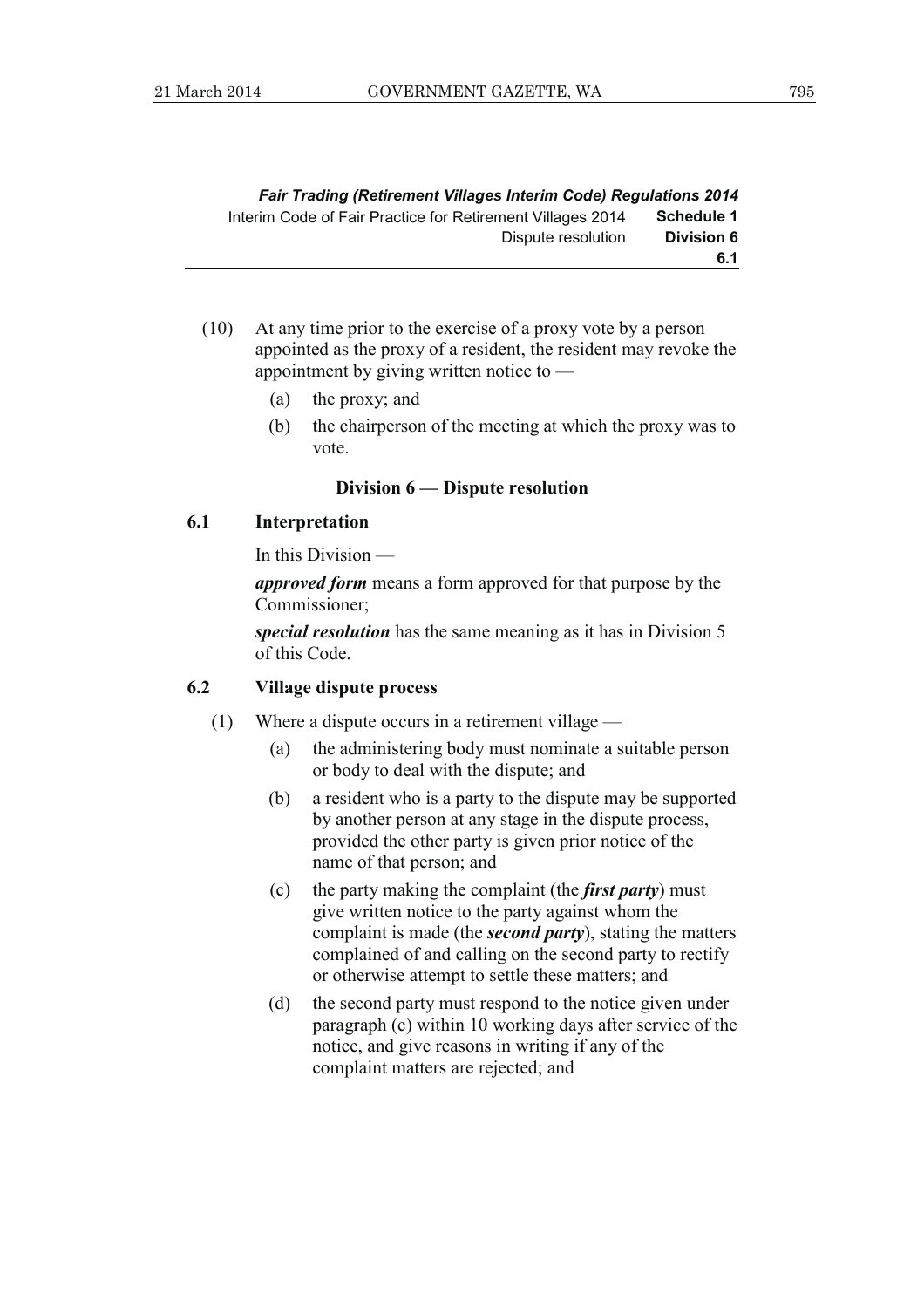| <b>Fair Trading (Retirement Villages Interim Code) Regulations 2014</b> |                                                            |  |  |  |
|-------------------------------------------------------------------------|------------------------------------------------------------|--|--|--|
| Schedule 1                                                              | Interim Code of Fair Practice for Retirement Villages 2014 |  |  |  |
| <b>Division 6</b>                                                       | Dispute resolution                                         |  |  |  |
| 6.3                                                                     |                                                            |  |  |  |

- (e) the parties are to meet in the retirement village, or at any other place as mutually agreed, to attempt to resolve any matters that remain in dispute; and
- (f) the meeting must be held within 20 working days after service of the notice under paragraph (c) or, if mutually agreed to by both parties, at a later date; and
- (g) prior to the meeting, the parties must exchange all documents and information that might reasonably be expected to be material to the resolution of the matters in dispute; and
- (h) other than for the resolution or determination of the matters in dispute, anything said, done or produced by a party during the dispute process must not be used for any purpose or disclosed or communicated to another person, except with the agreement of that party; and
- (i) the administering body must advise any resident who is a party to the dispute of available avenues for the further review of any matter that remains in dispute, including the right to apply for the matter to be mediated under clause 6.3 of this Code or determined by the State Administrative Tribunal.
- (2) The dispute process prescribed under subclause (1) may be varied if agreed to by the administering body and a special resolution of the residents.
- (3) The administering body or the residents, as the case may be, must not unreasonably withhold agreement to any proposed variation to the dispute process.
- (4) The administering body must document the dispute process and make the document, complete with any variations made under subclause (2), available to all the residents of the retirement village.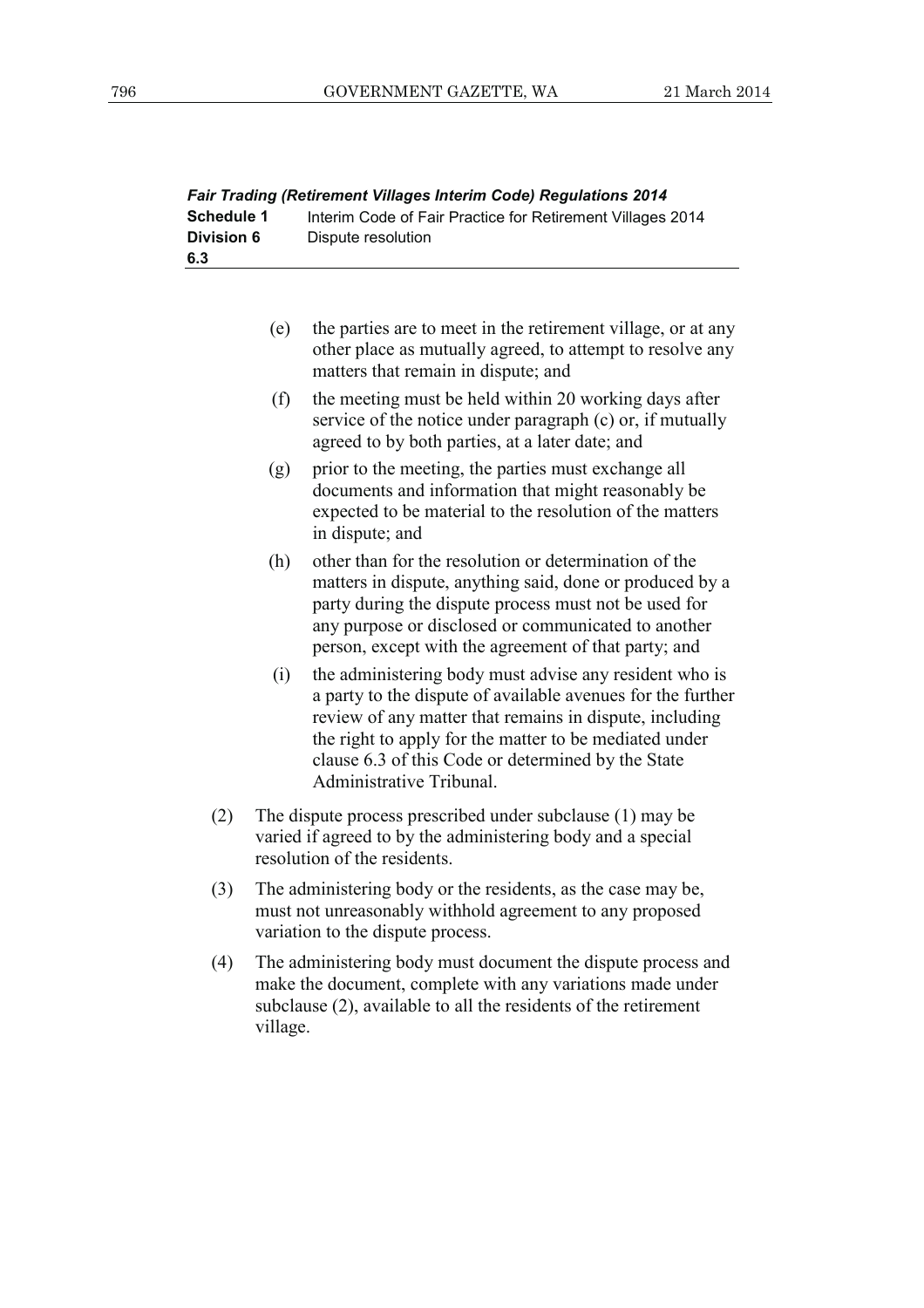*Fair Trading (Retirement Villages Interim Code) Regulations 2014*  Interim Code of Fair Practice for Retirement Villages 2014 **Schedule 1** Dispute resolution **Division 6 6.3** 

#### **6.3 Mediation of dispute**

- (1) A party to a retirement village dispute may apply to the Commissioner, in the approved form, to have the dispute referred to mediation, other than where the matters in dispute —
	- (a) are the subject of an arbitration proceeding that has commenced; or
	- (b) have been the subject of an award (interim or final) in an arbitration proceeding; or
	- (c) are before, or have been decided by, a court or the State Administrative Tribunal or other tribunal of competent jurisdiction.
- (2) The Commissioner may decline to accept the application if
	- (a) no attempt has been made to resolve the dispute using the village dispute process established under clause 6.2; or
	- (b) the Commissioner considers that the matters in dispute could be adequately dealt with in some other way, including by negotiation by the Commissioner under the *Retirement Villages Act 1992* section 8(1)(d); or
	- (c) any party has not agreed to have the dispute dealt with by mediation under this clause; or
	- (d) the Commissioner considers that the application should not be accepted for another reason.
- (3) Within 10 working days after receiving the application, the Commissioner must —
	- (a) give written reasons for any decision made to refuse to accept the application; or
	- (b) appoint a mediator to mediate the dispute and give written notice to the parties to the dispute of —
		- (i) the appointed mediator; and
		- (ii) the time, date and place for the holding of the mediation.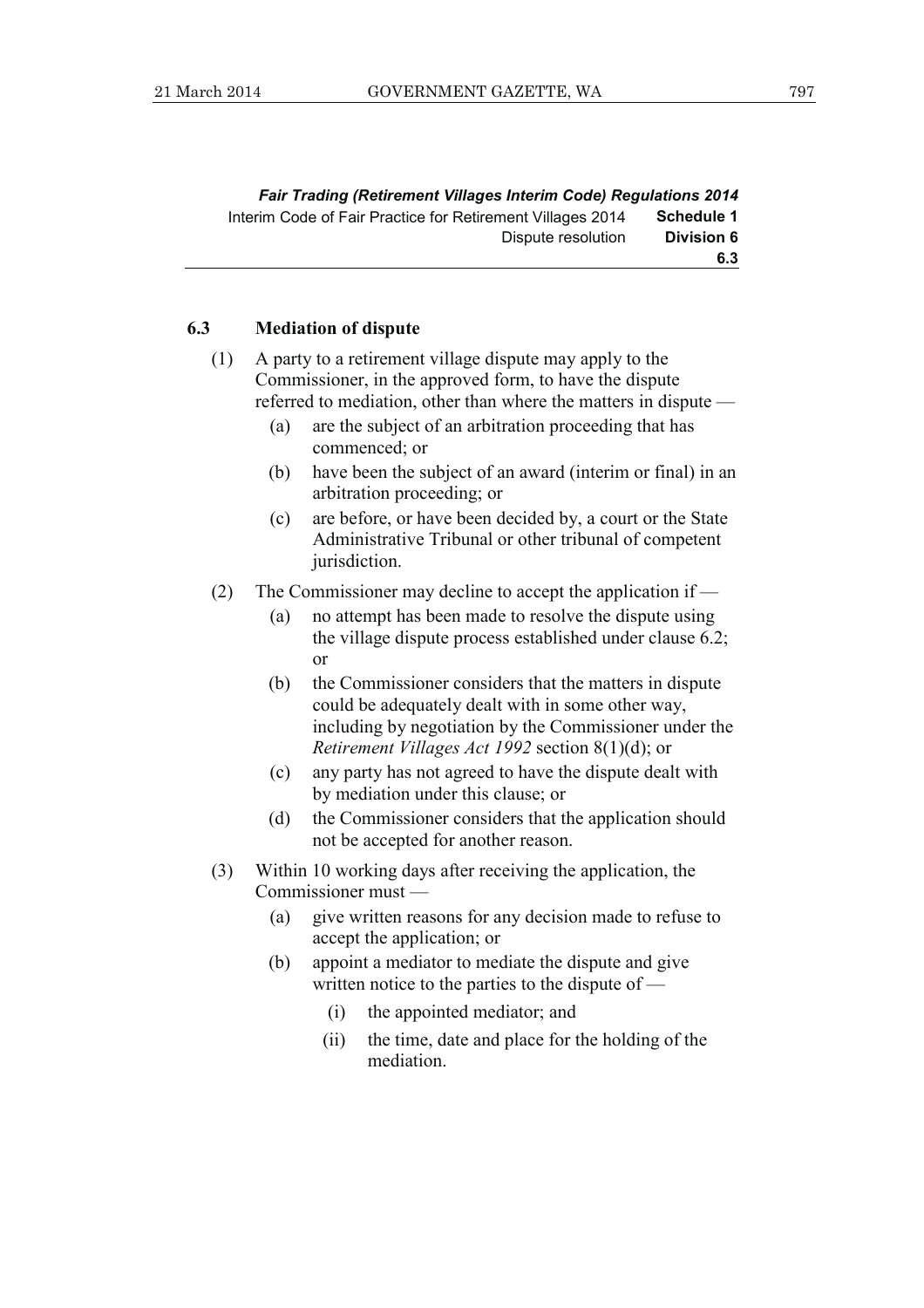| <b>Fair Trading (Retirement Villages Interim Code) Regulations 2014</b> |                                                            |  |  |  |
|-------------------------------------------------------------------------|------------------------------------------------------------|--|--|--|
| Schedule 1                                                              | Interim Code of Fair Practice for Retirement Villages 2014 |  |  |  |
| <b>Division 6</b>                                                       | Dispute resolution                                         |  |  |  |
| 6.3                                                                     |                                                            |  |  |  |

| (4) |  |  |  | The notice under subclause $(3)(b)$ must — |  |  |  |
|-----|--|--|--|--------------------------------------------|--|--|--|
|-----|--|--|--|--------------------------------------------|--|--|--|

- (a) be given at least 5 working days before the mediation is to take place; and
- (b) where given to a party against whom the complaint has been made, include a copy of the application.
- (5) A party to a dispute cannot be compelled to attend mediation.
- (6) If a person who is given a notice under subclause  $(3)(b)$  notifies the Commissioner that the person does not wish to attend the mediation, the Commissioner must advise the appointed mediator and the other parties to the dispute of this fact.
- (7) If the Commissioner is notified by any party that the mediator appointed under subclause (3)(b) is not the preferred mediator, the Commissioner may —
	- (a) appoint another mediator who is acceptable to all the parties; and
	- (b) issue an amended notice under subclause (3)(b).
- (8) The mediator may permit a party to be represented or assisted in the presentation of the case by an agent, other than a person engaged as a legal representative, if the mediator is satisfied that —
	- (a) the party is unable to appear personally or conduct the proceedings properly himself or herself; and
	- (b) the agent has sufficient knowledge of the matters in dispute to represent the party effectively; and
	- (c) no other party will be unfairly disadvantaged by the fact that the agent is allowed to so act.
- (9) If the parties reach a mediated agreement on the dispute, the mediator is to —
	- (a) record the agreement in writing and have it signed by or for the parties as soon as practicable after the mediation ends; and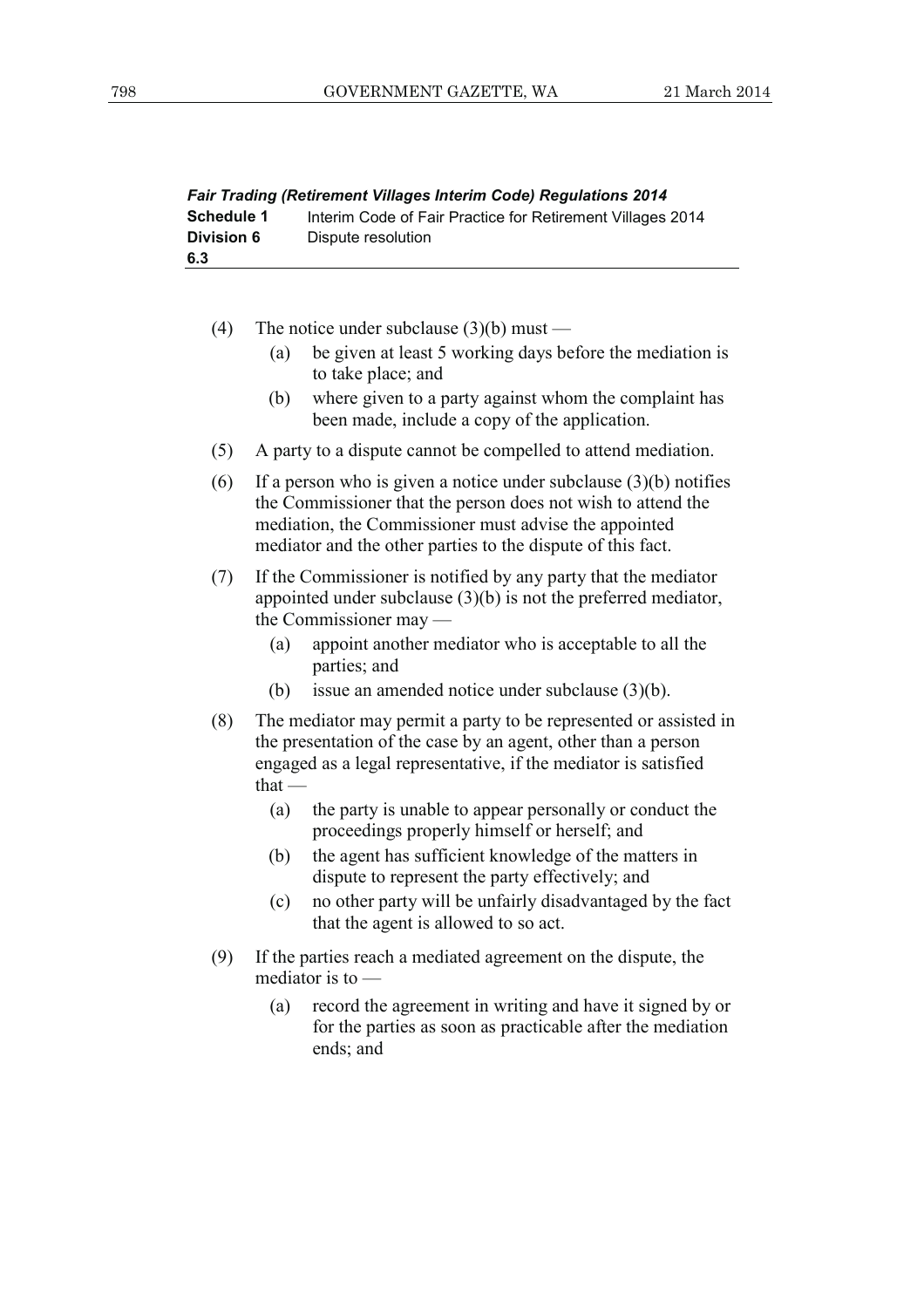|                   | <b>Fair Trading (Retirement Villages Interim Code) Regulations 2014</b> |
|-------------------|-------------------------------------------------------------------------|
| Schedule 1        | Interim Code of Fair Practice for Retirement Villages 2014              |
| <b>Division 6</b> | Dispute resolution                                                      |
| 6.3               |                                                                         |

- (b) give a copy of the signed agreement to the parties and the Commissioner as soon as practicable after it is signed.
- (10) If, at any time during the course of mediation, the mediator is of the opinion that the parties are not likely to settle the dispute, the mediator must —
	- (a) conclude the mediation; and
	- (b) notify the Commissioner that the mediation has been unsuccessful.
- (11) Evidence of anything said, done or produced at a mediation may not be given in a court or before a person or body authorised by law to hear evidence, except with the agreement of the parties to the dispute.
- (12) The mediator or a party or an agent of a party must not make a record of, or disclose or communicate to another person, anything said, done or produced at a mediation.
- (13) The mediator does not contravene subclause (12) if
	- (a) the mediator makes notes during the mediation that the mediator considers appropriate and destroys them at the end of the mediation; or
	- (b) the mediator records and provides a copy of a mediated agreement under subclause (9).
- (14) Any party may, by written notice (the *withdrawal notice*) given to the Commissioner, withdraw from the mediation before or after the mediation has commenced.
- (15) The Commissioner must advise the appointed mediator and the other parties to the dispute of the withdrawal as soon as practicable after receipt of the withdrawal notice.

It is recognised that in any communal living situation, such as a retirement village where amenities are shared, disputes between residents and the administering body, or between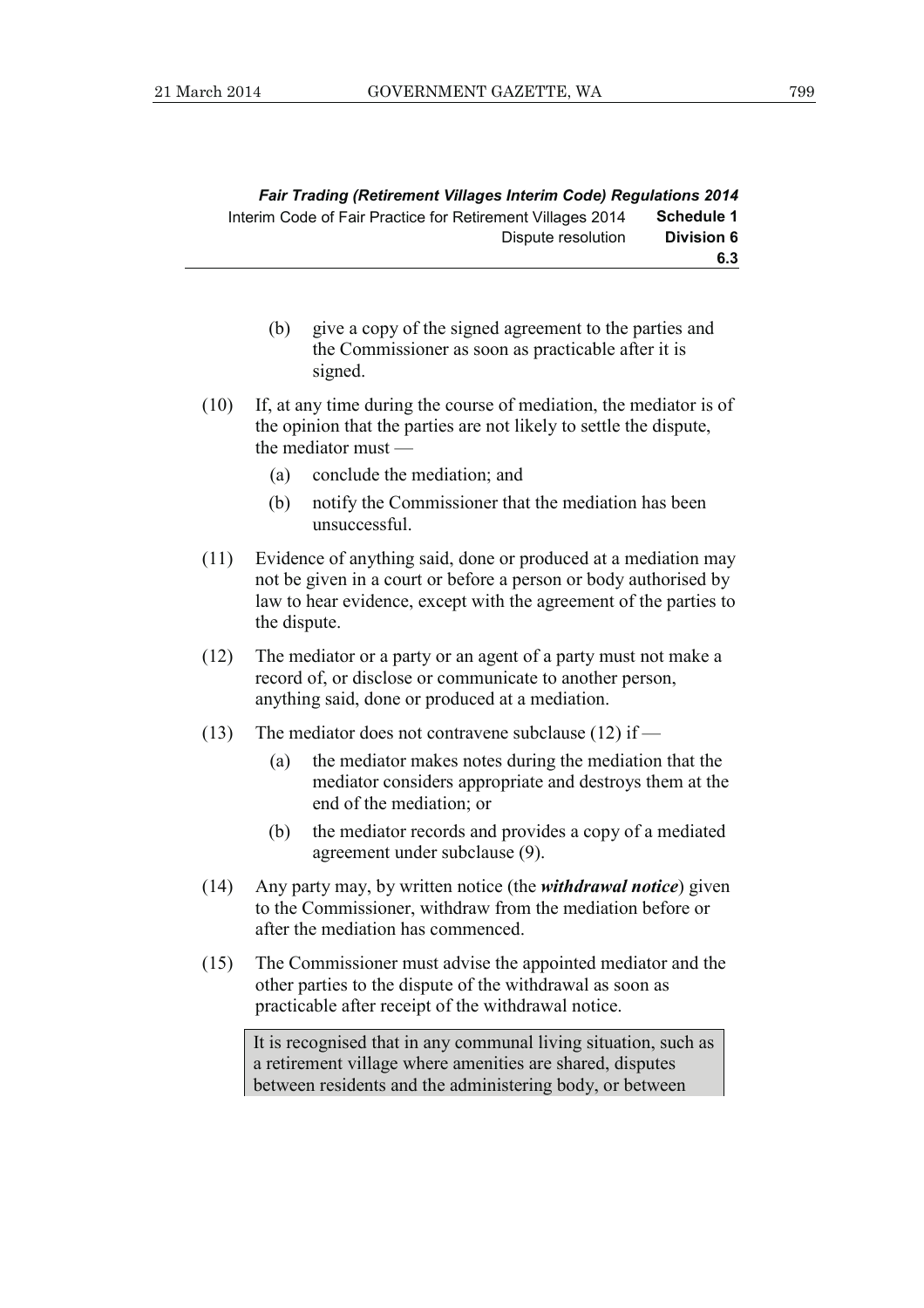*Fair Trading (Retirement Villages Interim Code) Regulations 2014*  **Schedule 1** Interim Code of Fair Practice for Retirement Villages 2014 **Division 7** Termination of residence contracts **7.1** 

> residents, may occur from time to time. This Code places particular emphasis on providing easy access to an informal and inexpensive process to resolve disputes. The prevention of disputes through open communication and the provision of information, and democratic decision-making, is always preferable.

> Many disputes are due to simple misunderstandings or lack of suitable information. Every attempt should be made by those involved in a dispute to resolve it between themselves. It may be useful to discuss the problem with a friend or advocate (for example, a member of the residents' committee) before using the dispute processes available under this Code.

> If the dispute cannot be resolved within the retirement village, either party can seek the assistance of the Commissioner. The Commissioner can provide information and conciliation services to either party to assist in the resolution of the dispute or refer the matter to an independent external mediator.

If the dispute remains unresolved, either party may apply to the State Administrative Tribunal for a hearing if the dispute is one in which the State Administrative Tribunal has jurisdiction.

The details of the State Administrative Tribunal's powers can be found in the *Retirement Villages Act 1992*, and any associated Act referred to in that Act.

#### **Division 7 — Termination of residence contracts**

#### **7.1 Notice of intention to terminate**

 (1) Unless otherwise provided in the residence contract, the administering body of a retirement village must give a resident at least 10 working days written notice of its intention to apply to the State Administrative Tribunal for an order to terminate a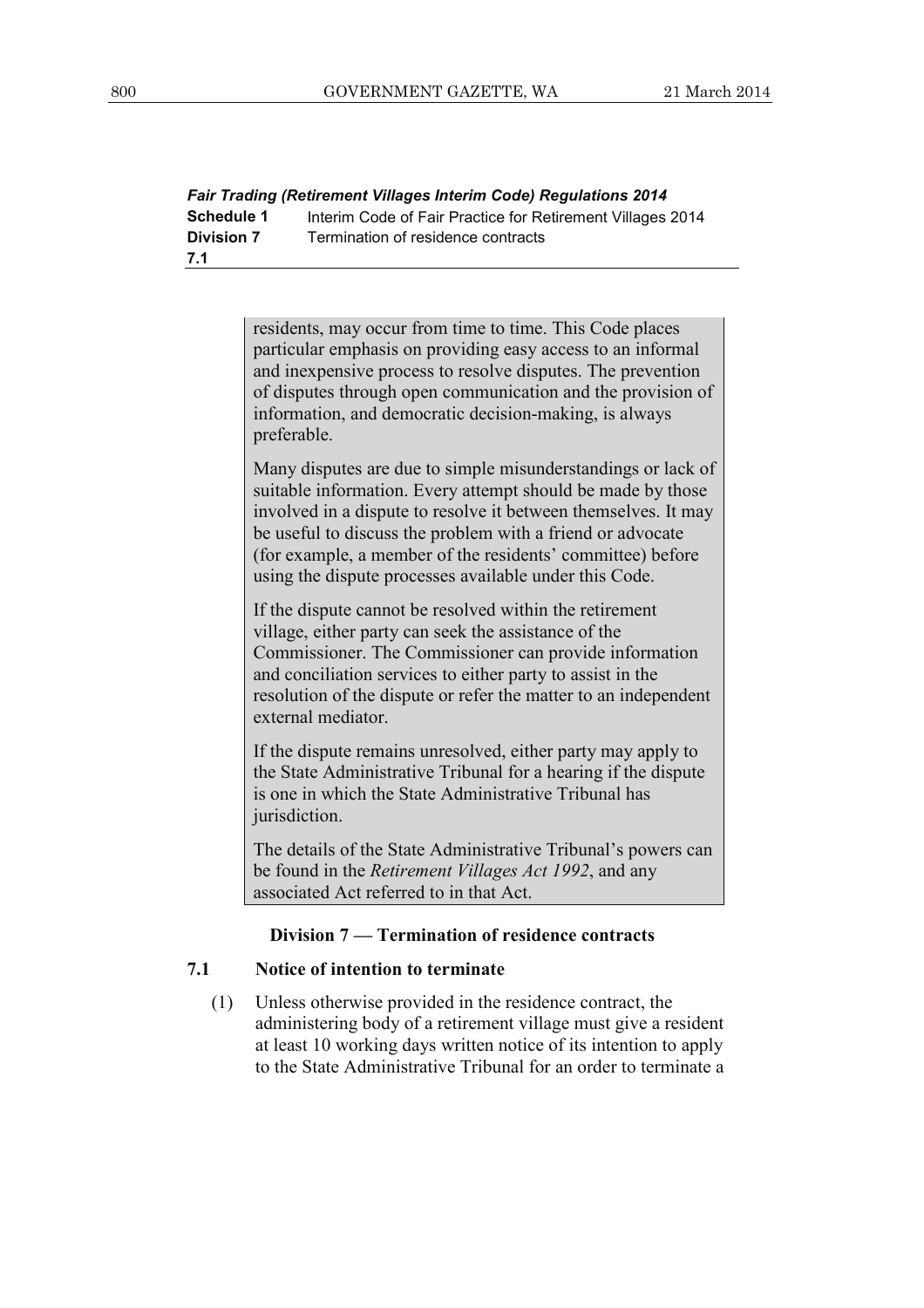*Fair Trading (Retirement Villages Interim Code) Regulations 2014*  Interim Code of Fair Practice for Retirement Villages 2014 **Schedule 1** Termination of residence contracts **Division 7 7.1** 

residence contract under the *Retirement Villages Act 1992* section 58 or 59.

- (2) The notice given under subclause (1) must
	- (a) if the application is sought under section 58 of the Act, specify the reasons why the residential premises occupied by the resident are unsuitable for occupation by the resident; and
	- (b) if the application is sought under section 59 of the Act —
		- (i) specify the breach of the residence contract or residence rules, as the case may be; and
		- (ii) give the resident a reasonable and specified time to rectify a breach that may be rectified;

and

- (c) clearly state that the residence contract cannot be terminated without an order by the State Administrative Tribunal; and
- (d) advise the resident of his or her right to occupy the residential premises until the State Administrative Tribunal fixes a termination date.

Retirement villages are clearly marketed by the industry as permanent accommodation for residents of such villages. Accordingly, a residence contract may be terminated only in a limited number of circumstances, as set out in the residence contract or the *Retirement Villages Act 1992*.

The administering body of a retirement village cannot terminate a residence contract on its own; that is, without the agreement of the resident. However, a resident or the administering body may apply to the State Administrative Tribunal to terminate a residence contract under circumstances as specified in the *Retirement Villages Act 1992*.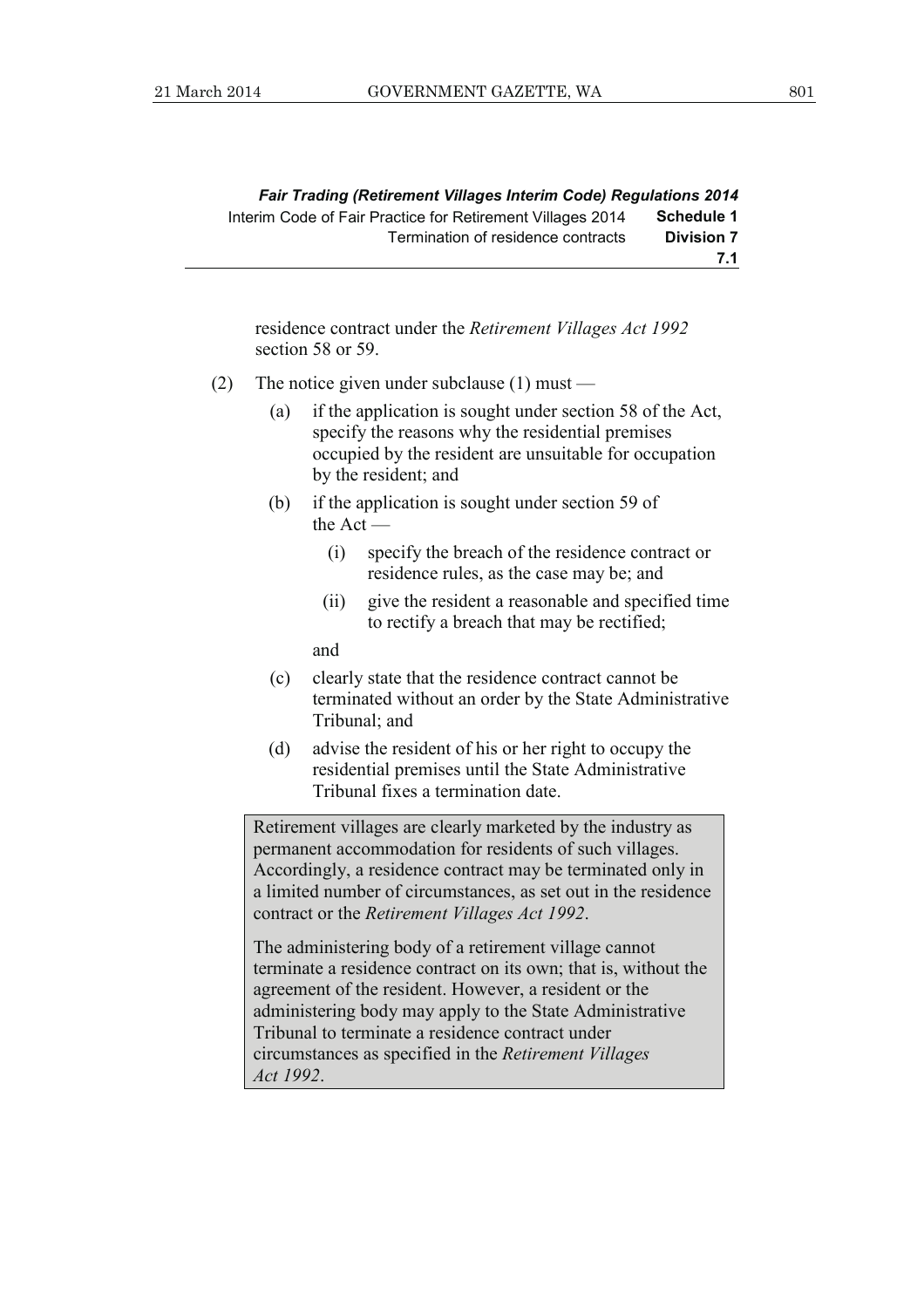*Fair Trading (Retirement Villages Interim Code) Regulations 2014*  **Schedule 1** Interim Code of Fair Practice for Retirement Villages 2014 **Division 7** Termination of residence contracts **7.1** 

#### **Termination by a resident**

The manner in which a resident may terminate a residence contract after the expiration of the cooling-off period is as set out in the contract or the *Retirement Villages Act 1992*.

#### **Termination by the State Administrative Tribunal**

As set out in the *Retirement Villages Act 1992* Part 4 Division 5, an administering body may apply to the State Administrative Tribunal to terminate a residence contract on the grounds that —

- the resident's physical or mental health is such as to make the residential premises unsuitable for occupation by the resident (section 58 of the Act);
- the resident has breached the residence contract or the residence rules and has failed to rectify that breach (section 59 of the Act);
- the resident has intentionally or recklessly caused or permitted, or is likely intentionally or recklessly to cause or permit, serious damage to the residential premises or injury to the administering body, an employee of the administering body or another resident (section 62 of the Act); or
- the administering body would, in the special circumstances of the case, suffer undue hardship if the residence contract were not terminated (section 63 of the Act).

Under section 57 of the Act, a resident may apply to the State Administrative Tribunal for an order in respect of a dispute with the administering body as to whether the resident should be transferred to another kind of accommodation in the village. The State Administrative Tribunal may make an order that —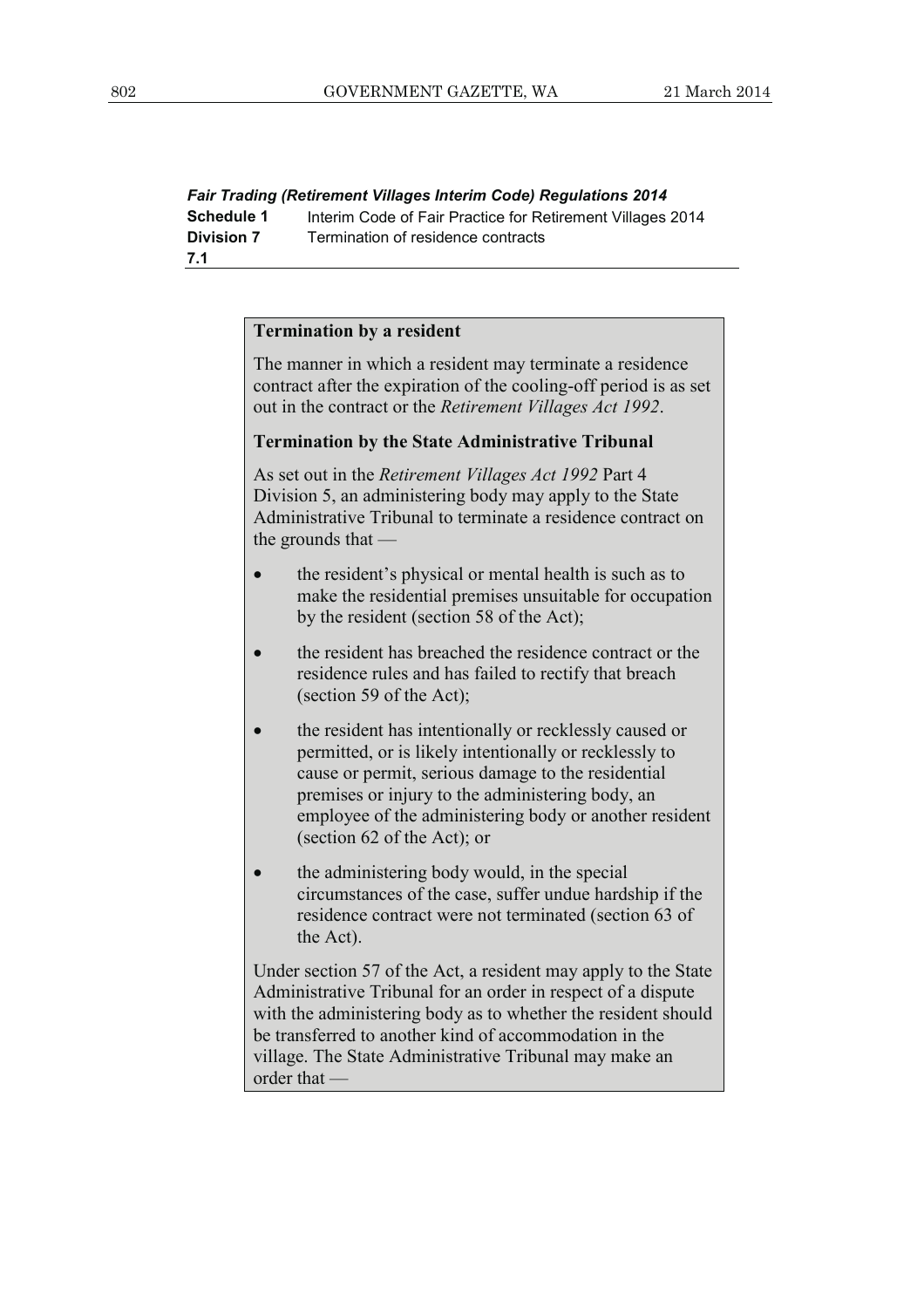*Fair Trading (Retirement Villages Interim Code) Regulations 2014*  Interim Code of Fair Practice for Retirement Villages 2014 **Schedule 1** Termination of residence contracts **Division 7 7.1** 

- restrains the administering body from transferring the resident to another kind of accommodation in the village;
- requires the resident to transfer, or the administering body to transfer the resident, to another kind of accommodation in the village; or
- terminates the residence contract of the resident.

#### **Notice of termination**

As required under the *Retirement Villages Act 1992* sections 58 and 59, the State Administrative Tribunal must not make an order terminating a residence contract on medical grounds or for a breach of the contract or residence rules, unless satisfied that the administering body has complied with the procedures in clause 7.1 of this Code or the contract for giving notice of the intention to terminate the contract.

Section 61 of the Act gives the State Administrative Tribunal the power to waive the requirement to give this notice if considered appropriate to do so having regard to any special circumstances of a particular case.

#### **Payments on termination**

Where a residence contract has been terminated under the residence contract or the *Retirement Villages Act 1992* on the happening of an event or circumstance which requires the repayment of the whole or a part of the premium paid by the resident to enter the village, the administering body must pay the resident any money due under the contract —

 within 7 days of the succeeding resident taking occupation of the residential premises; or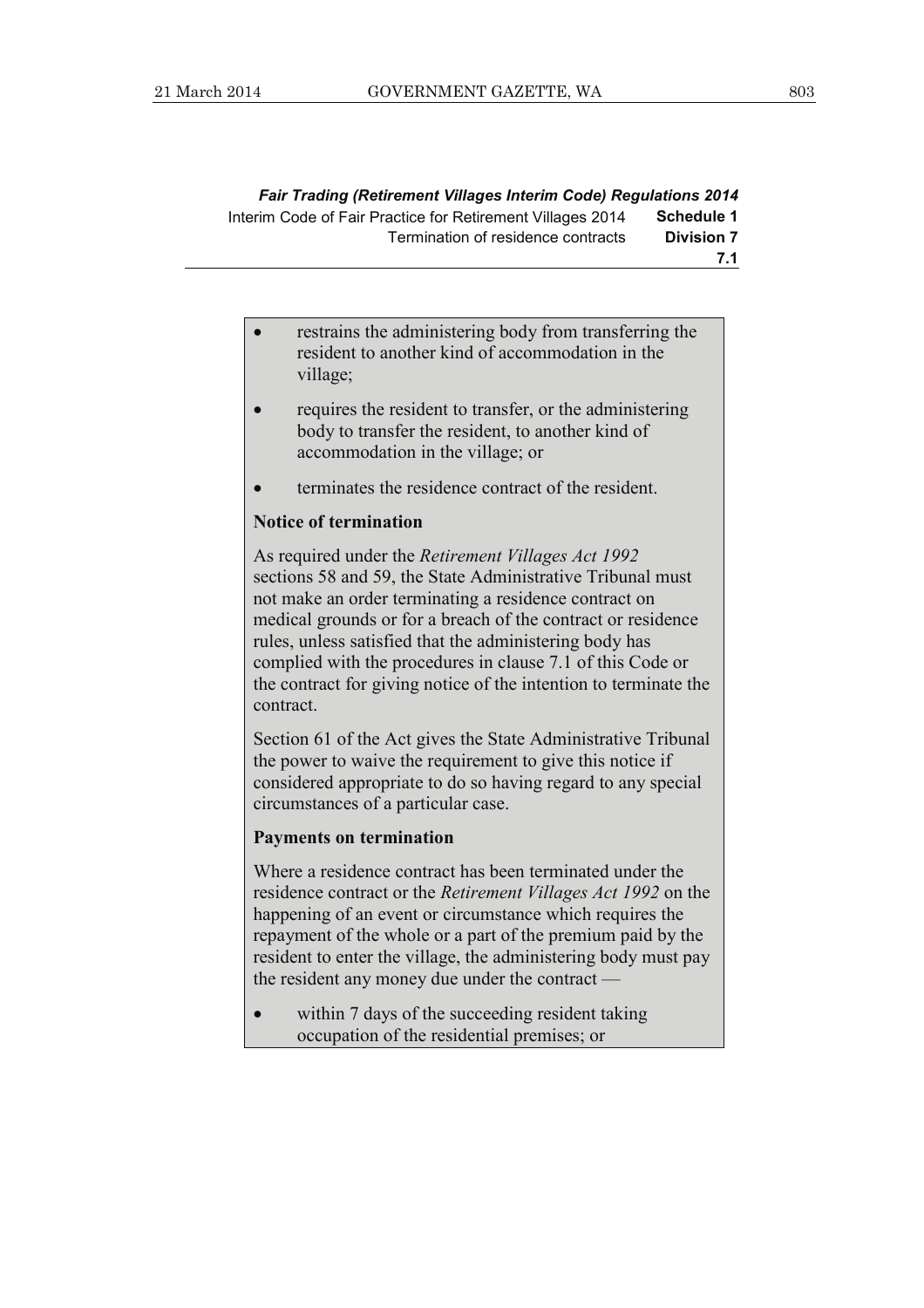| <b>Fair Trading (Retirement Villages Interim Code) Regulations 2014</b> |                                                            |  |  |  |
|-------------------------------------------------------------------------|------------------------------------------------------------|--|--|--|
| Schedule 1                                                              | Interim Code of Fair Practice for Retirement Villages 2014 |  |  |  |
| <b>Division 8</b>                                                       | <b>Miscellaneous</b>                                       |  |  |  |
| 8.1                                                                     |                                                            |  |  |  |

 in any other case within 45 days of the day on which the resident ceases occupation of the residential premises.

Where the State Administrative Tribunal has terminated a residence contract, the State Administrative Tribunal is to fix a date by which the resident must vacate the residential premises.

This in no way affects the rights of the administering body to set terms and conditions on the disposal of the resident's interest in the residential premises pursuant to the residence contract where the resident has the right to appoint his or her own agent.

When ordering the termination of a residence contract, the State Administrative Tribunal may make any order for the payment or refund of money by the administering body to the resident or by the resident to the administering body.

Where a facility provides a residential care service to a person under the *Aged Care Act 1997* (Cwlth), Subdivision 57-G of that Act will determine the period within which the refund of any entry payment made by the person for the provision of the service is to be paid.

#### **Division 8 — Miscellaneous**

#### **8.1 Service of documents**

- (1) Any written notice, correspondence or other document that must be given under this Code to a resident of a retirement village shall be —
	- (a) delivered by hand to  $-$ 
		- (i) the resident; or
		- (ii) the resident's mailbox; or
		- (iii) the resident's personal representative;
		- or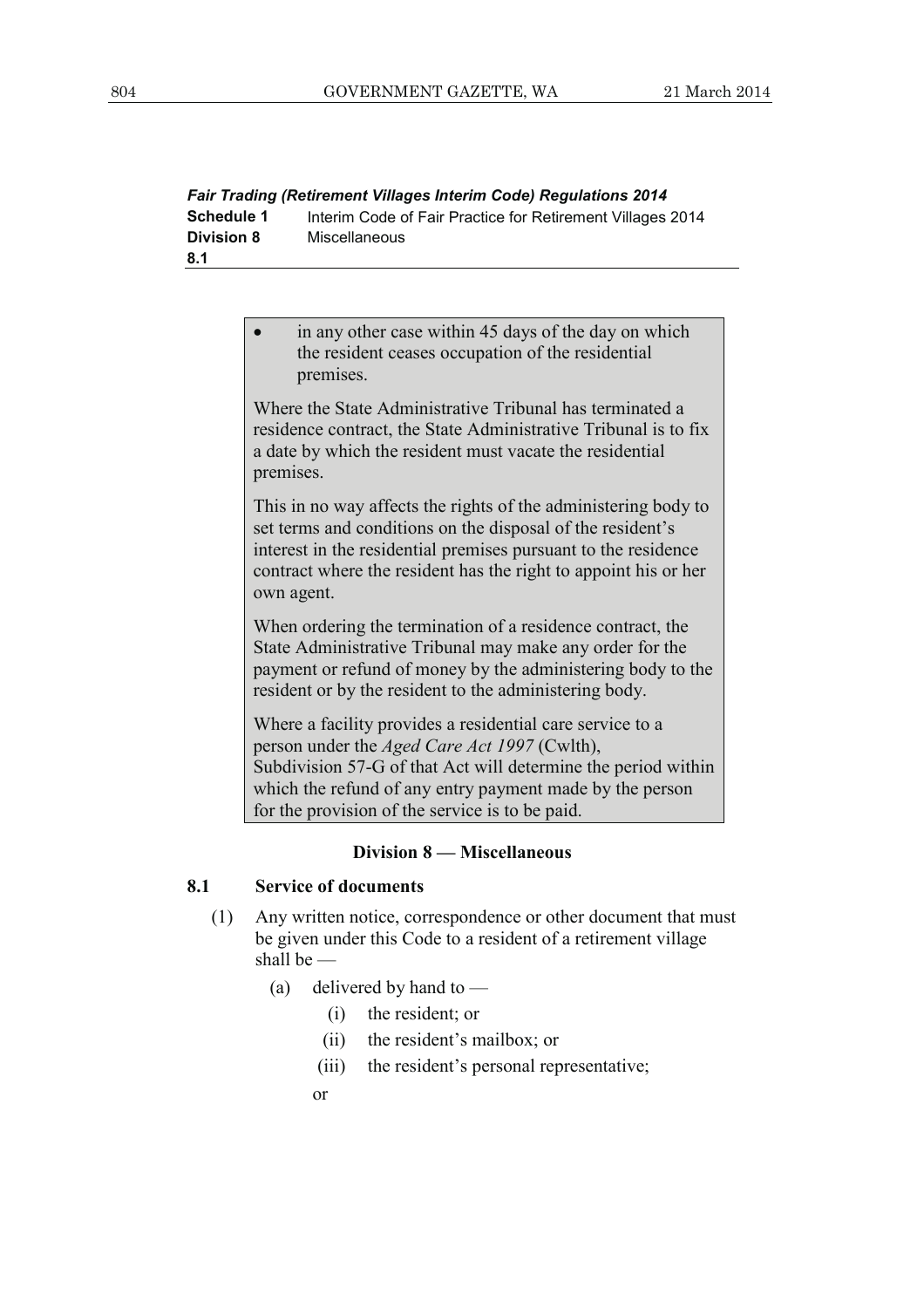|                   | <b>Fair Trading (Retirement Villages Interim Code) Regulations 2014</b> |
|-------------------|-------------------------------------------------------------------------|
| Schedule 1        | Interim Code of Fair Practice for Retirement Villages 2014              |
| <b>Division 8</b> | Miscellaneous                                                           |
| 8.1               |                                                                         |

- (b) addressed to the resident and sent by prepaid post to
	- (i) the residential premises occupied by the resident; or
	- (ii) if the resident has temporarily or permanently vacated the residential premises, another address as notified by the resident to the administering body; or
	- (iii) the address of the resident's personal representative.
- (2) Any written notice, correspondence or other document that must be given under this Code to the administering body of a retirement village shall be —
	- (a) delivered by hand to  $-$ 
		- (i) the administering body's usual place of business on any working day; or
		- (ii) the administering body's mailbox;

or

- (b) addressed to the administering body and sent by post to the administering body's usual place of business.
- (3) Subject to any evidence to the contrary, any written notice, correspondence or other document referred to in this clause that is sent by post, is taken to have been received at the expiration of the second working day after the day of posting.
- $(4)$  In this clause —

*personal representative* has the same meaning as it has in Division 5 of this Code.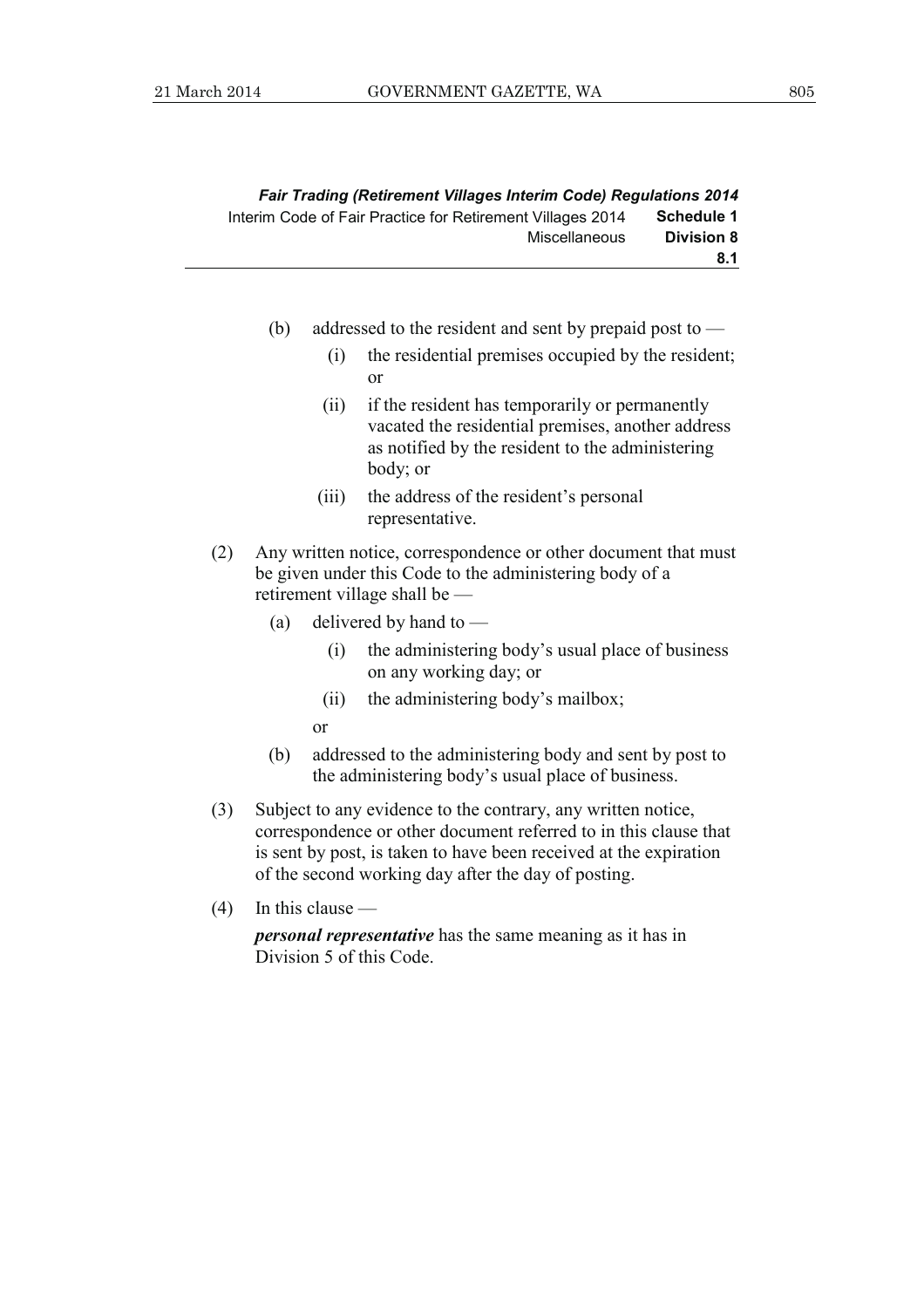*Fair Trading (Retirement Villages Interim Code) Regulations 2014*  **Appendix 1** Checklist for prospective resident

#### **Appendix 1 — Checklist for prospective resident**

It is important for you to carefully read and consider the following questions before deciding to enter any retirement village. If, after reading through the list, you are uncertain as to any aspects of the village, or its suitability for you, seek further advice.

- 1. Have I fully discussed my decision to enter a retirement village with my family, friends or adviser?
- 2. Can I afford to move into the village I have chosen and meet the current and future ongoing costs of living in this village? What are the financial consequences for me if I wish to move out of the village? Have I sought independent advice from a licensed financial adviser on these matters?
- 3. If I am considering moving to a retirement village because the housework, gardening and general maintenance has become too much, have I fully considered other options? For example, obtaining home help or handyperson help, or moving to a smaller unit in the same neighbourhood.
- 4. If I am considering moving to a retirement village because I have recently lost my partner, have I given myself enough time to grieve before I make a major lifestyle change?
- 5. Have I received adequate information about the retirement village I have chosen? Have I shown the documents to a solicitor? Am I satisfied that I fully understand the contract that I am signing?
- 6. Am I comfortable that the lifestyle of the village (including social activities and religion) will suit me? Have I spoken to any residents of the village?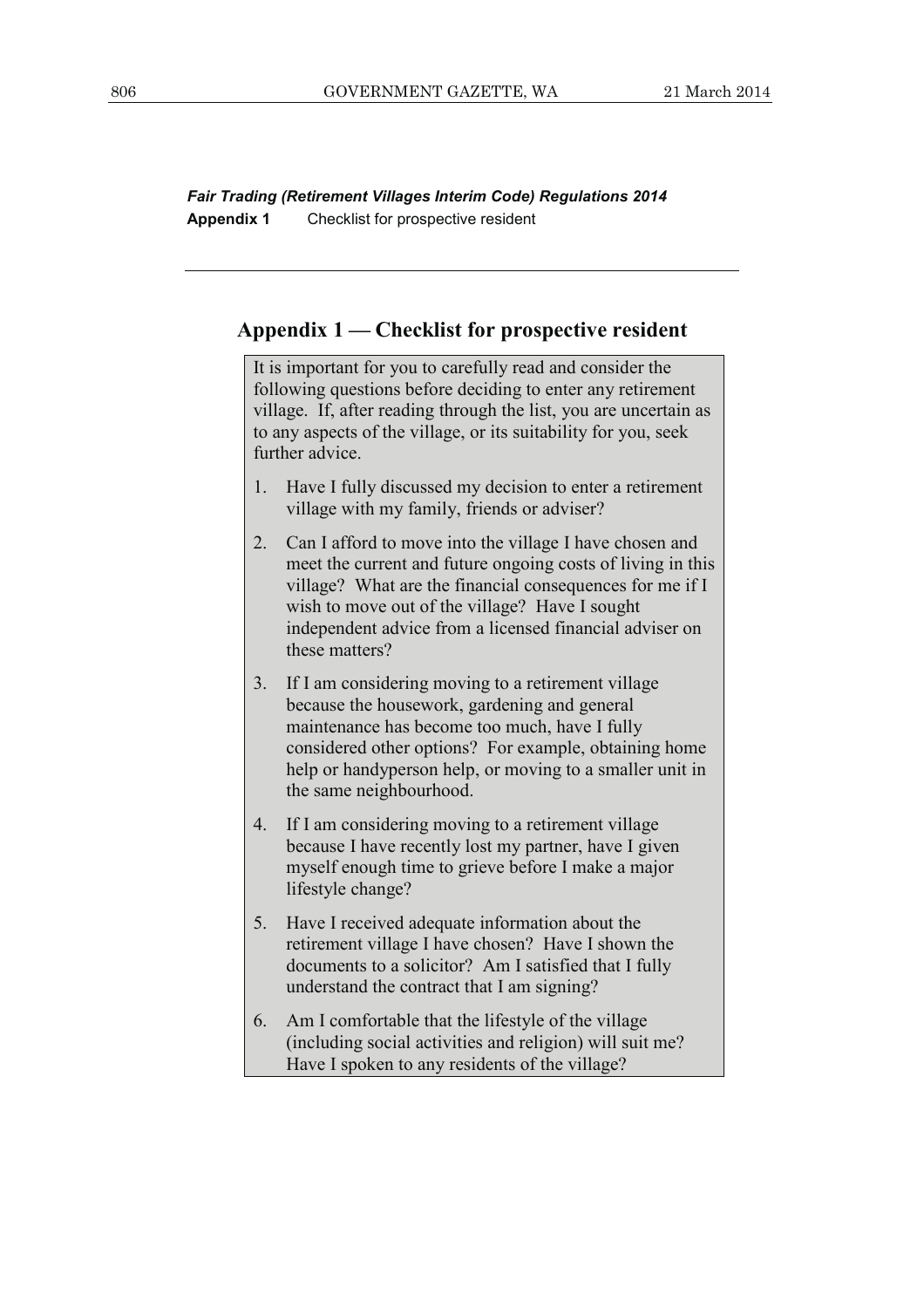- 7. Will the village and my unit be readily accessible if I become disabled and need a wheelchair or walking aid? What alternatives do I have if I am no longer able to live alone?
- 8. Does the village provide personal care or nursing care, an emergency call system and other amenities that are likely to meet my present or future needs?
- 9. Have I looked at a number of villages to compare the amenities (e.g. recreational, transport, gardens etc.) and financial arrangements?
- 10. Is the village I have chosen accessible to my friends and family?
- 11. Can I take my own furniture to the village and, if so, will it be suitable?
- 12. Before I sign the contract, have I received and considered all the information required to be given to me under the *Interim Code of Fair Practice for Retirement Villages 2014* and the *Retirement Villages Act 1992*?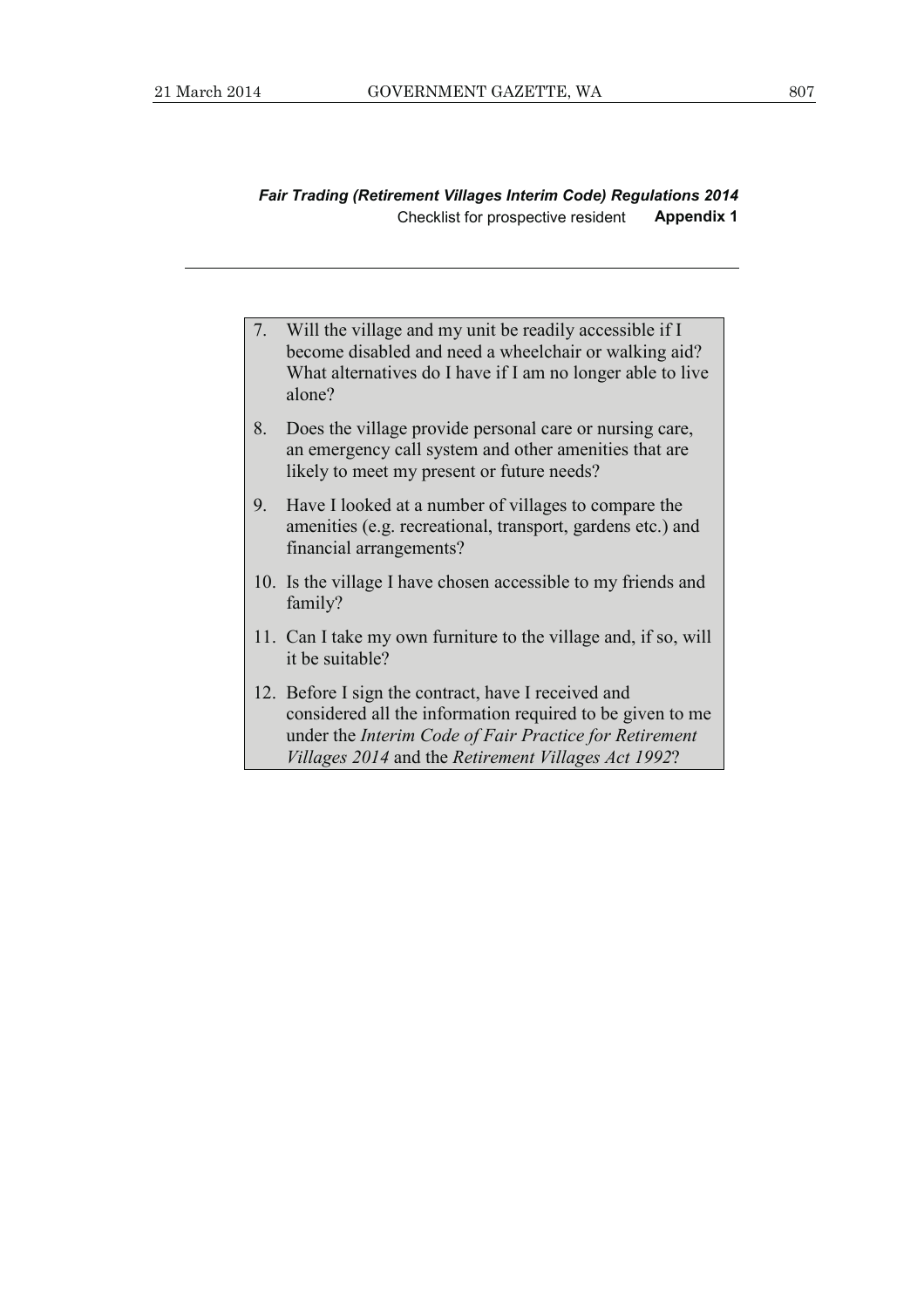*Fair Trading (Retirement Villages Interim Code) Regulations 2014*  **Appendix 2** Model proposed operating budget form

### **Appendix 2 — Model proposed operating budget form**

 $[cl. 5.3(4)]$ 

.................................................. (*insert name of village*)

**PROPOSED BUDGET FOR** .............. (*insert next year*)

|                                   | <b>BUDGET</b>                       | <b>ACTUAL</b>                       | <b>PROPOSED</b><br><b>BUDGET</b>  |
|-----------------------------------|-------------------------------------|-------------------------------------|-----------------------------------|
|                                   | <br><i>(insert current</i><br>year) | <br><i>(insert current</i><br>year) | <br><i>(insert next)</i><br>year) |
| <b>INCOME</b>                     |                                     |                                     |                                   |
| Residents' fees                   |                                     |                                     |                                   |
| Donations                         |                                     |                                     |                                   |
| Other (insert as appropriate)     |                                     |                                     |                                   |
| <b>TOTAL INCOME</b>               |                                     |                                     |                                   |
|                                   |                                     |                                     |                                   |
| <b>EXPENDITURE</b>                |                                     |                                     |                                   |
| <b>Amenities:</b>                 |                                     |                                     |                                   |
| Council rates                     |                                     |                                     |                                   |
| Insurance                         |                                     |                                     |                                   |
| Pest control                      |                                     |                                     |                                   |
| Rubbish removal                   |                                     |                                     |                                   |
| Village security                  |                                     |                                     |                                   |
| <b>Utilities:</b>                 |                                     |                                     |                                   |
| Water rates                       |                                     |                                     |                                   |
| Electricity                       |                                     |                                     |                                   |
| Gas                               |                                     |                                     |                                   |
| <b>Repairs &amp; Maintenance:</b> |                                     |                                     |                                   |
| Staff costs                       |                                     |                                     |                                   |
| Materials                         |                                     |                                     |                                   |
| Contractors                       |                                     |                                     |                                   |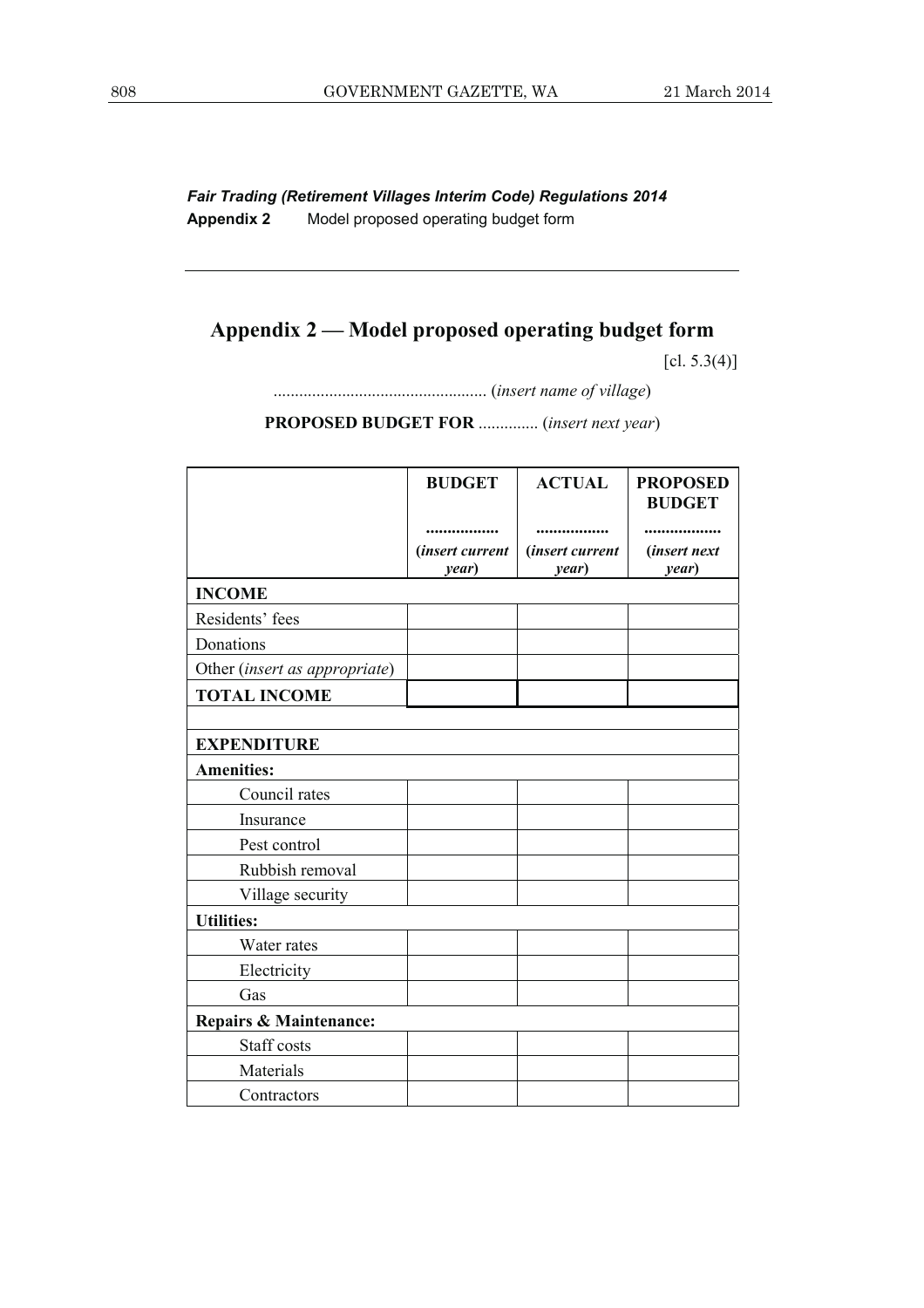#### *Fair Trading (Retirement Villages Interim Code) Regulations 2014*  Model proposed operating budget form **Appendix 2**

|                                           | <b>BUDGET</b>                   | <b>ACTUAL</b>                   | <b>PROPOSED</b><br><b>BUDGET</b> |
|-------------------------------------------|---------------------------------|---------------------------------|----------------------------------|
|                                           |                                 |                                 |                                  |
|                                           | <i>(insert current</i><br>year) | <i>(insert current</i><br>year) | <i>(insert next</i><br>year)     |
| <b>Grounds Maintenance:</b>               |                                 |                                 |                                  |
| Staff costs                               |                                 |                                 |                                  |
| Materials                                 |                                 |                                 |                                  |
| Contractors                               |                                 |                                 |                                  |
| <b>Management &amp; Administration:</b>   |                                 |                                 |                                  |
| Staff costs                               |                                 |                                 |                                  |
| Management fees                           |                                 |                                 |                                  |
| <b>Bank</b> fees                          |                                 |                                 |                                  |
| Accounting fees                           |                                 |                                 |                                  |
| Audit fees                                |                                 |                                 |                                  |
| Advertising                               |                                 |                                 |                                  |
| Printing & stationery                     |                                 |                                 |                                  |
| Telephone                                 |                                 |                                 |                                  |
| Miscellaneous                             |                                 |                                 |                                  |
| <b>Vehicles:</b>                          |                                 |                                 |                                  |
| Registration                              |                                 |                                 |                                  |
| Insurance                                 |                                 |                                 |                                  |
| Repairs                                   |                                 |                                 |                                  |
| Fuel                                      |                                 |                                 |                                  |
| <b>TOTAL EXPENDITURE</b>                  |                                 |                                 |                                  |
|                                           |                                 |                                 |                                  |
| <b>PROPOSED</b><br><b>SURPLUS/DEFICIT</b> |                                 |                                 |                                  |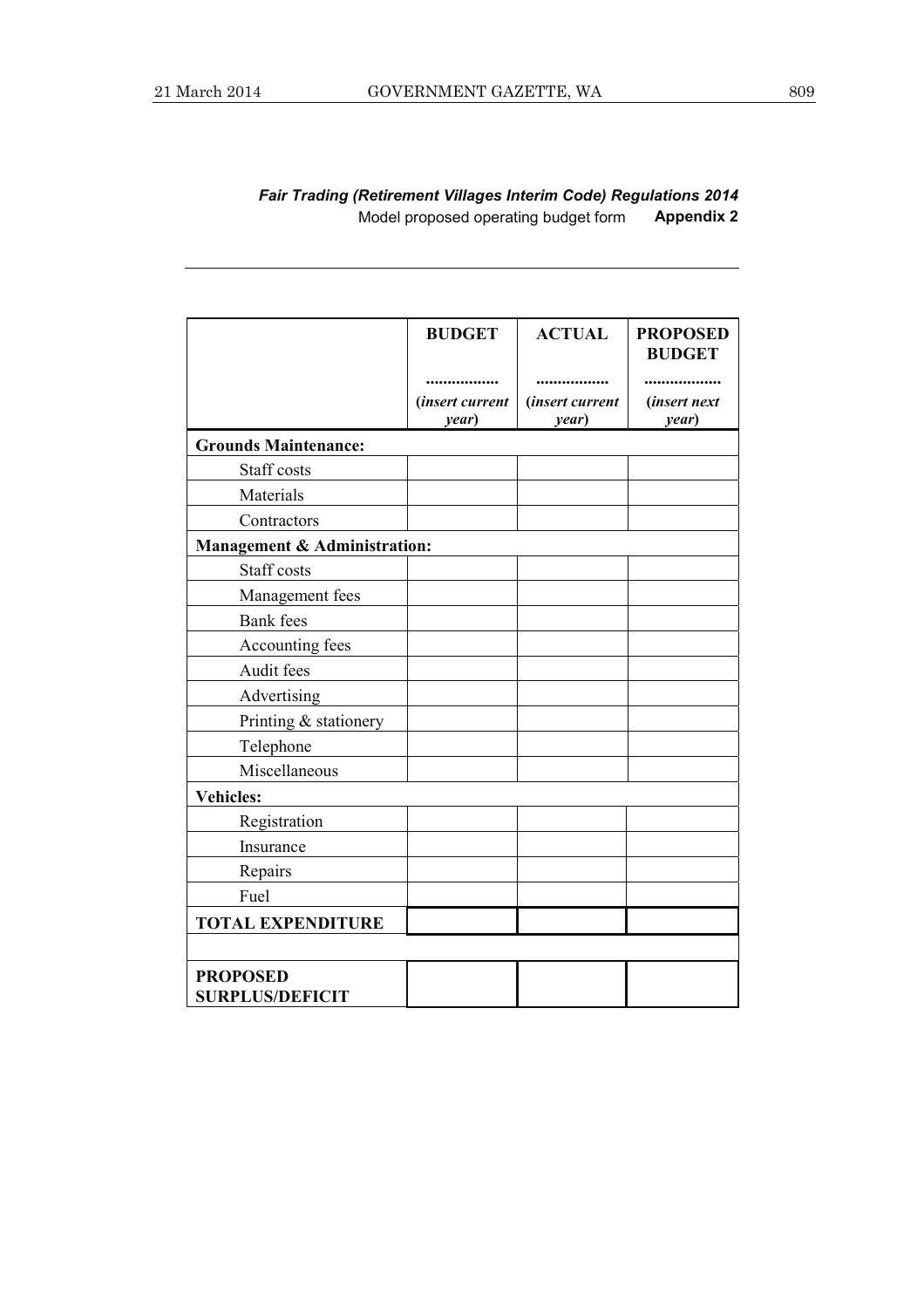*Fair Trading (Retirement Villages Interim Code) Regulations 2014*  **Appendix 2** Model proposed operating budget form

#### **EXPENDITURE THAT IS AN APPORTIONMENT OF TOTAL EXPENDITURE RELATING TO THE VILLAGE AND ANOTHER VILLAGE OR BUSINESS:** (delete if not applicable)

**The amount of \$** ........... (*specify*) **in respect of** ..................... (*specify the nature of the expenditure*) **is an apportionment of the total expenditure relating to** ................................................... (*specify the other village or business concerned*) **and was apportioned according to the following method/calculation** (*delete whichever is not applicable*) —

.....................................................................................................................

.....................................................................................................................

.....................................................................................................................

(*specify the method or calculation used to apportion the expenditure*)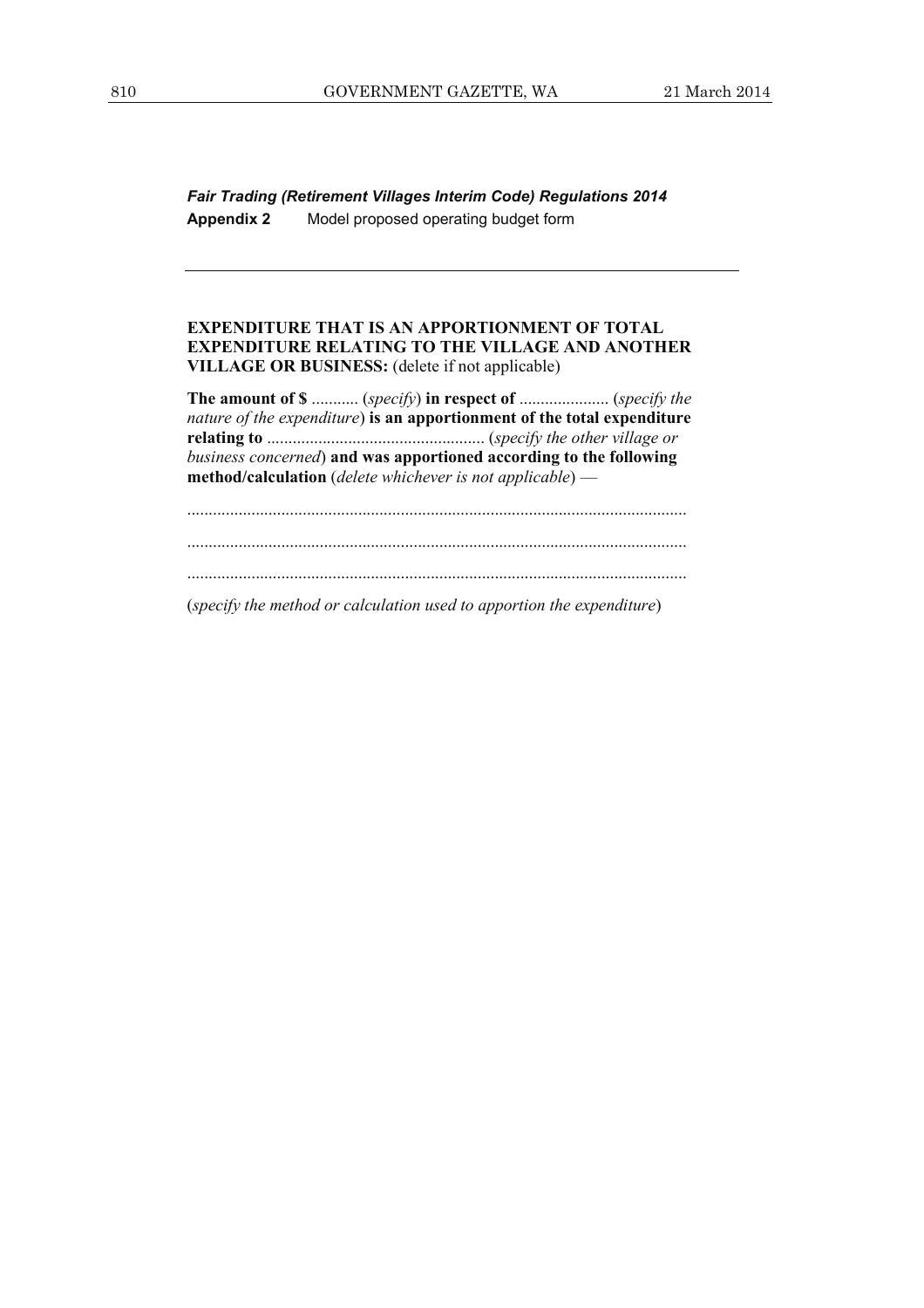*Fair Trading (Retirement Villages Interim Code) Regulations 2014*  Model quarterly income and expenditure statement **Appendix 3**

### **Appendix 3 — Model quarterly income and expenditure statement**

 $[cl. 5.4(2)]$ 

**..................................................** (*insert name of village*)

**INCOME AND EXPENDITURE STATEMENT FOR QUARTER ENDED .................** (*insert date*)

|                                   | <b>QUARTER</b> | <b>YEAR-TO-</b><br><b>DATE</b> | <b>ANNUAL</b><br><b>BUDGET</b> |
|-----------------------------------|----------------|--------------------------------|--------------------------------|
| <b>INCOME</b>                     |                |                                |                                |
| Residents' fees                   |                |                                |                                |
| Donations                         |                |                                |                                |
| Other (insert as appropriate)     |                |                                |                                |
| <b>TOTAL INCOME</b>               |                |                                |                                |
|                                   |                |                                |                                |
| <b>EXPENDITURE</b>                |                |                                |                                |
| <b>Amenities:</b>                 |                |                                |                                |
| Council rates                     |                |                                |                                |
| Insurance                         |                |                                |                                |
| Pest control                      |                |                                |                                |
| Rubbish removal                   |                |                                |                                |
| Village security                  |                |                                |                                |
| <b>Utilities:</b>                 |                |                                |                                |
| Water rates                       |                |                                |                                |
| Electricity                       |                |                                |                                |
| Gas                               |                |                                |                                |
| <b>Repairs &amp; Maintenance:</b> |                |                                |                                |
| Staff costs                       |                |                                |                                |
| Materials                         |                |                                |                                |
| Contractors                       |                |                                |                                |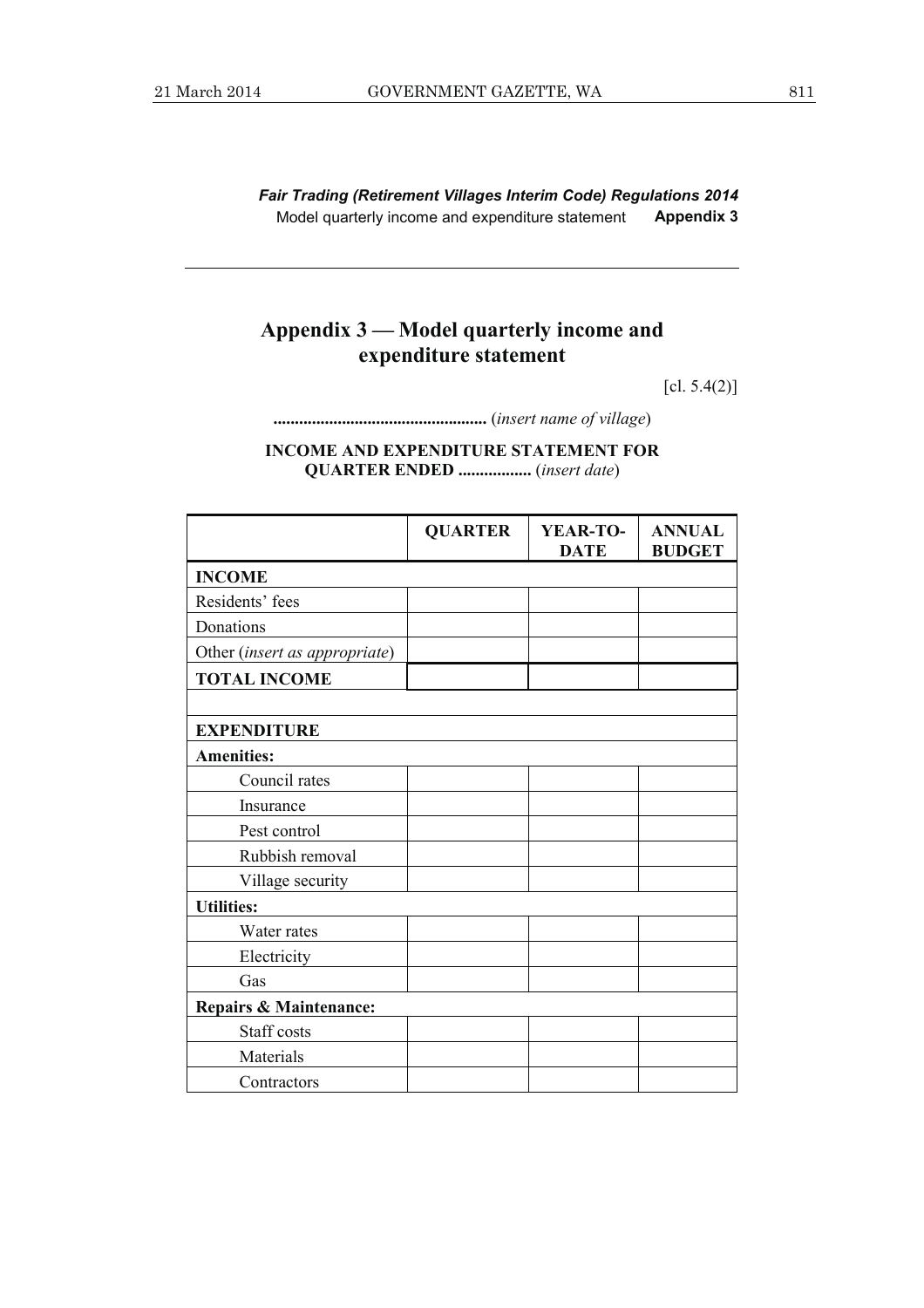#### *Fair Trading (Retirement Villages Interim Code) Regulations 2014*  **Appendix 3** Model quarterly income and expenditure statement

|                              | <b>QUARTER</b> | YEAR-TO-<br><b>DATE</b> | <b>ANNUAL</b><br><b>BUDGET</b> |  |
|------------------------------|----------------|-------------------------|--------------------------------|--|
| <b>Grounds Maintenance:</b>  |                |                         |                                |  |
| Staff costs                  |                |                         |                                |  |
| Materials                    |                |                         |                                |  |
| Contractors                  |                |                         |                                |  |
| Management & Administration: |                |                         |                                |  |
| Staff costs                  |                |                         |                                |  |
| Management fees              |                |                         |                                |  |
| <b>Bank</b> fees             |                |                         |                                |  |
| Accounting fees              |                |                         |                                |  |
| Audit fees                   |                |                         |                                |  |
| Advertising                  |                |                         |                                |  |
| Printing & stationery        |                |                         |                                |  |
| Telephone                    |                |                         |                                |  |
| Miscellaneous                |                |                         |                                |  |
| <b>Vehicles:</b>             |                |                         |                                |  |
| Registration                 |                |                         |                                |  |
| Insurance                    |                |                         |                                |  |
| Repairs                      |                |                         |                                |  |
| Fuel                         |                |                         |                                |  |
| <b>TOTAL EXPENDITURE</b>     |                |                         |                                |  |
|                              |                |                         |                                |  |
| <b>SURPLUS/DEFICIT</b>       |                |                         |                                |  |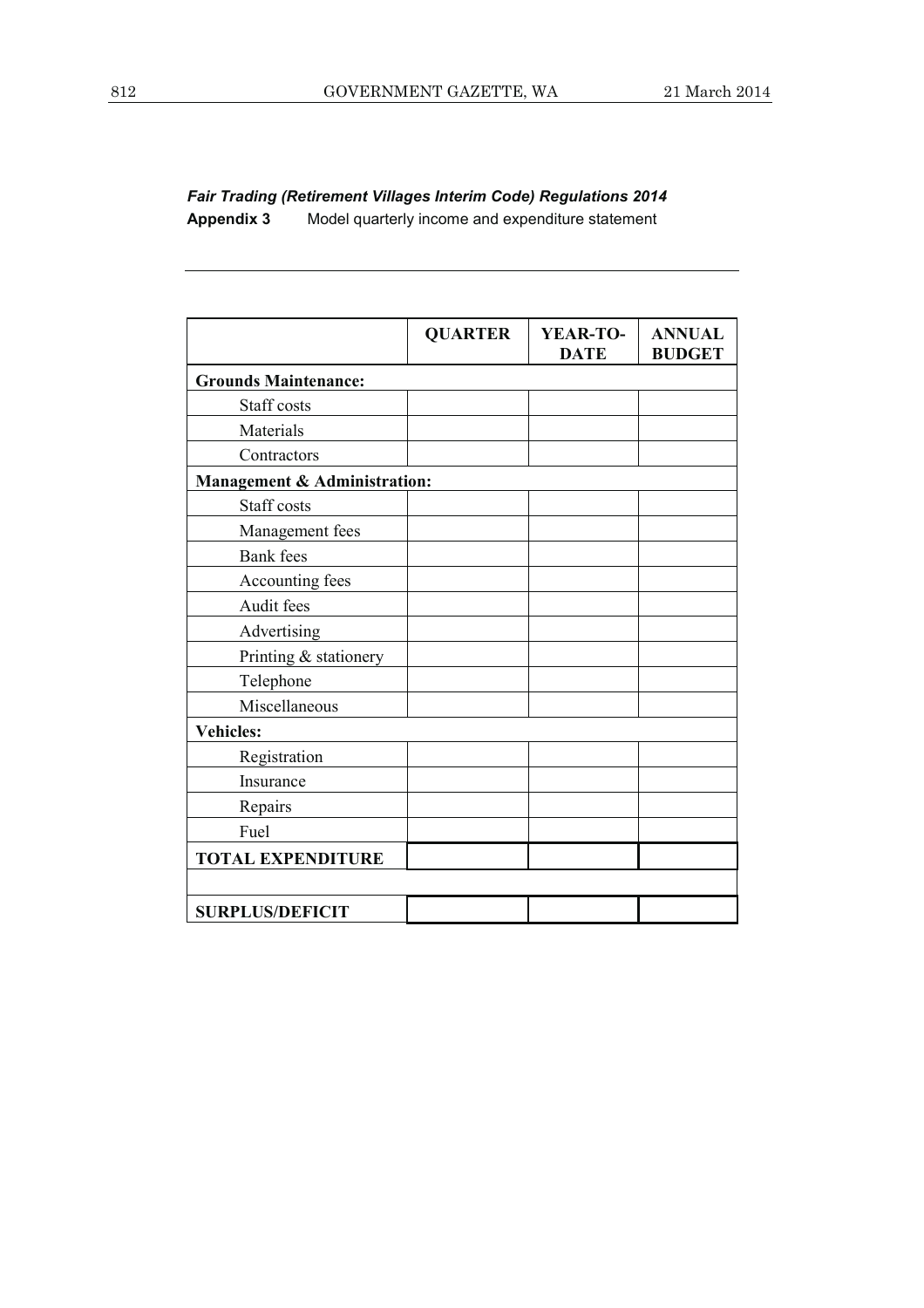*Fair Trading (Retirement Villages Interim Code) Regulations 2014*  Model reserve fund quarterly income and expenditure statement **Appendix 4**

### **Appendix 4 — Model reserve fund quarterly income and expenditure statement**

 $[cl. 5.4(2)]$ 

**..................................................** (*insert name of village*)

#### **RESERVE FUND INCOME AND EXPENDITURE STATEMENT FOR QUARTER ENDED .................** (*insert date*)

|                                                 | <b>BALANCE</b> |  |  |
|-------------------------------------------------|----------------|--|--|
|                                                 |                |  |  |
| <b>OPENING BALANCE</b> (as at  (insert<br>date) |                |  |  |
|                                                 |                |  |  |
| <b>INCOME</b>                                   |                |  |  |
| Residents' contributions                        |                |  |  |
| Interest                                        |                |  |  |
| Other (insert as appropriate)                   |                |  |  |
|                                                 |                |  |  |
| <b>TOTAL INCOME</b>                             |                |  |  |
| <b>Sub Total</b>                                |                |  |  |
|                                                 |                |  |  |
| <b>EXPENDITURE</b>                              |                |  |  |
| <b>Units:</b>                                   |                |  |  |
| Painting                                        |                |  |  |
| Plumbing                                        |                |  |  |
| Electrical                                      |                |  |  |
| Replacements                                    |                |  |  |
| Other (specify)                                 |                |  |  |
|                                                 |                |  |  |
| <b>Amenities:</b>                               |                |  |  |
| Painting                                        |                |  |  |
| Plumbing                                        |                |  |  |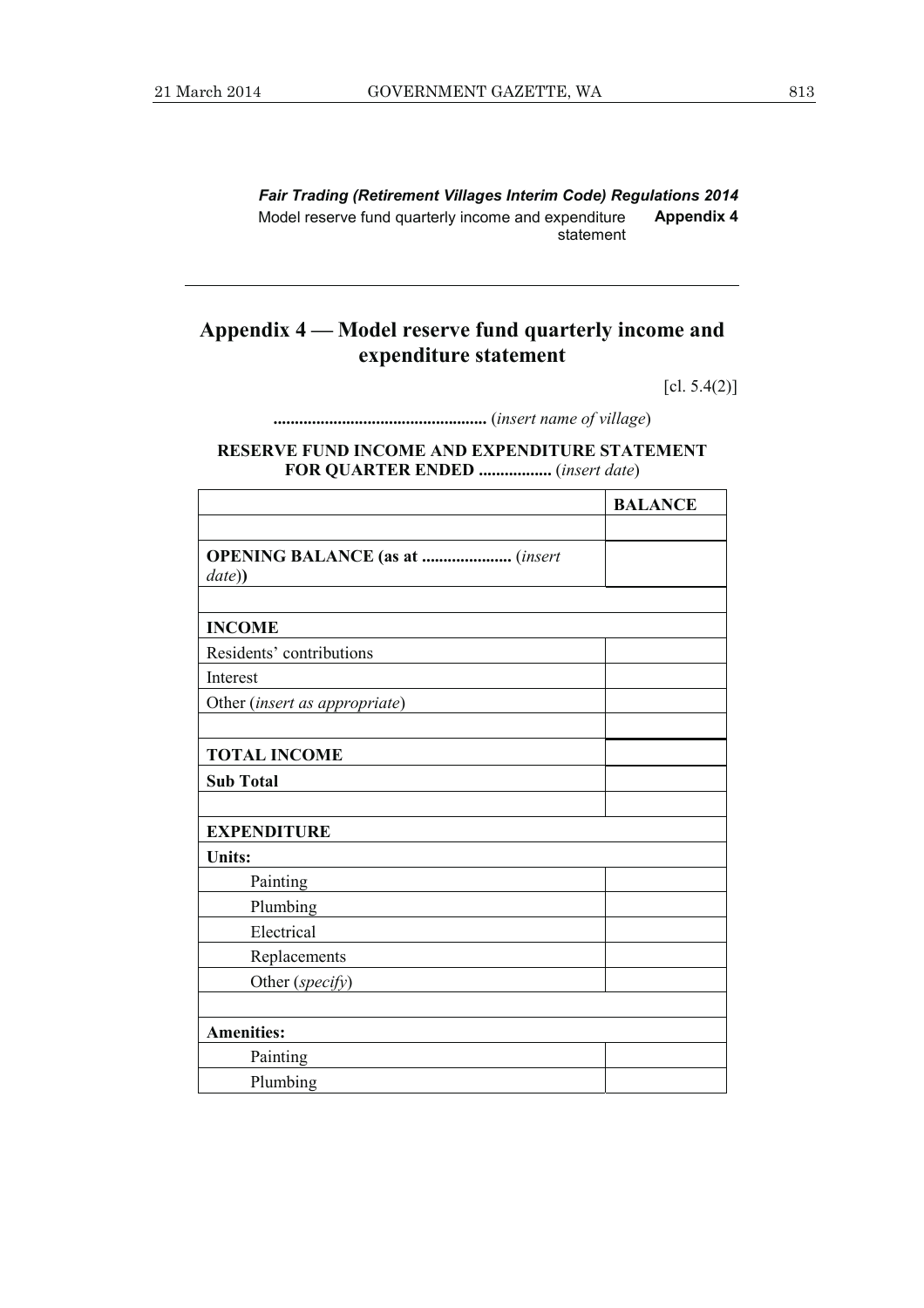## *Fair Trading (Retirement Villages Interim Code) Regulations 2014*

**Appendix 4** Model reserve fund quarterly income and expenditure statement

| Electrical                                    |  |
|-----------------------------------------------|--|
| Replacements                                  |  |
| Other (specify)                               |  |
|                                               |  |
| <b>Infrastructure:</b>                        |  |
| Power                                         |  |
| Sewerage                                      |  |
| Roads                                         |  |
| Landscaping                                   |  |
| Other (specify)                               |  |
|                                               |  |
| <b>TOTAL EXPENDITURE</b>                      |  |
|                                               |  |
| <b>CLOSING BALANCE</b> (as at<br>(inset date) |  |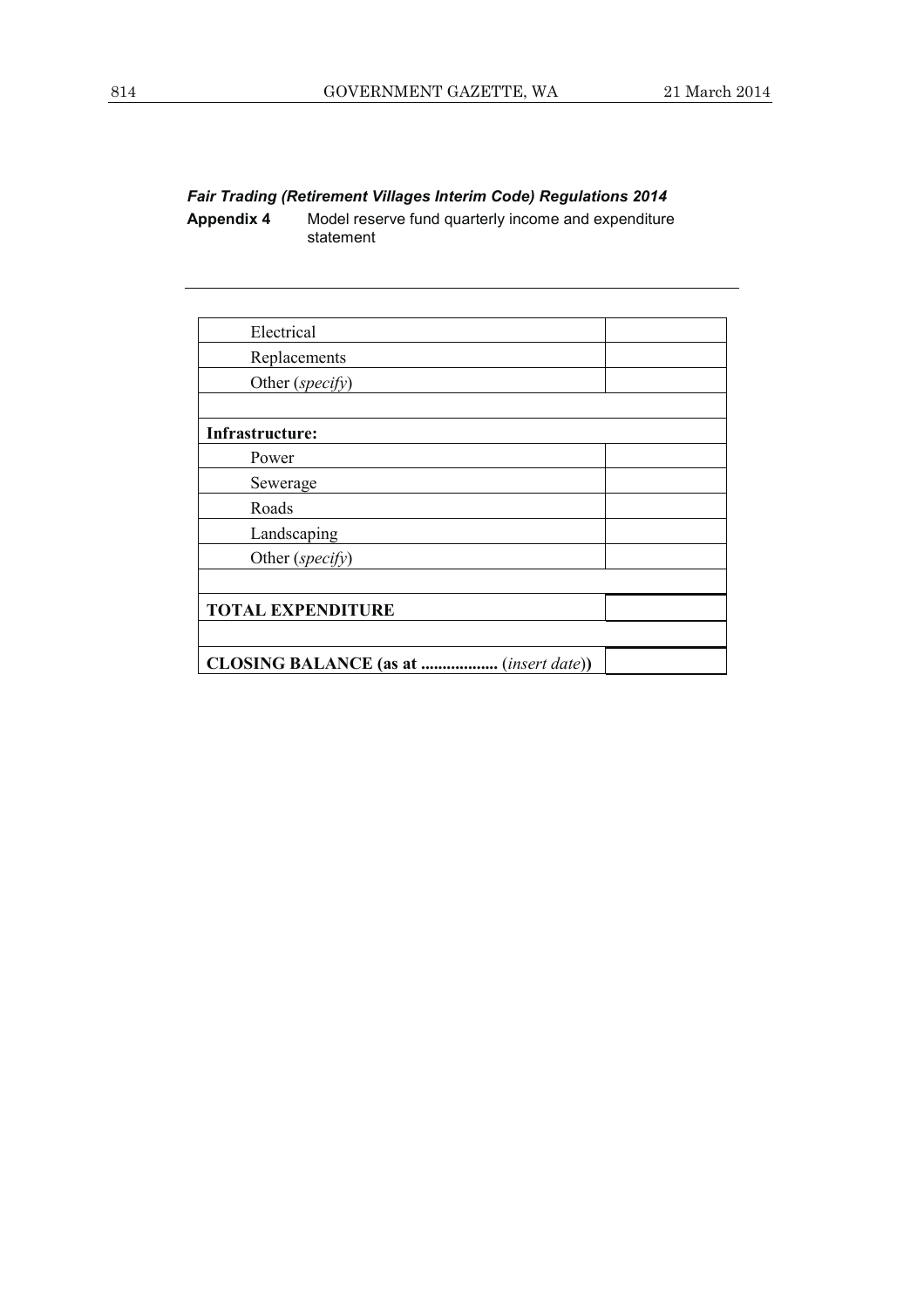*Fair Trading (Retirement Villages Interim Code) Regulations 2014*  Form of appointment of proxy **Appendix 5**

#### **Appendix 5 — Form of appointment of proxy**

 $[cl. 5.12(7)]$ 

I, ...................................................... (*insert name*) being a resident of / the personal representative of ................................... , (*insert name of resident*) a resident of (*delete whichever is not applicable*) ........................................................ ........................................................ ........................................................ (*insert address in village*) appoint ........................................................ (*insert name of proxy holder*) of ........................................................ ........................................................ ........................................................ (*insert address of proxy holder*) as my proxy to vote on my behalf at the meeting of residents on ....................... (*insert date of meeting*) I authorise my proxy to vote on my behalf in respect of (*delete whichever is not applicable*) — All matters raised at the meeting that require, or provide for, a vote of the residents, at my proxy's discretion. • The following matters only — ............................................................................................................... ............................................................................................................... ...............................................................................................................